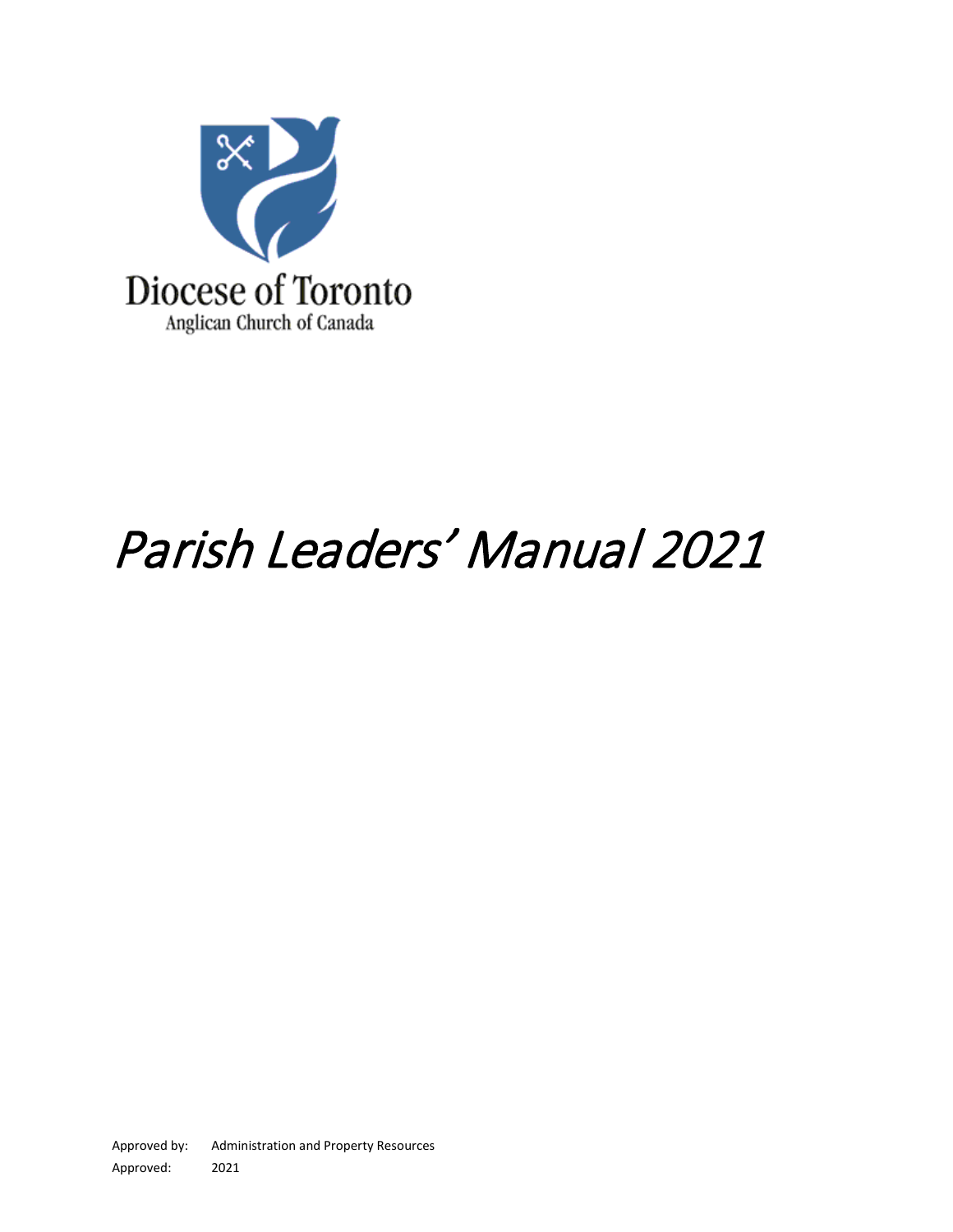# Parish Leaders' Manual 2021

# Our Vision

An Anglican community committed to proclaiming and embodying Jesus Christ through compassionate service, intelligent faith and Godly worship.

### Our Mission

We build healthy, missional Anglican communities that engage faithfully with the world and share the gospel of Jesus Christ.

# Our Values

Faith • Compassion • Collaboration • Accountability • Boldness

### Focus Areas

To faithfully achieve our vision for this diocese in the next five years, we must build on the success of the past and focus our efforts on the areas that will have the most impact. We have identified five Focus Areas to guide and determine the priorities for our resources over the coming years.

- Leadership & Formation
- Trust & Culture
- Innovation Based on Evidence
- Governance & Decision Making
- Stewardship of Resources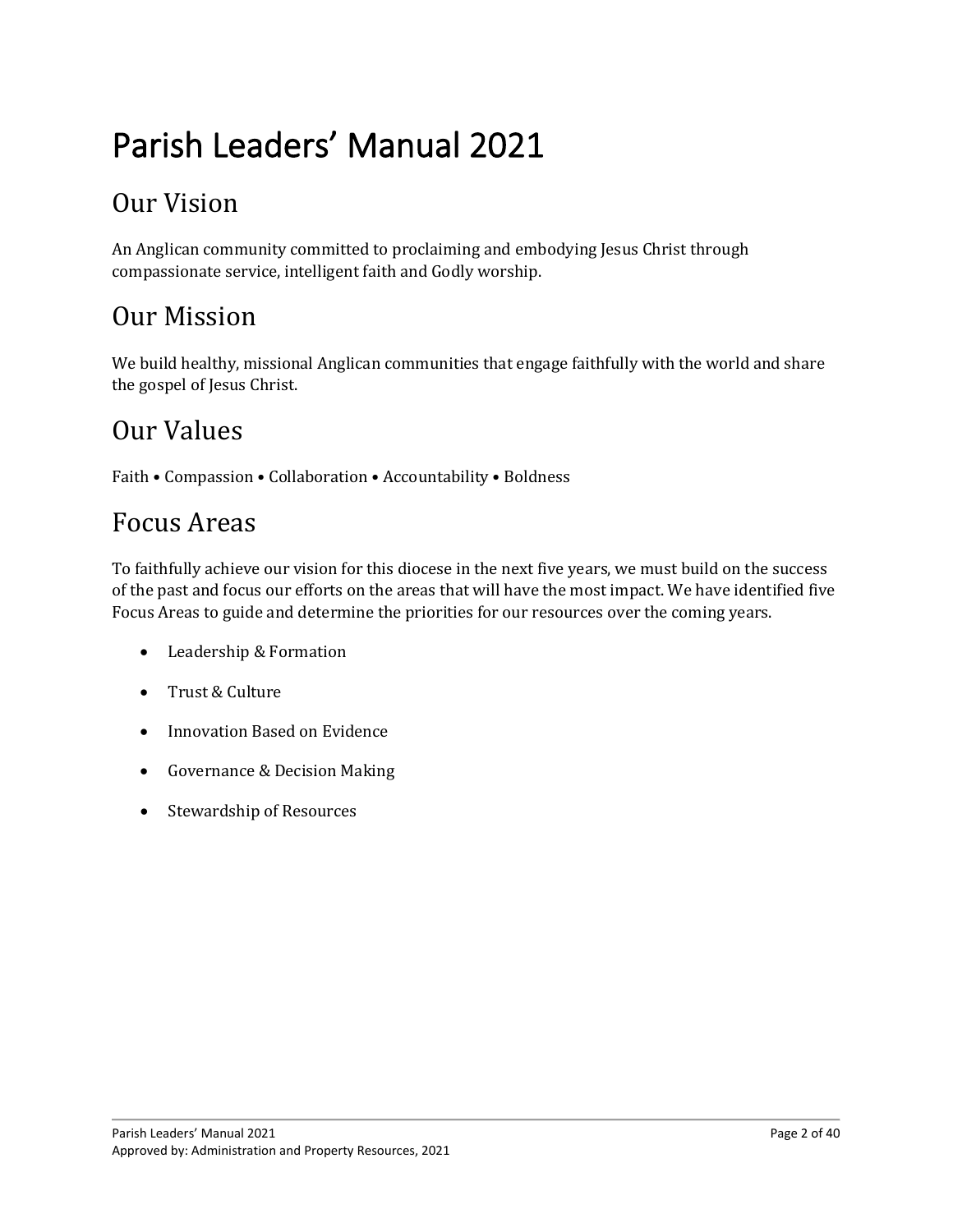### <span id="page-2-0"></span>Introduction

Thank you for opening this manual. You may be a first-time Churchwarden or a parish leader looking for an answer or a better understanding of leadership roles in an Anglican congregation in the Diocese of Toronto. You may be someone wholly unrelated to our ministry as a church but curious about our governance. Whoever you are, and whatever your reason, thank you for your interest in our mission and our governance.

The roles of Incumbent and Churchwarden in the Anglican Church were established centuries ago. Each congregation has one Incumbent and two Churchwardens. One is elected by the congregation at its annual "vestry" meeting and one is appointed by the Incumbent (the priest in charge of the parish). Together, the Incumbent and Churchwardens form the group of dedicated people who provide the core leadership for the local "vestry" or congregation.

This leadership triumvirate is quite Anglican in its creation – it is a pragmatic form of governance. The Churchwardens, by and large, look after the "temporal" affairs of the congregation – money, property and things like that. They always act jointly, never one without the other. The Bishop has the chief responsibility for oversight of ministry in all parishes in the Diocese. The Incumbent, as the Bishop's representative in the parish on a day-to-day basis, looks after the liturgical, educational and pastoral concerns.

That might seem like a clean and simple way of delegating responsibilities and authority. There is, however, often not such a simple or easy separation of duties. There is very little if anything we do in our churches that can be separated from our mission and God's holy work. Therefore, the Churchwardens will always work very closely with the Incumbent and vice versa, as nothing we do is totally "temporal" and everything we do here on earth is at least in part "spiritual". How very Anglican!

As you proceed through this manual, if you find quite a few areas of "shared responsibility" then you are reading this correctly. If you get a bit

frustrated because of apparent overlap, do not be discouraged. Our system of governance which relies on teamwork and collaboration will be a strength and source of support.

There is one more concept that you need to be aware of before you delve into the specifics in<br>this manual. The Incorporated Synod of the The Incorporated Synod of the Diocese of Toronto is a legal corporation created under its own Act(s) of the Ontario Legislature dating from the mid-1800's. The corporate form under which our congregations operate was also created through an Act of the Ontario Legislature. This means that the rules we refer to (our Canons or Canon law) are not "private rules" or bylaws of a private corporation; they are provincial statute. We do not operate as "ordinary corporations" either at the Diocesan or at the Vestry level. Some of you may have backgrounds in business or law, or have held responsible positions in other organizations. Much of what you have learned elsewhere will translate into our governance structure and rules. However, there will be twists along the way. I would urge you to become familiar with our Canons, policies, and guidelines, as there are some significant differences in how we must work together both legally and according to our Anglican traditions.

This manual has been developed primarily to familiarize new Churchwardens and lay leaders with their roles and responsibilities, and also, to be a reference source to experienced Churchwardens and Incumbents. Please note that nothing in this manual is intended to replace or contradict *The Constitution and Canons of the Diocese* (which can be found on the Diocesan website, www.toronto.anglican.ca), Diocesan policy or government legislation and requirements.

The Diocesan Centre staff is available to assist you with governance, administration and administrative compliance questions. Please do not hesitate to contact the Diocesan Office at any time if you feel that we may be of assistance. Staff phone numbers are listed on the website or by calling 1-800-668-8932 or 416-363-6021.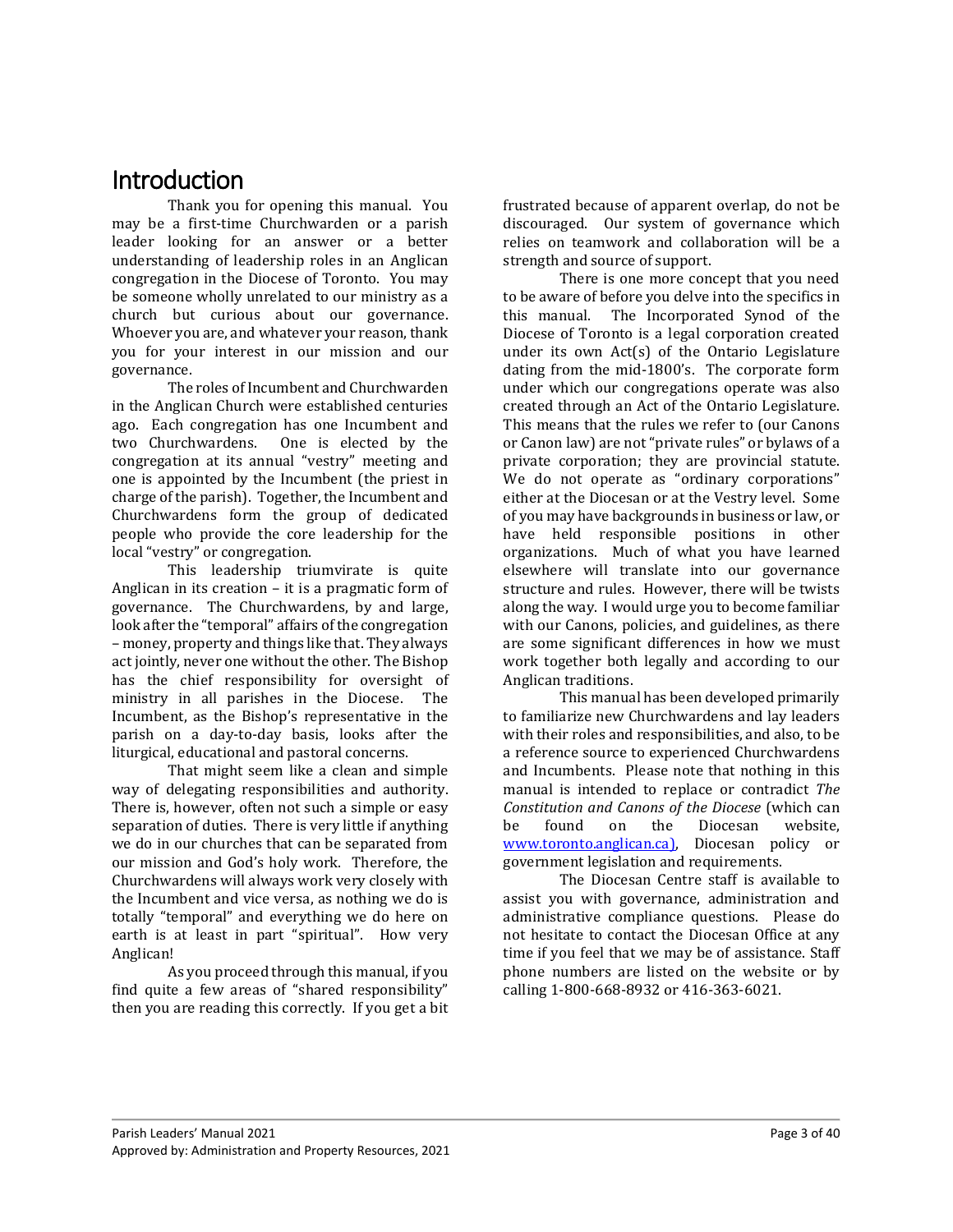## <span id="page-3-0"></span>**Table of Contents**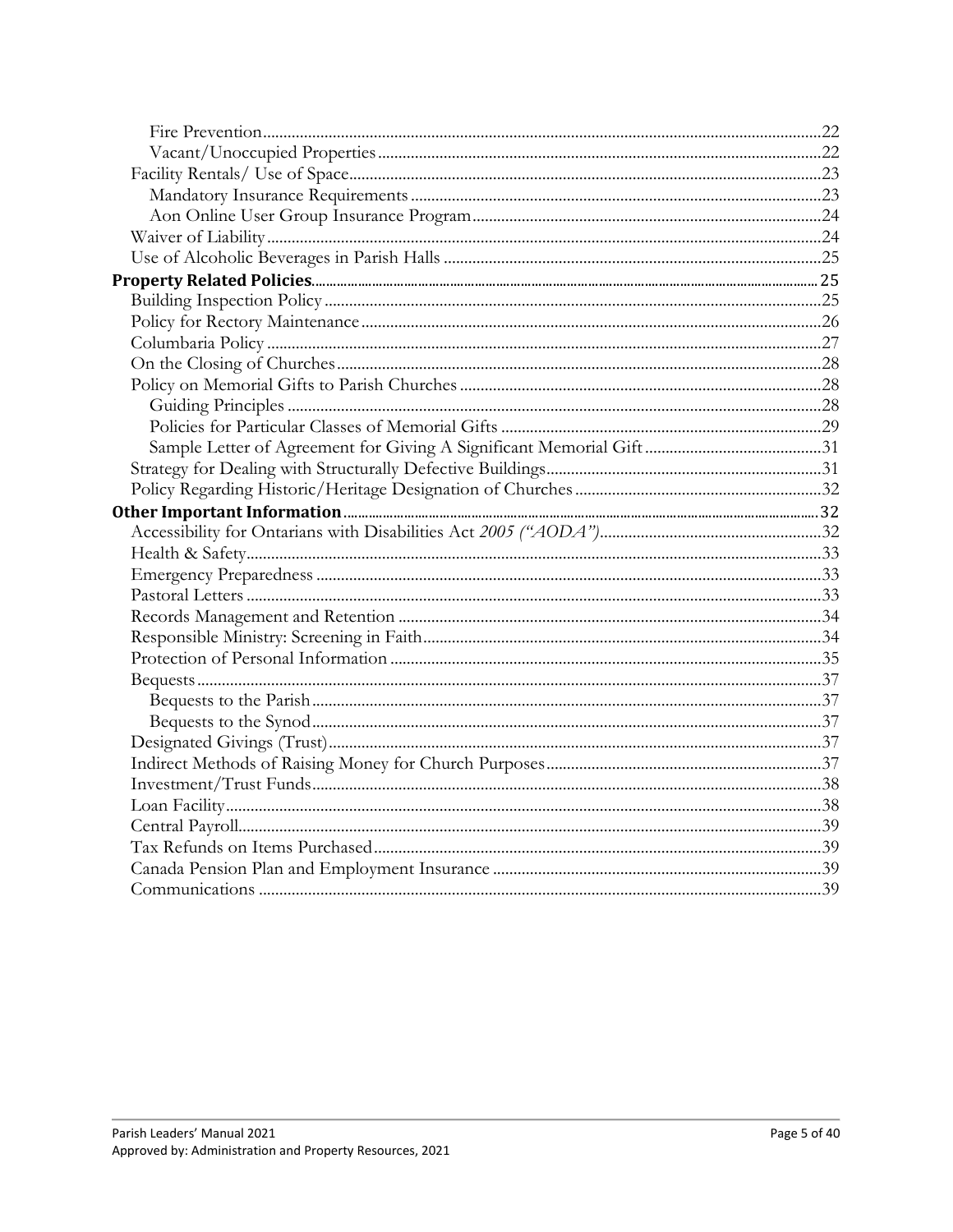### <span id="page-5-0"></span>Governance and Legislative Context

The Anglican Church of Canada is geographically divided into many dioceses, for administrative and organizational purposes. In the Toronto area, the governing diocese is the Diocese of Toronto.

The Diocese of Toronto was incorporated by "*An Act to Incorporate the Synod of the Diocese of Toronto, and to Unite the Church Society of the Diocese of Toronto therewith"*, an act of the Legislature of Ontario passed on January 23, 1869. The corporation created by this statute is "The Incorporated Synod of the Diocese of Toronto".

According to this Act, the "Synod shall consist of the Bishop of the said Diocese, who shall be the head of the Synod, and any Suffragan or Coadjutor Bishop thereof, the Priests and Deacons of the same licensed by the Bishop or Suffragan, and of Lay Representatives, to be elected according to the Constitution of the said Synod as the same exists at the time of the passing of this Act, or as it may, from time to time, be altered by the said Synod after the passing of this Act." The Constitution of the diocese can be found o[n www.toronto.anglican.ca](http://www.toronto.anglican.ca/) or by contacting the Secretary of Synod.

Each parish of the Anglican Church in the Province of Ontario is a separate corporation. Pursuant to "*The Church Temporalities Act"*, given Royal Assent on December 3, 1841, and as later enacted pursuant to "*An Act respecting Churchwardens in the Diocese of Toronto",* the Churchwardens (in essence, the administrative officers for each parish) are incorporated under the following provisions:

"The Churchwardens for the time being of any Church in the Diocese of Toronto, in the Province of Ontario, in communion with the Church of England in Canada, elected or appointed under the provisions of the Church Temporalities Act, passed in the third year of Her Majesty's reign, and chaptered seventy-four, or of any Canon passed or to be passed by the Incorporated Synod of the Diocese of Toronto, under the powers conferred on such Synod by any Act of the Legislature, shall, whether they be Churchwardens of pewed or of free Churches, besides possessing the powers and authorities conferred upon such Churchwardens by any Act of the Legislature now in force, be a corporation with perpetual succession under the name of "The Churchwardens of the Church of <NAME OF PARISH OR CHURCH> [in the village of, <INSERT LOCATION>]" to represent the interests of the Church of which they are so elected or appointed, and of the members thereof, and shall and may sue and be sued, answer and be answered unto, in all manner of suits, actions and proceedings whatsoever, for and in respect of such Churches and Churchyards, and all matters and things appertaining thereto."

In a multi-point parish (a parish with more than one congregation), each congregation that has its own Churchwardens and its own vestry also has a separate corporate entity. Within the Diocese of Toronto, there are 227 congregations and ministries in 181 parishes. No parish has a separate incorporation number and no parish is an 'ordinary corporation'.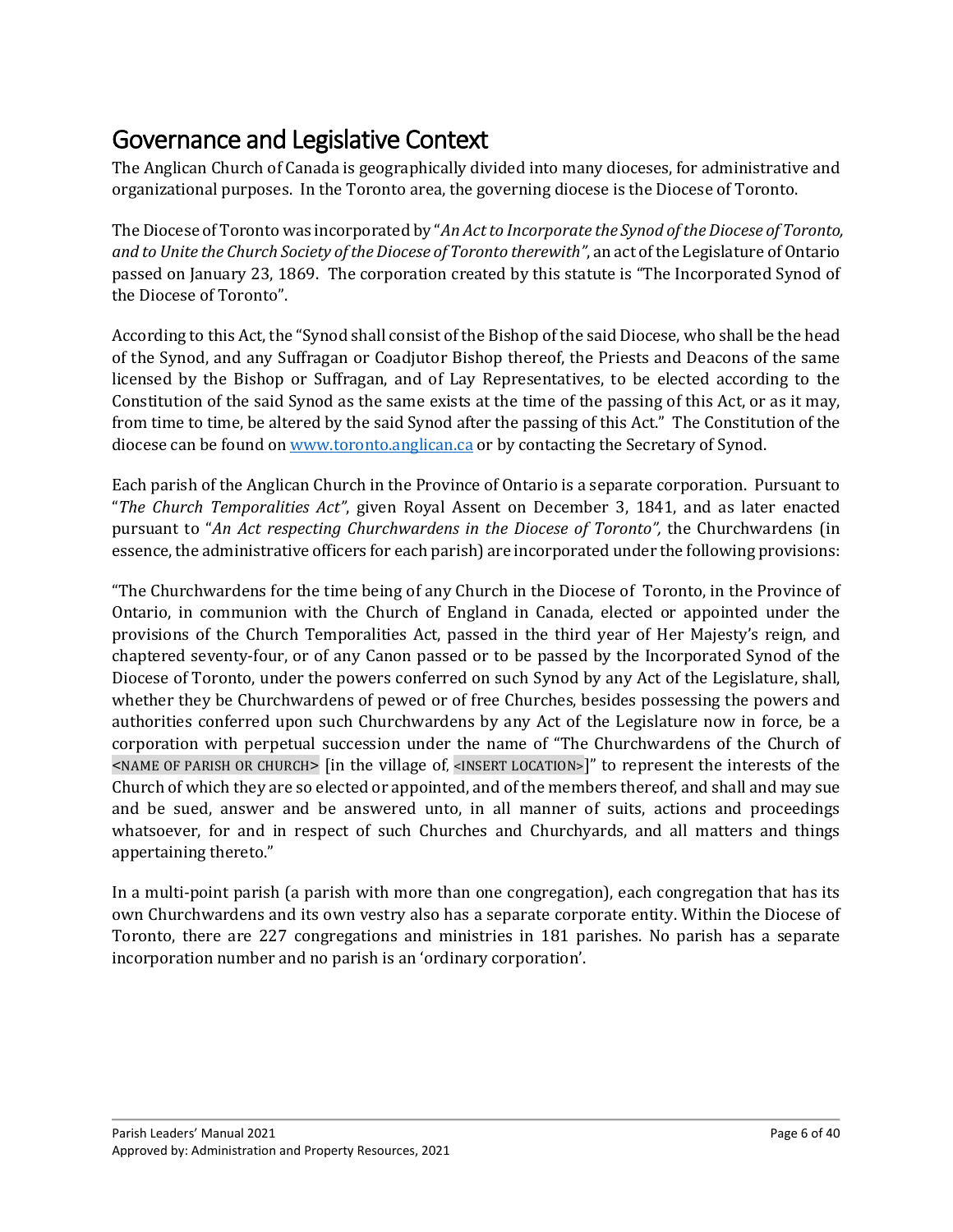### Bishop of Toronto



#### **The Rt. Rev. Andrew Asbil**

The Diocesan Bishop's home church (the 'See') is the diocesan cathedral, the Cathedral Church of St. James, Toronto. Although the Cathedral Church of St. James is physically situated in the St. James deanery, the Cathedral is under the direct oversight of the Diocesan Bishop.

The Diocese has been divided administratively into four episcopal areas, each under the episcopal oversight of an Area Bishop who is a bishop suffragan of the diocese. Each episcopal area is in turn divided into deaneries.

的. 135 Adelaide St. E., Toronto, ON M5C 1L8 416-363-6021 ext. 250 [aasbil@toronto.anglican.ca](mailto:aasbil@toronto.anglican.ca)

| Trent-Durham Area                                                                                         |                                 |                                                                                                                  | <b>York-Credit Valley Area</b> |                                                                                   |                                                     |                                                                           |
|-----------------------------------------------------------------------------------------------------------|---------------------------------|------------------------------------------------------------------------------------------------------------------|--------------------------------|-----------------------------------------------------------------------------------|-----------------------------------------------------|---------------------------------------------------------------------------|
|                                                                                                           | <b>Area Bishop</b><br>Deaneries | The Rt. Rev. Riscylla Shaw<br>Durham &<br>Northumberland<br>Oshawa<br>Peterborough<br>Victoria & Haliburton      | Valley Area.                   | The College of<br>Bishops is sharing<br>Episcopal oversight<br>of the York-Credit | Deaneries                                           | Etobicoke-Humber<br>Mississauga<br>North Peel<br>Parkdale-Toronto<br>West |
| 韵<br>905-668-1558                                                                                         | rshaw@toronto.anglican.ca       | 207-965 Dundas St. W., Whitby, ON L1P 1G8                                                                        | 韵                              |                                                                                   | 416-363-6021 ext. 223<br>aralph@toronto.anglican.ca | 135 Adelaide St. E., Toronto, ON M5C 1L8                                  |
| York-Scarborough Area                                                                                     |                                 |                                                                                                                  |                                | York-Simcoe Area                                                                  |                                                     |                                                                           |
|                                                                                                           | <b>Area Bishop</b><br>Deaneries | The Rt. Rev. Kevin Robertson<br>Eglinton<br>St. James<br>Scarborough<br><b>Toronto East</b><br><b>York Mills</b> | Area.                          | The College of<br>Bishops is sharing<br>Episcopal oversight<br>of the York-Simcoe | Deaneries                                           | Holland<br>Huronia<br>Nottawasaga<br>Tecumseth<br><b>York Central</b>     |
| 135 Adelaide St. E., Toronto, ON M5C 1L8<br>EA<br>416-363-6021 ext. 253<br>krobertson@toronto.anglican.ca |                                 | 韵                                                                                                                | 905-833-8327                   | jkean@toronto.anglican.ca                                                         | P. O. Box 233, King City, ON L7B 1A5                |                                                                           |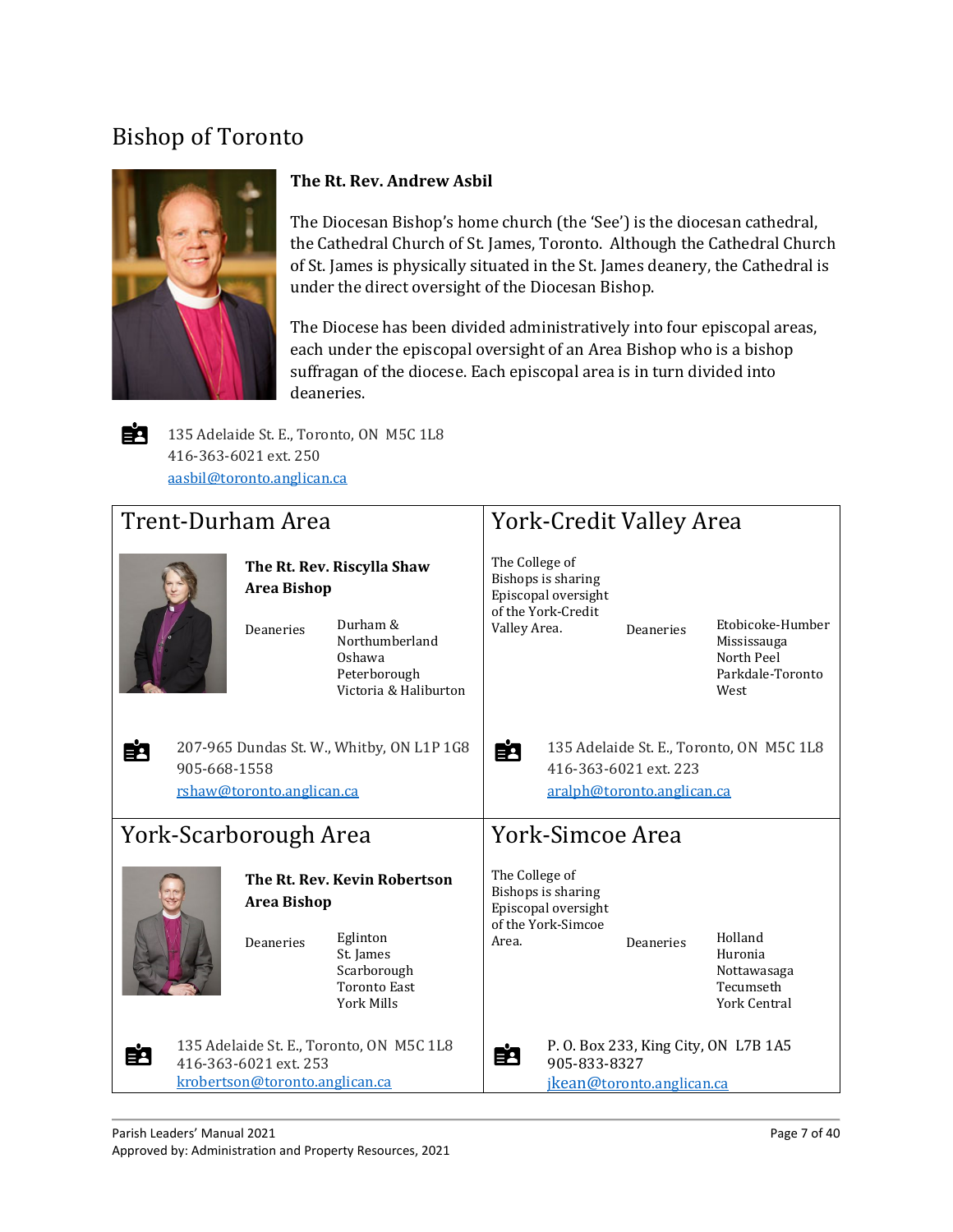### Changes to episcopal area coverage

The diocese is taking steps to ensure there is support for all deaneries and parishes.

- Bishop Riscylla Shaw continues as the Area Bishop for Trent-Durham; she will also now have care of North Peel in York-Credit Valley, and Nottawasaga and Tecumseth in York-Simcoe.
- Bishop Kevin Robertson continues to be Area Bishop for York-Scarborough, but has now taken on Mississauga in York-Credit Valley, and Holland and Huronia Deaneries in York-Simcoe.
- Bishop Andrew Asbil has taken on York Central in York-Simcoe, and Etobicoke-Humber and Parkdale-Toronto West in York-Credit Valley.

If you are unsure of your deanery, check out the [Area pages](https://www.toronto.anglican.ca/about-us/episcopal-areas/) and find your parish. Bishop Riscylla Shaw will attend Area Council meetings in York-Simcoe, and Bishop Kevin Robertson will attend Area Council meetings in York-Credit Valley.

With transitions occurring amongst our administrative staff team also, the Diocese is covering off the Trent-Durham Area Office differently going forward. In addition to their existing responsibilities in York-Simcoe and York-Credit Valley, Jenn Kean and Arleane Ralph will be providing support to Bishop Riscylla Shaw together, with [Jenn](mailto:trentdurham@toronto.anglican.ca) taking administrative responsibility for the deaneries of Peterborough and Victoria-Haliburton, and [Arleane](mailto:trentdurham@toronto.anglican.ca) taking administrative responsibility for Durham-Northumberland and Oshawa. For a full break-down of how divisions have been made for the next few months, please see the [attached chart.](https://www.toronto.anglican.ca/episcopal-administrative-oversight-as-of-february-19-2/)

### <span id="page-7-0"></span>Parishes and Congregations

A parish is an ecclesiastical unit within the diocese that is under the oversight of an Incumbent. Canon 13 sets out the rules of parish formation, amalgamation and disestablishment.

A parish is comprised of one or more congregations, at least one of which has a regularly organized vestry. By that we mean that the congregation has its own Churchwardens and its own vestry and has a legally valid corporate entity.

As an episcopally-led church, we acknowledge that our bishop has ultimate responsibility for the mission and ministry of the diocese. However, our bishop does not work alone. As a synodical church, authority is shared amongst the clergy, the laity and the bishops and we work collaboratively to support the mission of our diocese, each using the gifts given by God to extend the kingdom.

Traditionally a parish or congregation has been associated with a defined mission field or geographic area set apart by the diocesan bishop. Parish boundaries have been created by the diocesan bishop in consultation with Diocesan Council, and congregations have been established with the permission of the diocesan bishop, to provide a gathering place for worship in the community and to serve the local community. The parish church is tangible evidence of our mission and of God's reign here on earth and gives local expression to the mission and priorities of the diocese. In more recent years, some congregations have come together through common language or country of origin/ancestry; these congregations have not always had a geographic mission field associated with their ministry.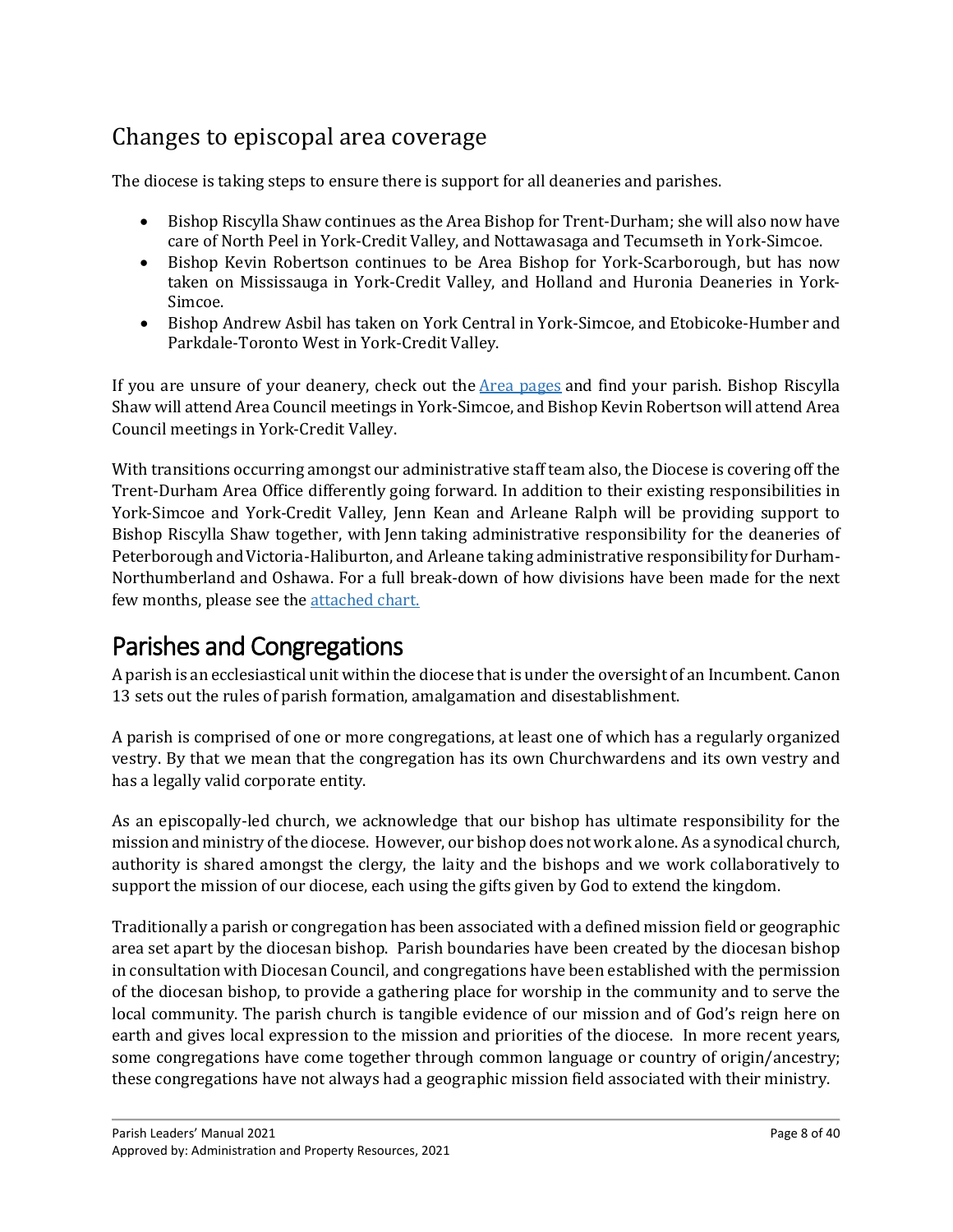Although the incumbent has oversight of a parish, the incumbent is acting on behalf of the bishop. When an incumbent is appointed to a parish the bishop says to the priest, in the liturgy of installation, "take this charge which is mine and thine…" The incumbent has no authority, separate and apart from the bishop but is always carrying out ministry on behalf of the bishop.

Our parishes and congregations have a fairly autonomous form of governance and management. However, the parish always exists in the context of the mission of the diocese. It delivers ministry to the local community on behalf of the whole diocese. In that respect, our parishes and our diocese always exist and work together in mutuality of interest.

Parishes and congregations are not permanent structures. They have a life cycle. They are planted; they grow; sometimes they die; sometimes they transform. There is a mutual stewardship responsibility, shared between the local ministry and the rest of our diocese, which obliges us to work together through all stages of the life cycle. It goes beyond congregational self-designation and selfdetermination. This responsibility includes a discernment of what to do when a ministry has insufficient resources.

There are specific provisions in Canon 13 for the amalgamation or disestablishment of congregations and parishes. These are specialized situations and therefore fall outside the scope of this manual. Please refer to the "Property Related Policies" section in this manual where you will find 'On the Closing of Churches' for an overview of the processes. However, Churchwardens are advised to work with the Area Bishop and the synod staff in these situations.

### <span id="page-8-0"></span>**The Vestry**

The vestry is the voting membership body of a congregation. It is not necessarily the same as the congregation since a congregation may include people who are not part of the vestry. For example, those under the age of 16 are not eligible to be members of vestry. Also, those who are members of another denomination or do not describe themselves as Anglicans, but worship with an Anglican congregation, may be considered part of the congregation, but are not eligible to be members of vestry. Similarly, people with cottages may worship in two churches but can only be members of one congregation's vestry.

Canon 14 sets out the rules concerning the formation of vestries and how vestries govern themselves. Vestries are required to meet at least annually to take care of the business of the congregation or parish. Several weeks prior to a vestry meeting, the Churchwardens have a duty to publish a vestry list and post it in the church where it can be reviewed by members. The reason for this is to ensure that there is no confusion as to who is and who is not a voting member of the vestry. If a person's name is not on the list and they believe they should be a member, then they may ask for a review of the situation. In each parish or congregation, there is a parochial tribunal whose duty it is to review these situations [see Canon 14, Section 3].

The qualifications for vestry membership are set out in the "Declaration" in Canon 14, Section 1. The person will declare that they:

- are a member of the Anglican Church of Canada
- have been a member of the congregation for three months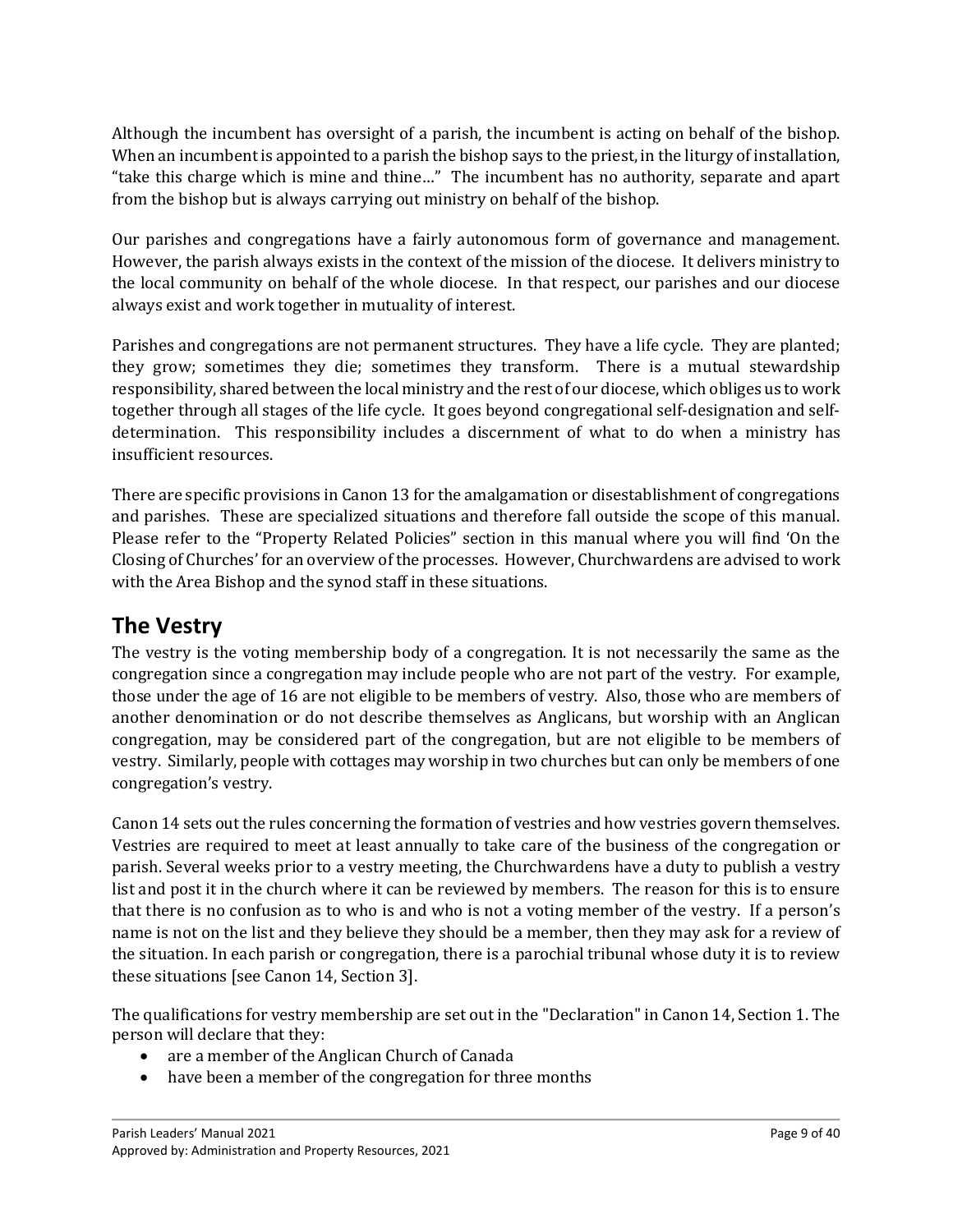- have attended regularly scheduled worship services in the congregation, at least three times in the past year
- are at least 16 years of age
- have not voted at another vestry and do not intend to do so.

In order to be a member of the Anglican Church of Canada, a person must have been baptized and have accepted the authority of the Anglican Church.

These are not particularly onerous provisions. However, a parochial tribunal, in reviewing proposed additions to the vestry list under Canon 14, Section 5 may consider a person's participation in the life of the congregation: What is the nature and history of association with the Church by that person? Does the person receive the sacrament of Holy Communion? Does the person make a financial contribution to the congregation? Does the person participate in Church committees or other volunteer roles? These are all factual questions which may be fairly asked in order to establish whether a person qualifies as a member of vestry. A person who has a paid position in a Church will not necessarily be a member of the vestry unless their participation in Church life, outside of the paid role for which they are compensated would indicate.

Canon 14 sets out the requirement for annual meetings, the agenda for those meetings, the annual audit of the accounts; it makes provision for special meetings of vestries and details vestry's roles in the oversight of work carried out within the congregation:

- The vestry has the power to make bylaws for the management of the congregation or parish to which they belong (as long as those bylaws do not contradict the canons or policies of the Anglican Church in Canada, the Ecclesiastical Province of Ontario, the Diocese of Toronto, or government laws).
- Care of church property is the joint responsibility of the Incumbent and Churchwardens. However, the Vestry must cover all costs associated with the use of property.
- Books and records of the vestry which are not in actual use and important documents should be stored at the Diocesan Centre for safekeeping.
- The vestry governs all organizations in a congregation having as their main purpose the raising and spending of money. Each organization must report to vestry at least annually.
- At the annual meeting, the vestry, among other things, elects one of the two Churchwardens and the lay member(s) who will represent the vestry at diocesan synod. It will also adopt the Churchwardens' financial report and a budget for the ensuing year, and appoint auditors. If the vestry fails to elect a Churchwarden, then the incumbent can appoint a second churchwarden; there must be two churchwardens holding office for a congregation to function and be governable.

From time to time, Diocesan staff receive inquiries as to whether voting by proxy is allowed at vestry meetings. The simple answer is no; nor can a vestry create a bylaw to permit voting by proxy.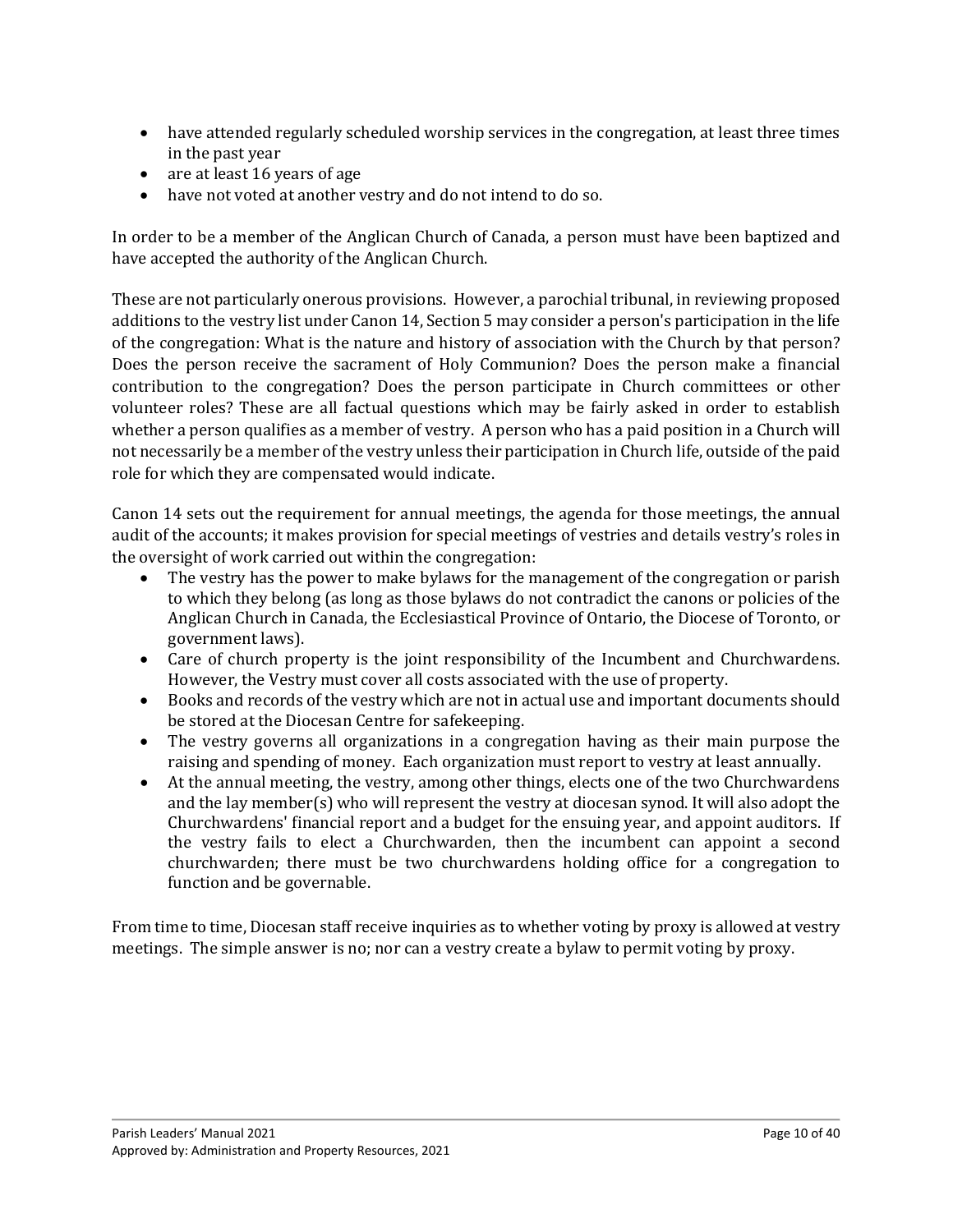### <span id="page-10-0"></span>**The Incumbent and Churchwardens**

The Incumbent and Churchwardens are responsible for the leadership of the congregation.

The Incumbent holds office in a parish at the bishop's pleasure and, through the area bishop, is accountable to the bishop for worship, liturgy, sacraments and the ecclesiastical concerns of the congregation and its pastoral care.

Canon 9 sets out the canonical provisions regarding the office of Incumbent, and Canon 10 sets out the provisions for clerical appointments, exchanges, retirements and terminations. The clergy have resources and handbooks which focus on the liturgical, ecclesiological and ecclesiastical matters which are primarily their responsibility and as such, are not included in this manual.

In collaboration with the Incumbent, the Churchwardens are responsible for administering and managing the temporal (i.e. business) affairs of the congregation. Canon 15 sets out the canonical provisions regarding the office of the Churchwardens. Canon 15 is both broad and detailed. It is expected that Churchwardens become familiar with this canon and use it as an important reference document.

As previously mentioned, the Churchwardens are a Corporation and the office of Churchwardens functions as a legal entity or corporation. As a corporation, the Churchwardens can sue and be sued and act on behalf of the congregation in legal matters. This was done so that the congregation would have a corporate entity that would be recognized by the courts and in law, and so that through the office of the Churchwardens, the congregation functions in the same way an ordinary corporation would.

Therefore, the bank account for the congregation should be in the name of "The Churchwardens of the Church of <NAME OF PARISH OR CHURCH> [in the village of, <INSERT LOCATION>]". A contract or agreement that the congregation wants to sign or a phone account that the congregation wants to set up, should be in the name of "The Churchwardens of the Church of <NAME OF PARISH OR CHURCH> [in the village of, <INSERT LOCATION>]".

It does not mean that the Churchwardens can or should act in isolation of the congregation, the Incumbent or the diocese. Rather, it means that it is through the office of the Churchwardens that the congregation functions in the same way an ordinary corporation would. Therefore, the responsibilities of this office are great because in the office of Churchwarden resides the legal authority of and responsibility for the congregation.

It is also important to observe at this point, that the legal name of any parish or congregation follows this style: "The Churchwardens of the Church of <NAME OF PARISH OR CHURCH> [in the village of, <INSERT LOCATION>]". Therefore, for example, the legal name is The Churchwardens of the Church of All Saints, Cannington; not, All Saints' Church, Cannington. Similarly, the legal name is The Churchwardens of the Church of St. James, Humber Bay; not St. James' Church, Humber Bay, nor St James Anglican Church, Humber Bay.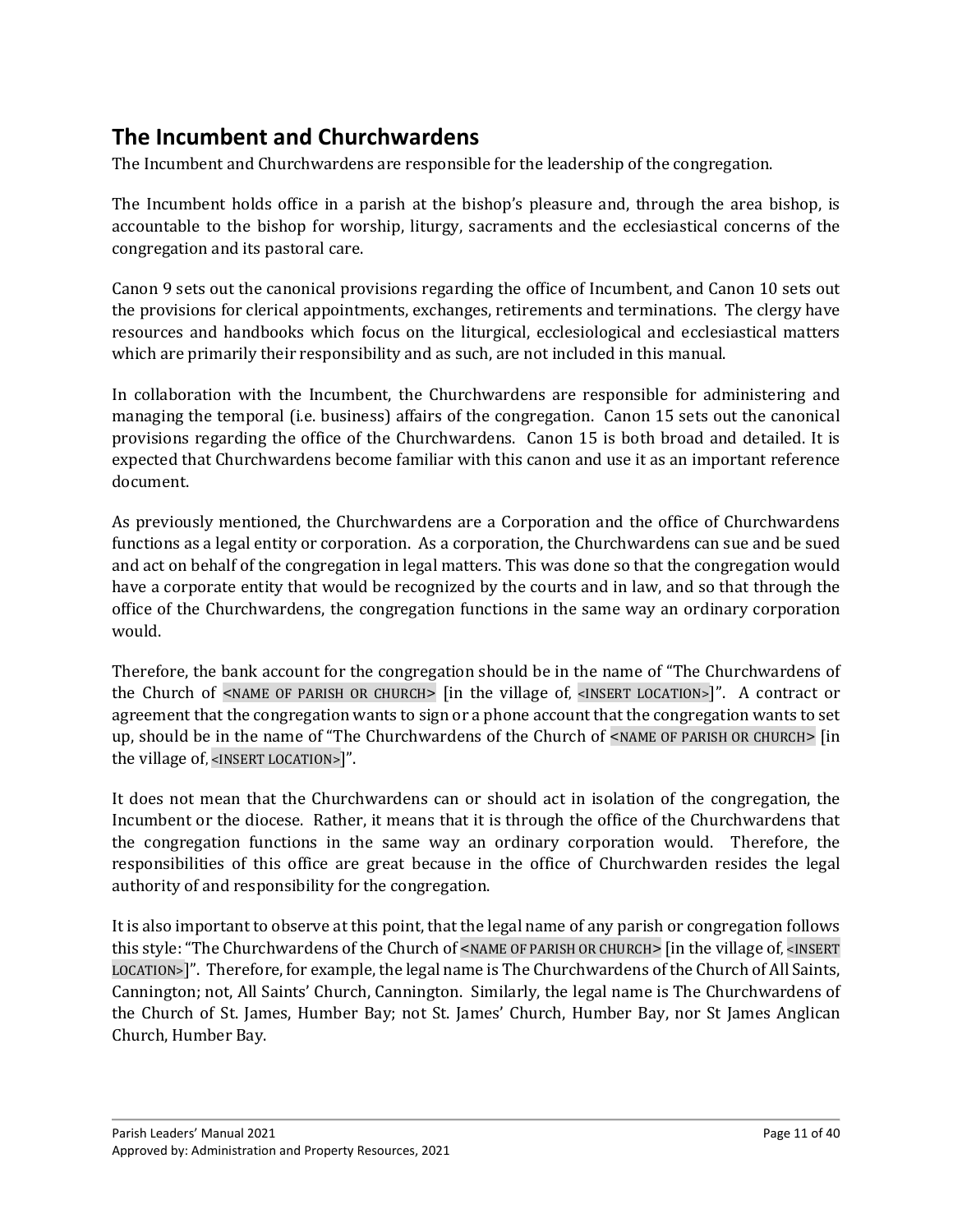Each vestry will have two (2) Churchwardens. One is appointed by the Incumbent and is often referred to as the "Rector's Warden". The other is elected by the vestry and is often referred to as the "People's Warden". If the Incumbent fails to appoint a Churchwarden, the Vestry shall elect two. If the Vestry fails to elect a Churchwarden, the Incumbent shall appoint two. Under *The Anglican Church of Canada Act*, 1979, the Churchwardens together with the Incumbent, are deemed to be trustees of the land.

The Churchwardens must always act jointly; they cannot exercise their powers separately, nor can one act without the consent of the other. They must always function in concert with the Incumbent.

The Churchwardens are to carry out all legitimate directions arising from Synod and all legitimate directions of their vestry. The duties of Churchwarden are summarized here. However, every Churchwarden ought to read Canon 15 for the full and exact description of the duties.

- 1. After consultation with the Incumbent, the Churchwardens are empowered to appoint the sexton, the organist, the vestry clerk and any other subordinate lay officers of the church (e.g. treasurer).
- 2. The Churchwardens shall take care of the financial books and records, receipts and disbursements, and present audited financial statements for the previous fiscal year to the vestry at its annual meeting. This report shall include an opinion of the independent auditors previously appointed by the vestry.
- 3. Financial recordkeeping and financial report preparation may be delegated to a bookkeeper or treasurer, but the Churchwardens must still exercise oversight and control and are responsible for financial matters. When the Churchwardens step down, they must pass all the books and records etc. to their successors and ensure a smooth transition.
- 4. The Churchwardens shall present a budget for the upcoming year to the Advisory Board or the Parish Executive Committee for their review and feedback/advice to the Churchwardens prior to the annual vestry meeting.
- 5. The Churchwardens shall collect, or oversee the collection of, offerings and monitor preauthorized giving.
- 6. The Churchwardens shall maintain the bank account at a chartered bank, trust company or Province of Ontario Savings Office and ensure all monies are deposited on a timely basis.
- 7. The Churchwardens shall oversee all disbursements and act as signing authorities as set out in subsection 4 (7). Please follow these rules carefully.
- 8. The Churchwardens shall keep a record of all monies received by them for extra-parochial purposes. These monies should be segregated and kept in separate accounts. For example, receipts for FaithWorks shall be kept in separate accounts and not co-mingled with the parish operating accounts.
- 9. The Churchwardens shall the complete statistical and financial returns required by Synod, and forward them to the Secretary of Synod before March 15 each year.
- 10. The Churchwardens shall keep a record of property deeds, mortgages, insurance policies and other documents of importance pertaining to parish buildings and lands. Insurance policies must be kept in perpetuity as there is no statute of limitations on certain types of claims. Records which are no longer actively used shall be sent to the Diocesan Archives for safekeeping.
- 11. The Churchwardens shall be responsible for the care of the land and buildings, furnishings and effects belonging to the parish. (This includes placing adequate insurance against loss by fire; providing proper heating and ventilation; appropriate maintenance and cleaning.) The land and buildings are entrusted to the parish to use and to keep. They must be maintained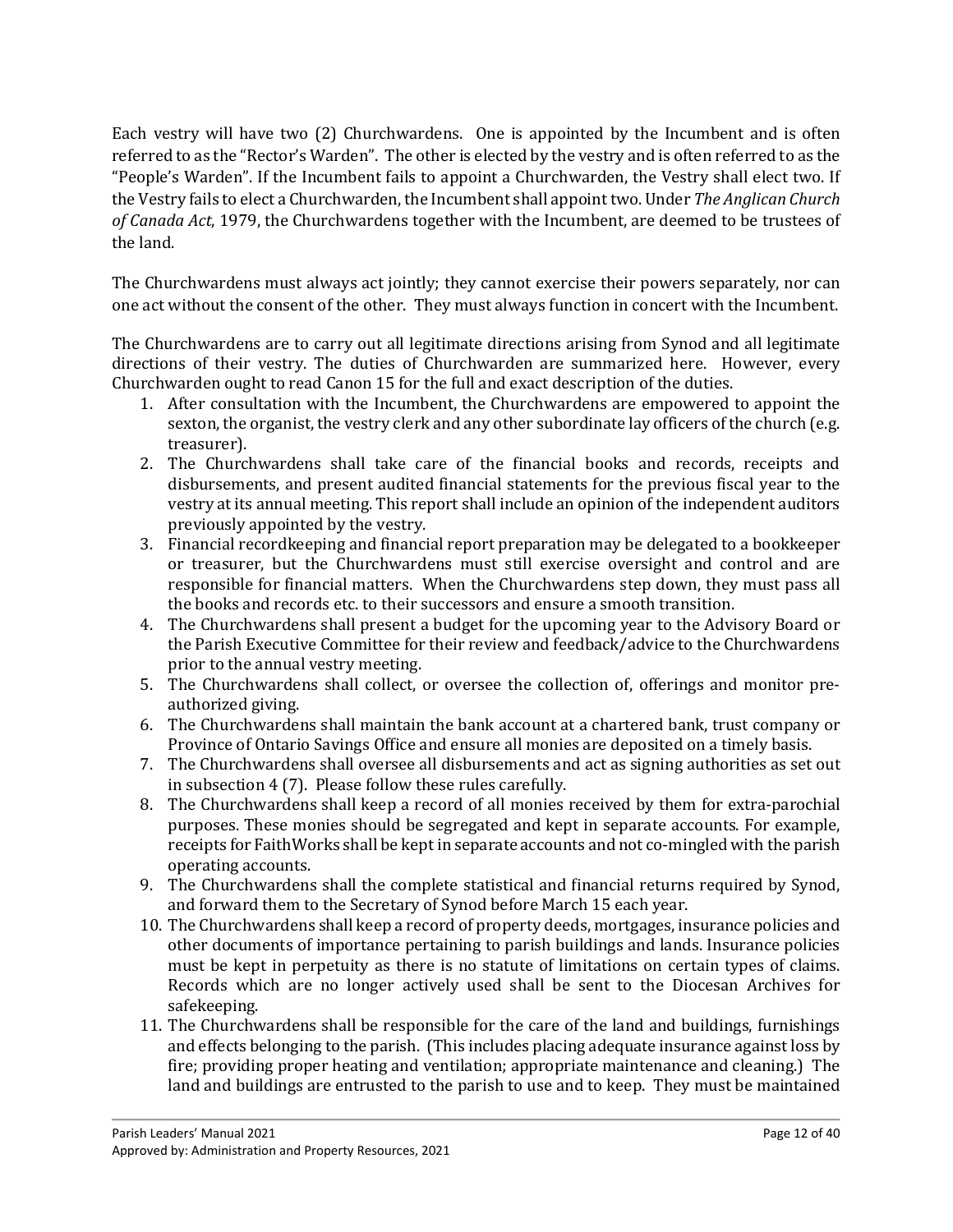and not let to run down as they should be passed to future generations in good order. Canon 6 sets out other requirements concerning church property, including the rules for licensing space to other groups and rules governing building alterations.

- 12. The Churchwardens shall provide for the necessary supplies for the conduct of worship services.
- 13. The Churchwardens shall arrange for appropriate insurance coverage in compliance with the Diocesan requirements for insurance coverage.

#### <span id="page-12-0"></span>**Parish Signing Officers**

Churchwardens have full authority, jointly, overall financial matters. Canon 15 requires that "all cheques shall be signed by both churchwardens or by either of them and another person appointed by the vestry for that purpose". The provision for "one other person", is usually filled by the treasurer, or person looking after the books. **One of the churchwardens must sign the cheque.** All parishes should have only the churchwardens and one other person as signing officers. **The Incumbent should not be one of the signing officers.** 

#### <span id="page-12-1"></span>**Diocesan Policies**

Churchwardens have specific responsibilities to uphold and comply with the policies of the Diocese. These include, but are not limited to: Human Resource policies, Responsible Ministry: Screening in Faith policy, Health and Safety policy, Insurance Requirements, and other policies approved by Diocesan Council from time to time. Copies of these policies can be found on the Diocesan website.

#### [www.toronto.anglican.ca/parish-administration/policies-guidelines/](http://www.toronto.anglican.ca/parish-administration/policies-guidelines/)

### <span id="page-12-2"></span>**Deputy Churchwardens**

Under the provisions of Canon 15 Section 5, the Incumbent may appoint a Deputy Churchwarden and the vestry may elect a Deputy Churchwarden.

Canon 15 Sections 1 and 2, apply to Deputy Churchwardens except that:

- their appointment or election is optional and
- each of the Incumbent and the Vestry retains the right but not obligation of appointing or electing an equal number of Deputy Churchwardens as are appointed or elected by the other.

A Deputy Churchwarden does not automatically succeed a Churchwarden. Deputy Churchwardens shall assist Churchwardens, as directed by the Churchwardens, in the performance of their duties. Note the restrictions on signing cheques in Canon 15 Section 4(7).

During the temporary absence or incapacity of a Churchwarden and during a vacancy until such vacancy is filled, a Deputy Churchwarden, as requested by the Incumbent, shall fulfill the full duties of a Churchwarden.

#### <span id="page-12-3"></span>**Treasurers**

The Churchwardens *may* appoint a Treasurer. Canon 15, Section 7 requires the Treasurer to be responsible to the Churchwardens in performing those duties concerning the financial affairs of the parish that the Churchwardens direct.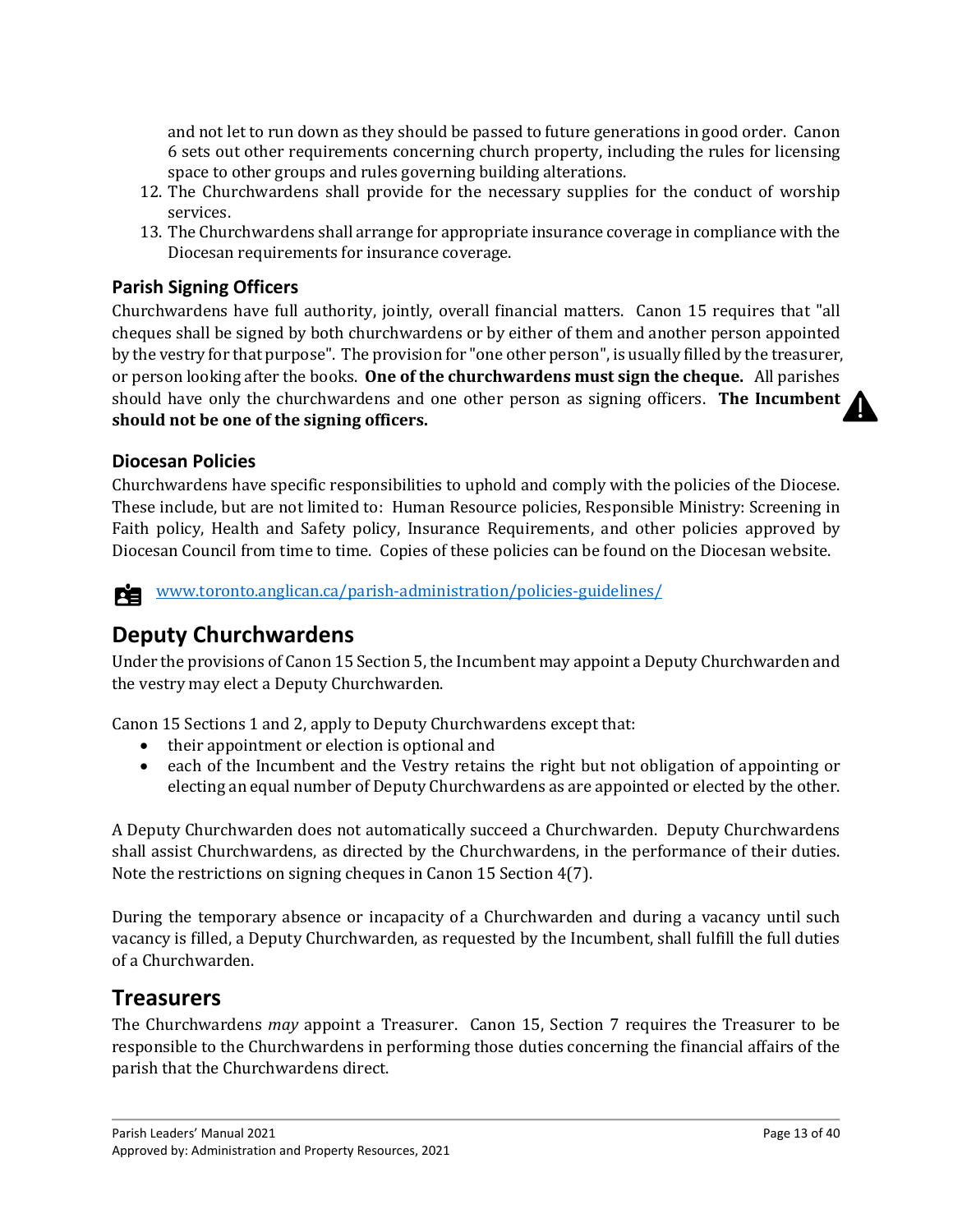Churchwardens may not delegate their cheque signing authorities and the Treasurer may only act as a second signature on cheques.

The [Parish Finance Manual](https://www.toronto.anglican.ca/uploads.php?id=5091679fbb44a) provides up-to-date guidelines and policies for parishes to strengthen both their internal and external procedures. Its information and instructions are meant to make you more effective and efficient, and to promote reliable financial reporting. The manual also includes information on other aspects of financial management, including filing government forms.

### <span id="page-13-0"></span>**Advisory Board**

The Advisory Board acts in an advisory capacity to the Incumbent and Churchwardens. Canon 17 describes the role of the Advisory Board. It is aptly named as "advisory" since this board has no administrative or decision-making powers.

The membership consists of:

- the Incumbent,
- the Churchwardens.
- not less than two other members of vestry (one half of whom are appointed by the Incumbent), as named at the annual vestry meeting,
- the lay members of synod elected by the vestry, and
- if vestry so wishes:
	- o one representative each from such parochial organizations
	- o any officials designated by the vestry; and
	- o appointed lay members of synod from the parish.

### <span id="page-13-1"></span>**Parish Executive Committee**

The Parish Executive Committee is a committee formed in a parish consisting of two or more congregations. It advises parochial, deanery or diocesan matters. It is the place where congregations sort out the sharing of expenses such as Incumbents remuneration, rectory costs and maintenance, and assessable expenditures. Canon 18 describes the Parish Executive Committee and sets out membership, scope of responsibilities and duties.

### <span id="page-13-2"></span>Cemetery Trustees

The Incumbent and Churchwardens are responsible for any cemetery belonging to the Parish. While they may delegate their authority to a Cemetery Board, the responsibility remains with them.

Canon 15 (6) provides for the Churchwardens to appoint Trustees in those situations where the parish is the owner of a cemetery, columbarium or crematorium under The *Funeral, Burial and Cremation Services Act, 2002*, S.O. 2002, c.33. The Trustees are responsible to the Churchwardens for the operation of the cemetery, columbarium or crematorium as the case may be. The Trustees shall prepare and submit an annual report to the Churchwardens, who shall in turn present this report to the Vestry.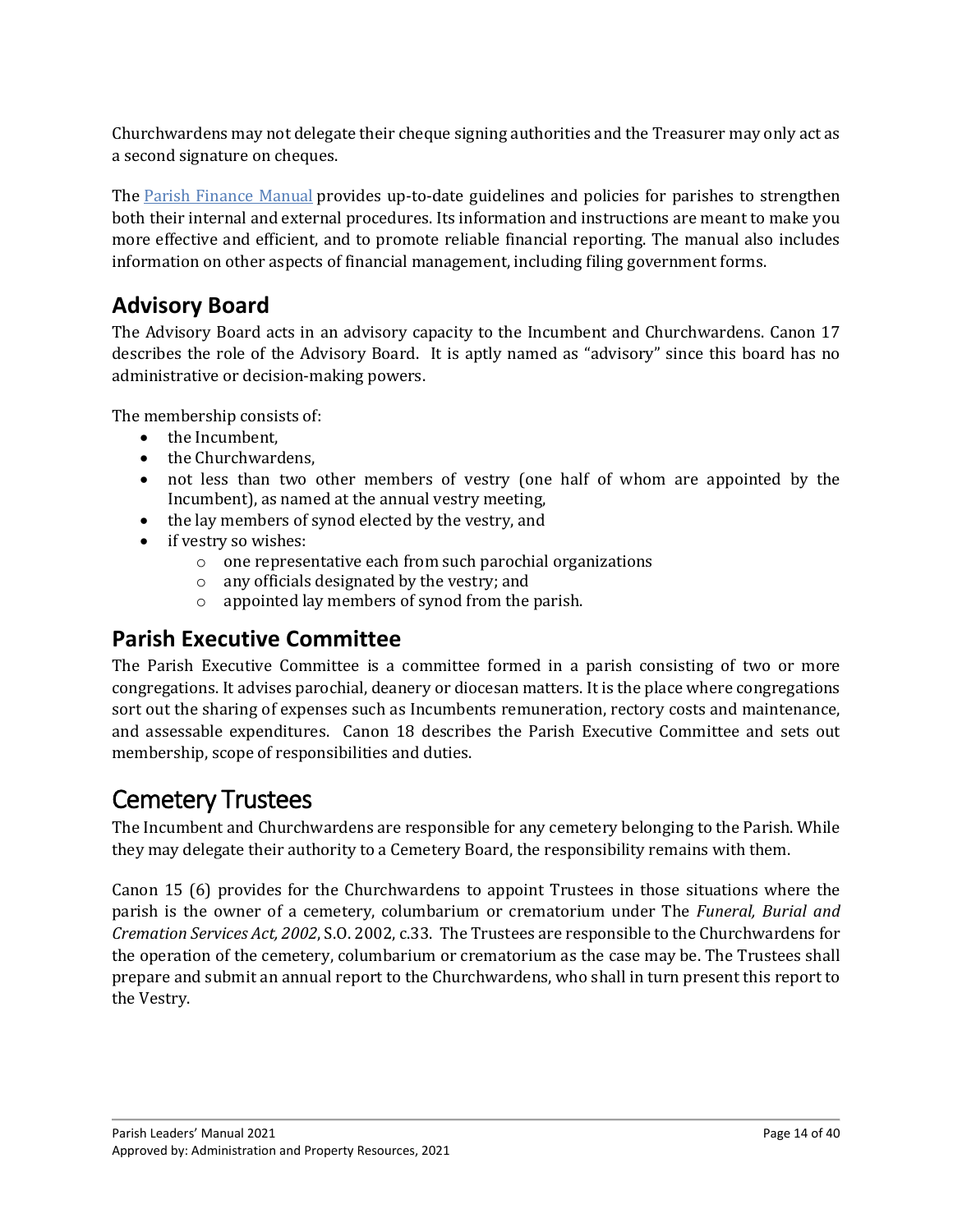Care should be taken to make certain that the Cemetery is maintained, and Cemetery Funds invested in accordance with The *Funeral, Burial and Cremation Services Act, 2002*, (the "Act"). The Act sets out the responsibilities of the cemetery owner with respect to perpetual care funds, safety of monuments and dealing with the public.



**PH** Ministry of Small Business and Consumer Services, Cemeteries Regulation Unit, 5775 Yonge Street, 15th Floor, Toronto, ON M7A 2E5.

416-326-8393 (800-889-9768), TTY: 416-325-3408 (800-268-7095), Fax: 416-326-8406



### <span id="page-14-0"></span>Diocesan Allotment

The Diocesan Allotment is the amount each parish or congregation is obliged to pay to the diocese. It is to be paid in 12 equal, monthly installments commencing in January of each year. Canon 4 sets out the method for these calculations.



[General Accountant,](mailto:kstilling@toronto.anglican.ca) 416-363-6021 ext. 239 (800-668-8932)

Parishes may appeal their allotment if there is reason to believe that the calculation has been inequitable. The appeal must be put in writing and submitted to the Treasurer & Director of Finance on or before Dec. 31. Canon 4, Section 2(4) specifies the procedures and timelines.

[Treasurer & Director of Finance,](mailto:rsaffrey@toronto.anglican.ca) 416-363-6021 ext. 251 (800-668-8932)

### <span id="page-14-1"></span>**Billings to the Parishes**

Parishes are billed on or about the  $10<sup>th</sup>$  of each month for payroll costs and the Parish Allotment. The invoice is to be paid to the diocese before the end of the month. If amounts are unpaid at that time, interest is charged. The initial rate of interest may be the Bank's prime rate. However, if amounts remain unpaid and no arrangements are made to the satisfaction of the Treasurer & Director of Finance within 90 days, then the interest rate moves to prime plus 3%.

[General Accountant,](mailto:kstilling@toronto.anglican.ca) 416-363-6021 ext. 239 (800-668-8932)

### <span id="page-14-2"></span>**Collection Policy**

A congregation or parish whose account is more than 30 days overdue, will be charged interest at the rate of three percentage points above the Diocesan short-term cost of borrowing.

Once congregations or parishes find themselves over 90 days in arrears to the Diocese, they will be expected to provide the Parish Finance Advisory Committee with a viable plan for meeting their current financial obligations to the Diocese while addressing the overdue amounts. Upon recommendation by the Committee, the Treasurer & Director of Finance may freeze or otherwise reduce the interest rate on overdue amounts for congregations or parishes once a repayment plan has been submitted and approved.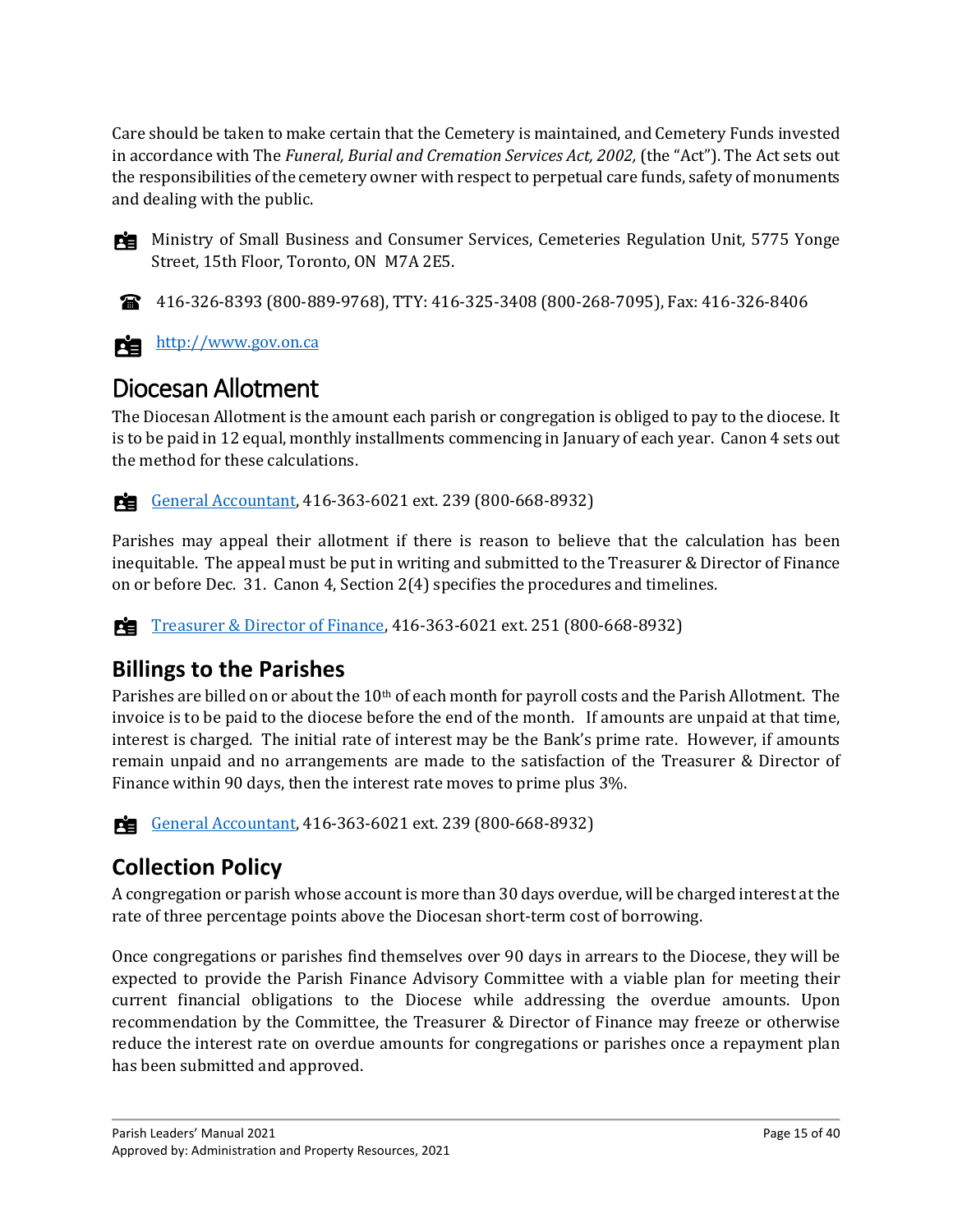If a congregation or parish does not remain faithful to the plan formulated, they shall be considered in arrears without a viable plan.

Should a congregation or parish remain in a situation of indebtedness to the Diocese for six months without providing a viable plan to the Treasurer & Director of Finance, the Treasurer will recommend to the College of Bishops that Diocesan Council appoint a parish Administrator as provided for under Canon 24, Section 1(3).

In some circumstances after 12 months, the Treasurer & Director of Finance may deem it appropriate for a congregation or parish to convert their indebtedness into a short-term or long-term credit arrangement. In this situation, the Treasurer & Director of Finance will recommend they seek a loan from a financial institution. Because of the possibility of conflict of interest issues, under no circumstances should a congregation or parish embark on a credit arrangement with a parishioner or parishioners.

If, after 18 months of indebtedness, a congregation or parish is not engaged in an approved repayment plan, the Treasurer & Director of Finance will ask the Area Bishop to confer with the Diocesan Bishop with a view towards considering the advisability of continuing the tenure of the Incumbent as provided for under Canon 10.

**THE Treasurer & [Director of Finance,](mailto:rsaffrey@toronto.anglican.ca) 416-363-6021 ext. 251 (800-668-8932)** 

### <span id="page-15-0"></span>Grants and Funding to Parishes

There are several grants, loans and funding opportunities available to support parish ministry. Parishes are encouraged to contact their Area Bishop's office or the Diocesan Centre for further information.

[www.toronto.anglican.ca/parish-administration/grants-funding/](http://www.toronto.anglican.ca/parish-administration/grants-funding/) ra

### <span id="page-15-1"></span>**Diocesan Grants**

#### <span id="page-15-2"></span>**Area Council Grants**

In addition to the funding options below, a variety of Area Council Grants are available through the four episcopal areas.

[www.toronto.anglican.ca/about-the-diocese/area-bishops/](http://www.toronto.anglican.ca/about-the-diocese/area-bishops/) 咱

#### <span id="page-15-3"></span>**Baker Foundation Grants**

The Baker Foundation provides grants for the building of Sunday Schools, additions or renovations to existing Sunday Schools. Application for grants are made in writing to the Trusts Committee. Application forms may be found on the Diocesan website.

If a project has some implication for Sunday School facilities, then costs must be apportioned between regular and the Christian Education facilities. Only the Christian Education portion is eligible for grant purposes.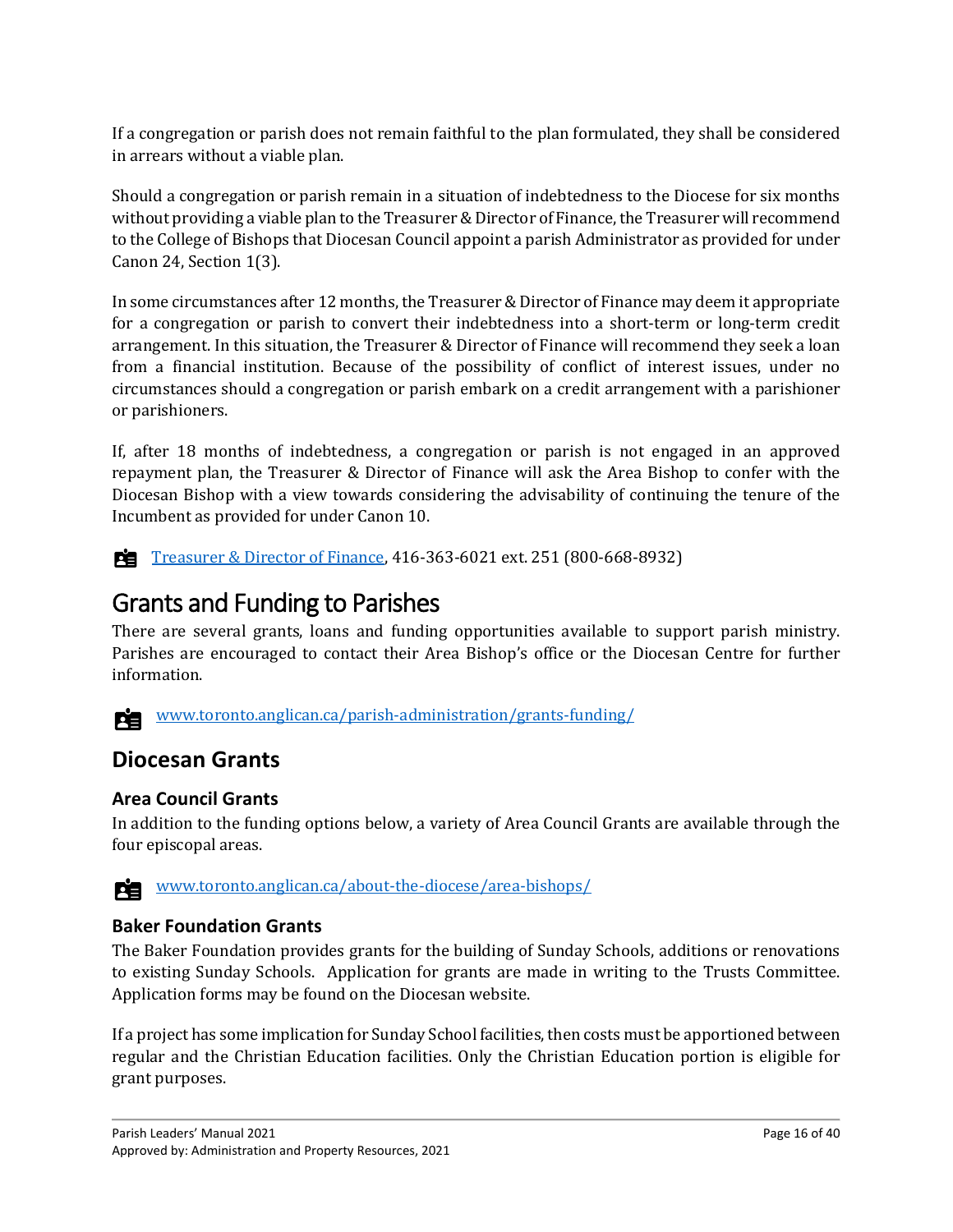[https://www.toronto.anglican.ca/parish-administration/grants-funding/baker-foundation](https://www.toronto.anglican.ca/parish-administration/grants-funding/baker-foundation-grant/)[grant/](https://www.toronto.anglican.ca/parish-administration/grants-funding/baker-foundation-grant/)

**[Property Resources](mailto:wpearson@toronto.anglican.ca) Specialist, 416-363-6021 ext. 245 (800-668-8932)** 

#### <span id="page-16-0"></span>**Carleton Fund Grants**

The income from the Mabel A. Carleton estate provides grants to parishes toward the cost of rectory repairs and/or renovations to rectories occupied by clergy. Application forms are available on the Diocesan website.



[https://www.toronto.anglican.ca/parish-administration/grants-funding/mabel-a-carleton](https://www.toronto.anglican.ca/parish-administration/grants-funding/mabel-a-carleton-fund-grant/)[fund-grant/](https://www.toronto.anglican.ca/parish-administration/grants-funding/mabel-a-carleton-fund-grant/)

**[Property Resources Specialist,](mailto:wpearson@toronto.anglican.ca) 416-363-6021 ext. 245 (800-668-8932)** 

#### <span id="page-16-1"></span>**Ferguson Grant**

According to the terms of the Winifred Walton Ferguson Trusts, grants are made for the construction, purchase, alteration or renovation of a building or buildings within the Diocese of Toronto for use as a home for aged men or women. Any such home shall be under the direct or indirect management of the Synod of the Diocese of Toronto.



[https://www.toronto.anglican.ca/parish-administration/grants-funding/winifred-walton](https://www.toronto.anglican.ca/parish-administration/grants-funding/winifred-walton-ferguson-trust-grants/)[ferguson-trust-grants/](https://www.toronto.anglican.ca/parish-administration/grants-funding/winifred-walton-ferguson-trust-grants/)

**[Property Resources Specialist,](mailto:wpearson@toronto.anglican.ca) 416-363-6021 ext. 245 (800-668-8932)** 

#### <span id="page-16-2"></span>**Curate's Training**

In providing for the training of assistant curates, funds are provided in the Diocesan budget under the management of the College of Bishops. Curacy grants help with the placement of curates in appropriate parishes for their curacy program, even if the parish is unable to completely cover the full costs of the curacy.

**PH** [Diocesan Executive Assistant,](mailto:mconliffe@toronto.anglican.ca) 416-363-6021 ext. 212 (800-668-8932)

#### <span id="page-16-3"></span>**Ministry Allocation Fund (MAF) Grants**

The Ministry Allocation Fund (MAF) was created under the [Capital Redeployment Policy](https://www.toronto.anglican.ca/uploads.php?id=4db7183b0a6cb) of the Diocese, which also sets up how this fund is managed and administered. It provides grants or loans in three broad categories: real estate purposes; congregational growth and ministry resources; and creating new forms of ministry. The process for application for MAF grants follows a different approval path depending on the category.

#### <span id="page-16-4"></span>**Real Estate Purposes**

MAF grants for real estate purposes initially fall under the jurisdiction of the Property Resources Department of the Diocese, but are ultimately reviewed by the [Executive Board.](https://www.toronto.anglican.ca/about-the-diocese/corporate-information/diocesan-council-and-its-committees/2153-2/) The Executive Board will consider the needs of the Diocese and will recommend to Diocesan Council how to redeploy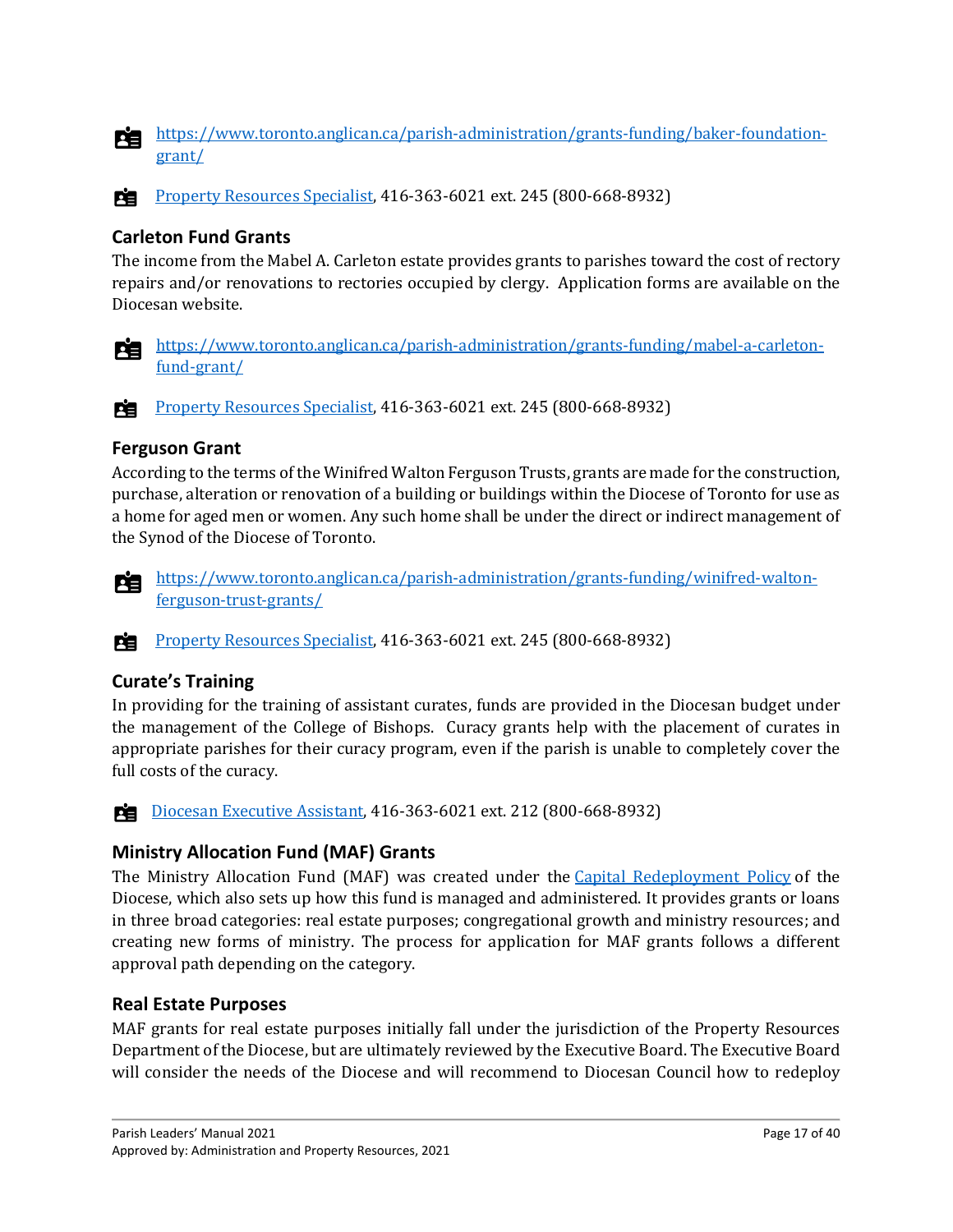proceeds and any income earned thereon for real estate purposes. These recommendations can include making loans or grants to acquire real property, acquiring real property, forgiving or repaying parish debt incurred to acquire real property, or creating an endowment fund, the income of which is for real estate purposes.

Capital project grant funding may be provided for the expansion of existing churches, building of a new church, or property improvements may be considered, provided there is measurable enhancement of parish ministry.



[www.toronto.anglican.ca/parish-administration/grants-funding/ministry-allocation-fund](https://www.toronto.anglican.ca/parish-administration/grants-funding/ministry-allocation-fund-maf-grants-for-real-estate-purposes/)[grants/](https://www.toronto.anglican.ca/parish-administration/grants-funding/ministry-allocation-fund-maf-grants-for-real-estate-purposes/)

**[Property Resources Specialist,](mailto:wpearson@toronto.anglican.ca) 416-363-6021 ext. 245 (800-668-8932)** 

#### <span id="page-17-0"></span>**Congregational Growth**

MAF grants for congregational growth initially fall under the jurisdiction of the [Congregational](https://www.toronto.anglican.ca/about-the-diocese/departments/congregational-development/)  [Development Department](https://www.toronto.anglican.ca/about-the-diocese/departments/congregational-development/) of the Diocese, but are ultimately reviewed by the Project Enabling and Monitoring Group (PEMG), which makes recommendations for approval to the [Executive Board.](https://www.toronto.anglican.ca/about-the-diocese/corporate-information/diocesan-council-and-its-committees/2153-2/) The Executive Board will consider the needs of the Diocese and will recommend to Diocesan Council how to redeploy proceeds and any income earned thereon for congregational growth and ministry resources. These recommendations can include making loans or grants to congregations, creating program materials, initiating leadership or people development strategies, or creating an endowment fund, the income of which is for congregational growth and ministry resources needs.

[https://www.toronto.anglican.ca/parish-administration/grants-funding/maf-grants-for](https://www.toronto.anglican.ca/parish-administration/grants-funding/maf-grants-for-congregational-growth/)[congregational-growth/](https://www.toronto.anglican.ca/parish-administration/grants-funding/maf-grants-for-congregational-growth/)

**PH** [Director of Congregational Development,](mailto:jmarshall@toronto.anglican.ca) 416-363-6021 ext. 274 (800-668-8932)

#### <span id="page-17-1"></span>**New and Innovative Forms of Ministry**

The College of Bishops, in consultation with others, will consider the needs of the Diocese and will recommend to Diocesan Council how to redeploy proceeds and any income earned thereon for creating new forms of ministry. These recommendations can include making loans or grants to create ministry initiatives, initiating non-traditional ministry strategies, or to create an endowment fund, the income of which is for supporting new forms of ministry.

#### <span id="page-17-2"></span>**Reach Grants**

Reach Grants are becoming increasingly successful at funding new ministry that is aimed at reaching un-churched and de-churched people. The purpose of a Reach grant is to provide one-time funding (of up to \$5,000) for ministry that is aimed at connecting with those not currently being reached by traditional parish ministry.



[www.toronto.anglican.ca/parish-life/formation-for-mission/grants/](http://www.toronto.anglican.ca/parish-life/formation-for-mission/grants/)

**PELICOORDER EXAMPEDE COOPEN EXECUTE:** 416-363-6021 ext. 226 (800-668-8932)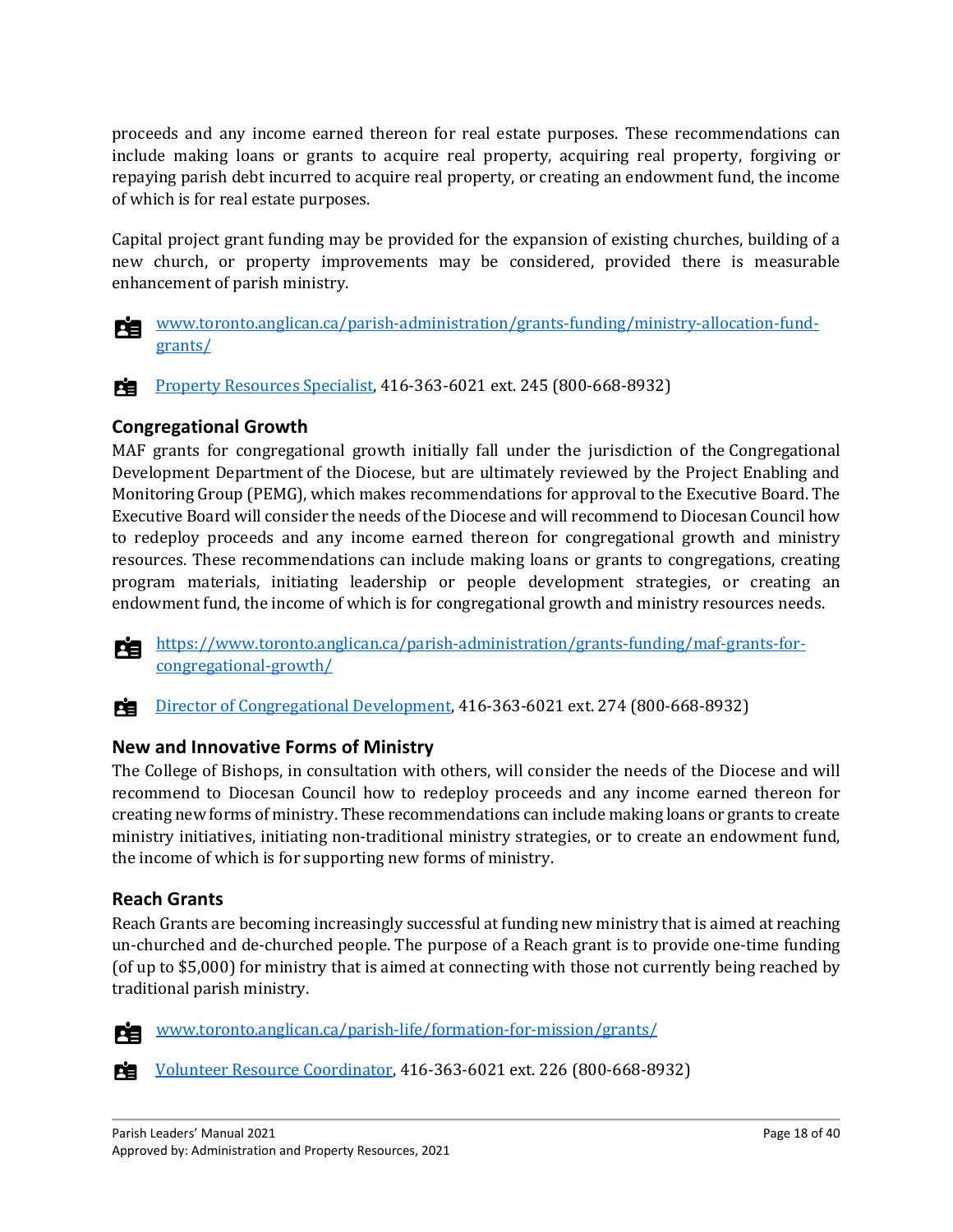#### <span id="page-18-0"></span>**Stretch Grants**

Stretch Grants are now available to fill the gap between Reach Grants allocations and the much larger amounts of money disbursed through the Ministry Allocation Fund. Stretch Grants are one-time grants of \$5,000 to \$20,000 designed to be a continuance grant for a successful Reach Grant ministry.



[www.toronto.anglican.ca/parish-life/formation-for-mission/stretch-grants-the-next](http://www.toronto.anglican.ca/parish-life/formation-for-mission/stretch-grants-the-next-generation/)[generation/](http://www.toronto.anglican.ca/parish-life/formation-for-mission/stretch-grants-the-next-generation/)

**Example 3 [Volunteer Resource Coordinator,](mailto:emccaffrey@toronto.anglican.ca) 416-363-6021 ext. 226 (800-668-8932)** 

#### <span id="page-18-1"></span>**"New Hope"** *aka* **Mandarin Ministry Grant**

MAF New Hope Grants provide grants to parishes seeking to resource ministry to Mandarin speakers. Submissions are accepted on an ongoing basis.

[www.toronto.anglican.ca/parish-administration/grants-funding/new-hope-grant/](http://www.toronto.anglican.ca/parish-administration/grants-funding/new-hope-grant/) FЗ

р'n. [Director of Congregational Development,](mailto:jmarshall@toronto.anglican.ca) 416-363-6021 ext. 274 (800-668-8932)

### <span id="page-18-2"></span>**Additional Funding Opportunities**

#### <span id="page-18-3"></span>**Anglican Foundation of Canada**

The [Anglican Foundation of Canada](https://www.toronto.anglican.ca/parish-administration/grants-funding/anglican-foundation-of-canada-2/) seeks to provide abundant resources for innovative ministries, Anglican presence, and diverse infrastructure projects across the Canadian Church. Programs supported by the Foundation can range from building projects, accessibility upgrades, creative arts programs, theological student bursaries, camps, aboriginal prayer and peace circles, and much more. (*Note:* Application can only be made through the Diocese, not directly to the Foundation).



[www.toronto.anglican.ca/parish-administration/grants-funding/anglican-foundation-of](http://www.toronto.anglican.ca/parish-administration/grants-funding/anglican-foundation-of-canada-2/)[canada-2/](http://www.toronto.anglican.ca/parish-administration/grants-funding/anglican-foundation-of-canada-2/)

[Secretary of Synod,](mailto:pboisvert@toronto.anglican.ca) 416-363-6021 ext. 231 (800-668-8932)

#### <span id="page-18-4"></span>**Archbishop Fred Hiltz Scholarship Fund**

The Most Reverend Frederick James Hiltz Scholarship Fund provides funding annually to active clergy of the Diocese of Toronto, members of religious orders, postulants and laity, including Diocesan Centre and parish staff to attend courses at St. George's College in Jerusalem. Application should be made through the Diocese, not directly to the Fund.



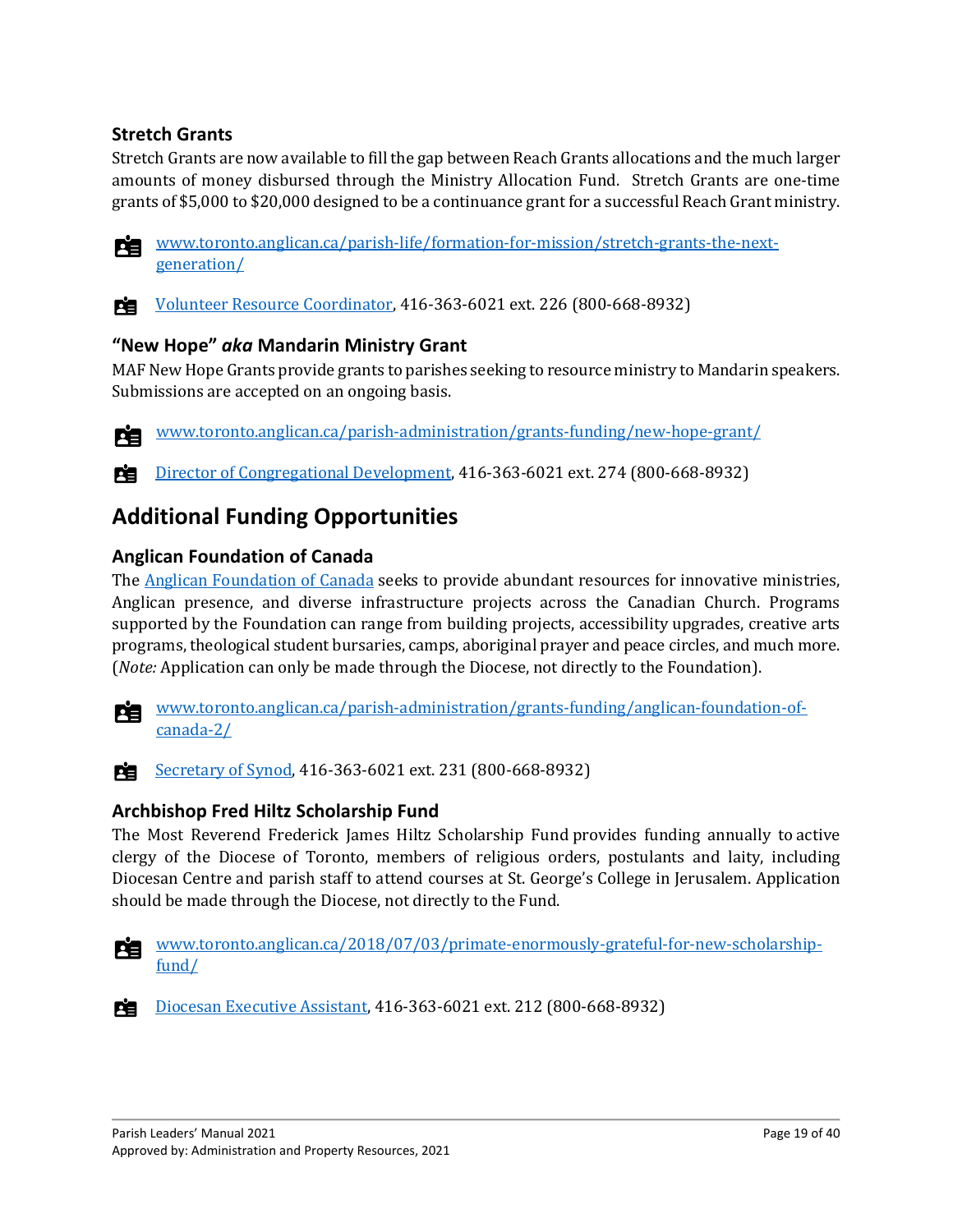#### <span id="page-19-0"></span>**Bishop's Company**

The Bishop's Company Fund provides a pool of discretionary funds for the bishops to come to the aid of clergy and their families with emergency needs, and, from time to time, to provide funds for programs that strengthen the life of the Diocese.

Fa

[www.toronto.anglican.ca/parish-administration/grants-funding/bishops-company/](http://www.toronto.anglican.ca/parish-administration/grants-funding/bishops-company/)

[Director of Stewardship Development,](mailto:pmisiaszek@toronto.anglican.ca) 416-363-6021 ext. 246 (800-668-8932) rе.

#### <span id="page-19-1"></span>**Discretionary Medical and Dental Grants**

A limited number of grants are available for members of the Diocese of Toronto extended health and dental plan (both active and retired) who exceed their annual coverage. Grants will range from \$500 to \$1,500.



[www.toronto.anglican.ca/parish-administration/human-resources-for](http://www.toronto.anglican.ca/parish-administration/human-resources-for-%20%20clergy/remuneration-and-benefits/benefits/)[clergy/remuneration-and-benefits/benefits/](http://www.toronto.anglican.ca/parish-administration/human-resources-for-%20%20clergy/remuneration-and-benefits/benefits/)

#### <span id="page-19-2"></span>**Moving Expenses**

The Diocese reimburses the parish for a portion of the costs when a priest moves into a parish. At present, up to \$1,500 of the cost of the move will be reimbursed. Moving costs from points outside the Diocese are to be negotiated by the cleric, the Area Bishop and the Churchwardens.

It is expected that the individual cleric and Churchwardens will discuss the move to ensure that best local services are used. The Diocese has a preferred rate with [Campbell Moving Systems](http://www.campbellmovingsystems.com/aboutus.html) which can be reached by calling 1-800-663-0492 ext. 238 and asking for Ed DeMarchi.

**[Director of Human Resources,](mailto:djourneaux@toronto.anglican.ca) 416-363-6021 ext. 232 (800-668-8932)** 

#### <span id="page-19-3"></span>**Professional Development Grants**

All active clergy in the Diocese, as well as some diocesan lay staff, may be eligible for Professional Development Grants.



[www.toronto.anglican.ca/parish-administration/human-resources-for-clergy/professional](http://www.toronto.anglican.ca/parish-administration/human-resources-for-clergy/professional-development/)[development/](http://www.toronto.anglican.ca/parish-administration/human-resources-for-clergy/professional-development/)

#### <span id="page-19-4"></span>**Sabbatical Grants**

Grants of up to \$3,000 may be provided for study leaves. These grants are offered by the Anglican Church of Canada.



[www.anglicanpension.ca/wp-content/uploads/Application-for-Sabbatical-Grant.pdf](http://www.anglicanpension.ca/wp-content/uploads/Application-for-Sabbatical-Grant.pdf)

### <span id="page-19-5"></span>Real Estate and Property

Canon 1 defines real property in the following way: "Real property includes land, buildings, any other things that is erected or growing on or affixed to land, minerals and other things under the land, and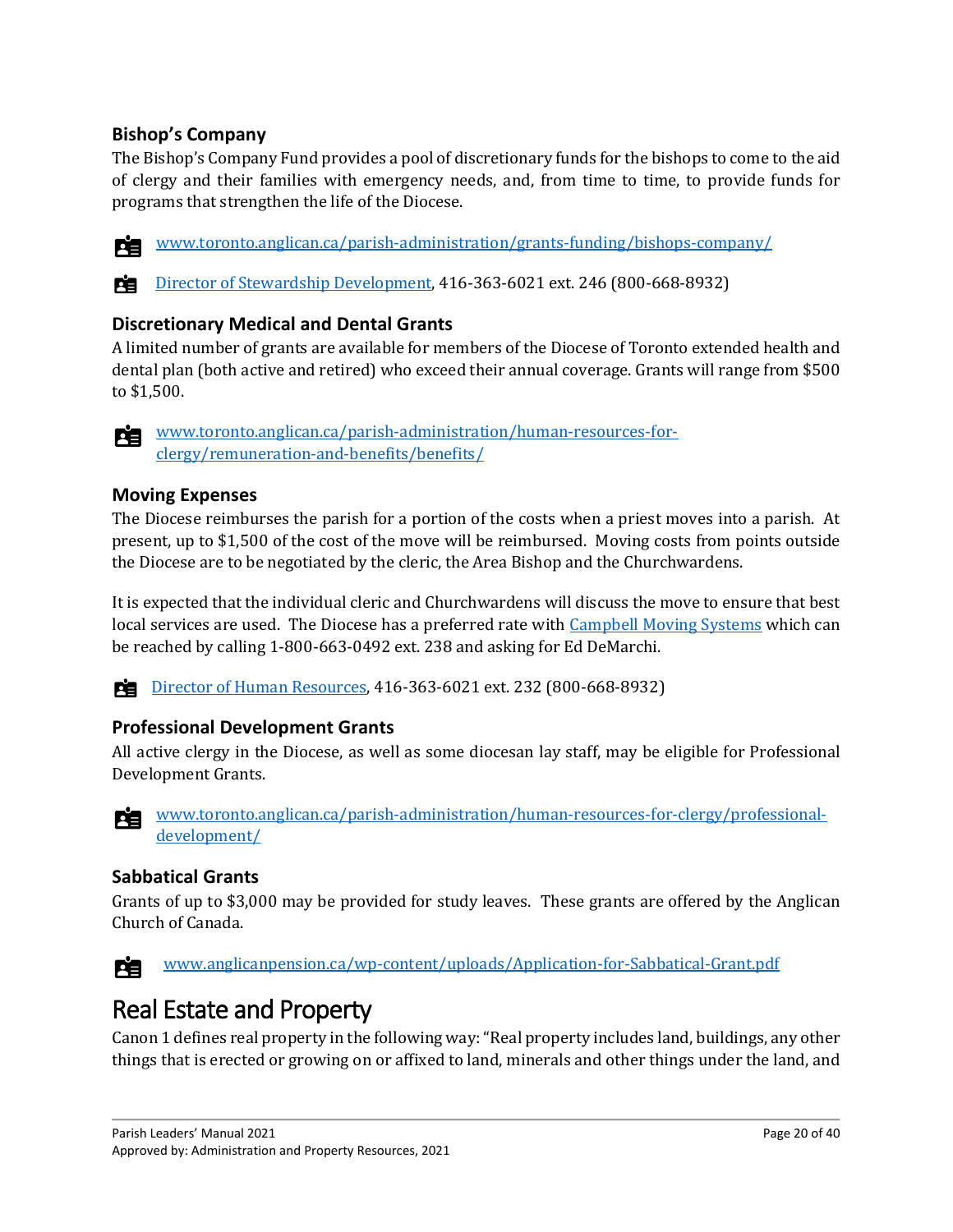all rights issuing out of, annexed to, and exercisable within or about land such as leases, licenses, mortgages, air rights, easement and right of access."

Canon 6 sets out the rules which govern the "acquisition, disposition and/or alteration of real property and related rights". It is important for all Churchwardens to be familiar with the provisions of this canon.

All real property, regardless of how the title reads, is held in trust for the Diocese. Property is used for parish ministry with the consent of the diocese, but it is not the parish's to do with it as it will. The Trusts Committee, the Bishop and Diocesan Council all must consent to transactions involving real estate.

For example, the consent of the Area Bishop and the Diocesan Council is needed to purchase or sell any real property or related rights. Consent is also required before the parish makes any structural alterations to church buildings. The rule of thumb is that if the alteration or repair requires a building permit, then it requires Council consent. Alternatively, if the transaction involves a legal contract, then it requires Council consent.

Trusts Committee and Diocesan Council approval must be obtained in order to license space or lease out a rectory or other property.

All of this is spelled out in Canon 6.

The Trusts Committee has the responsibility of reviewing the requests for approval and recommending their acceptance or refusal to the Diocesan Council. The Trusts Committee relies on recommendations and advice of staff, external experts and the Executive Board as to the appropriateness and feasibility of real estate projects.

In order to facilitate the review of requests, certain detailed information must accompany a request. Please refer to "Procedures Pursuant to Canon 6" which contains the necessary procedures to be followed and information to be provided.

### <span id="page-20-0"></span>**Title to Parish Property**

Title to parish property should be in the name of the "Incorporated Synod of the Diocese of Toronto" or "The Incumbent and Churchwardens of the Church of <NAME OF PARISH OR CHURCH>".

Parish property in the diocese might be registered in the name of the Bishop, the Incorporated Synod of the Diocese of Toronto, etc. That is because the titling conventions have changed and/or property has come into the church in different ways.

**Regardless of title, parish property cannot be sold or encumbered without the consent of the vestry and Area Bishop prior to referral to the Trusts Committee, Diocesan Council and the Bishop for their approvals**.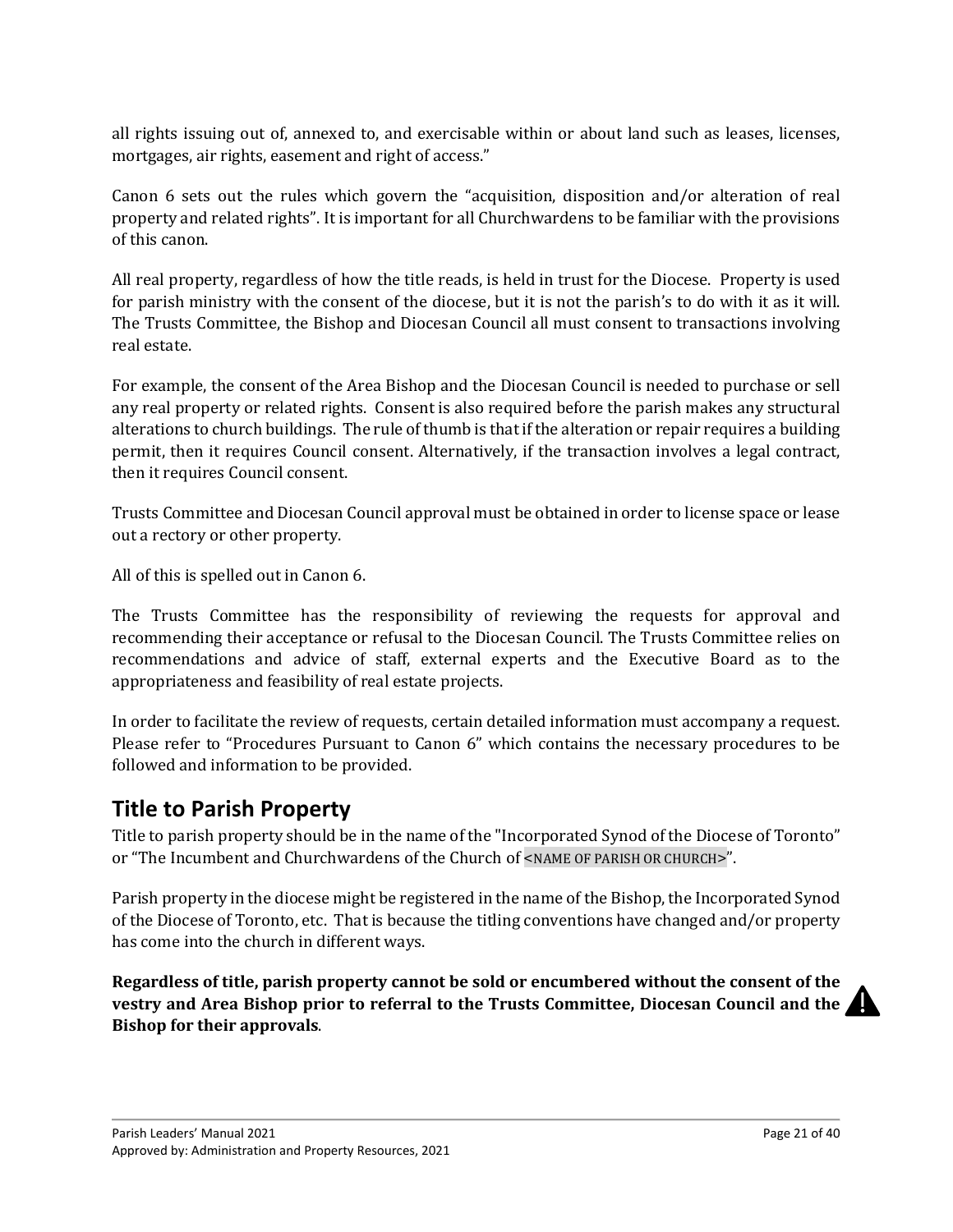In the case of new parishes, the diocese will often hold title until all financial indebtedness has been discharged by the Parish. The Parish may then apply to the Diocesan Council to have title transferred to "The Incumbent and Churchwardens."

### <span id="page-21-0"></span>**Maintenance of Building and Lands**

Churchwardens have the responsibility for the care and maintenance of the land and buildings which includes the rectory. This includes providing for an adequate reserve to carry out renewal of the property from time to time. It is expected that funds be set aside on a regular basis for painting, roof replacement and repairs, repairs and replacement of furnishings, re-paving the parking lot, etc.

#### <span id="page-21-1"></span>**Insurance**

Churchwardens are responsible for the care of the land and buildings, furnishings and effects belonging to the church, and for keeping them adequately insured against loss by fire and for maintaining insurance against any other insurable hazard to the church, to its property, to the incumbents and to the Churchwardens.

All parishes and congregations in the Diocese are required to purchase minimum insurance from the broker designated by the Diocese. This Broker is Aon Reed Stenhouse Inc.

- <https://www.toronto.anglican.ca/parish-administration/finance/insurance/>
- Contact at Aon: [Dennis Hinh,](mailto:dennis.hinh@aon.ca) 416-868-4099
- Reporting a Claim,  $416-868-5683$  during regular work hours  $(9:00$  a.m. to  $5:00$  p.m.) or  $1-888-$ 693-2253 afterhours
- 

**Contact at the Diocesan Centre:** Treasurer [& Director of Finance,](mailto:rsaffrey@toronto.anglican.ca) 416-363-6021 ext. 251 (800-668-8932)

#### <span id="page-21-2"></span>**Fire Prevention**

All necessary steps to eliminate fire hazards and comply with the Fire Code must be taken.

#### <span id="page-21-3"></span>**Vacant/Unoccupied Properties**

In accordance with insurance company requirements, buildings that are vacant and/or unoccupied must be inspected on a regular basis to ensure their ongoing security and integrity. **These important protocols must also be followed to ensure that insurance coverage is maintained on all properties.**

Reporting requirements vary depending on the specific circumstances and season. All parishes are required to immediately report all vacant and/or unoccupied properties to Aon Reed Stenhouse Inc. who will then advise of the inspection requirements and will provide any necessary reporting documentation.

All property inspections should be documented in writing; an [inspection log](https://www.toronto.anglican.ca/uploads.php?id=59bbd8816de8a) is provided on the Diocesan website as a courtesy for parish use. Inspection records must be kept on file for reference.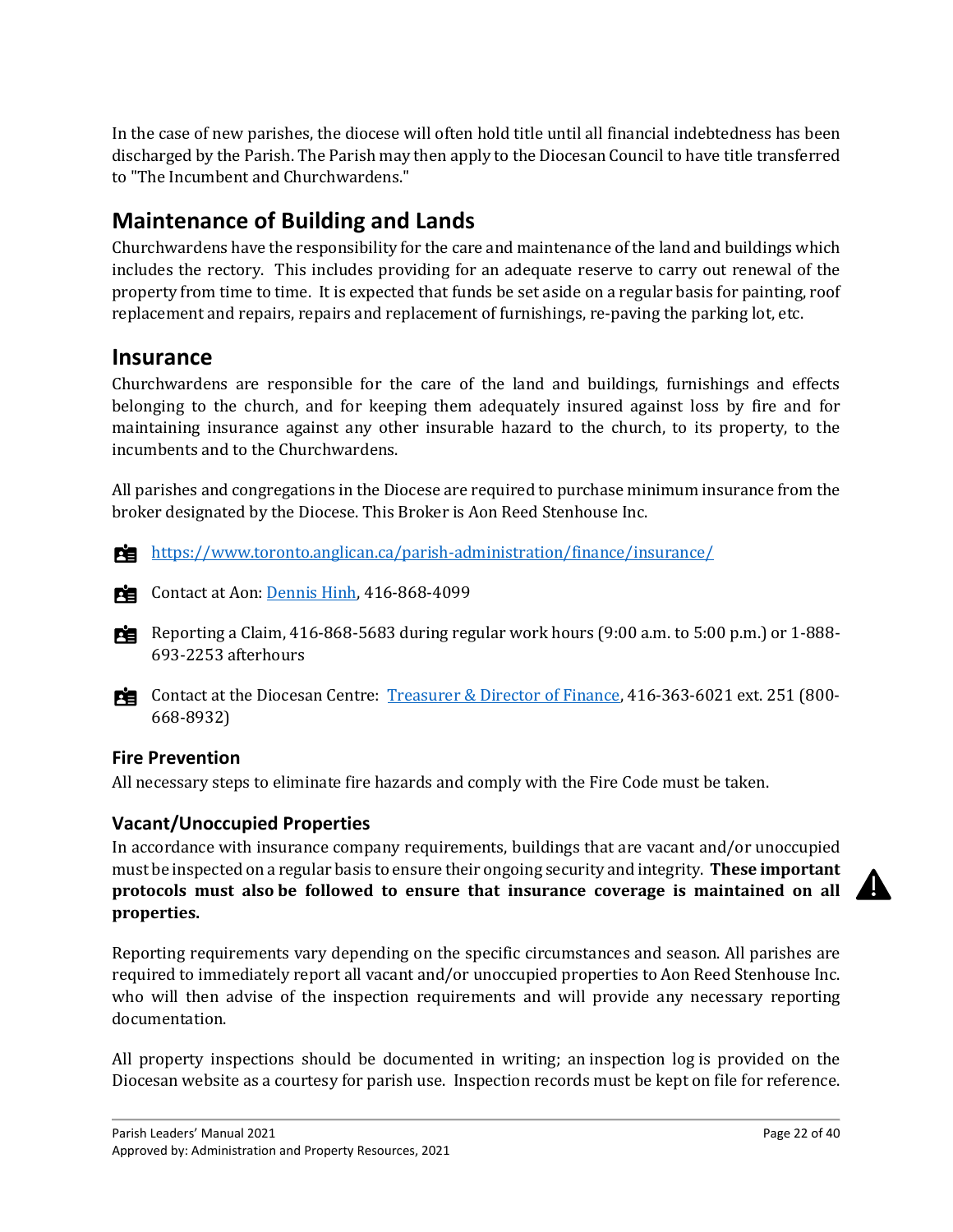### <span id="page-22-0"></span>**Facility Rentals/ Use of Space**

The Incumbent and Churchwardens may wish to allow other than parish groups or organizations to use the parish hall and other buildings or portions thereof on an occasional or recurring basis.

As per the *[Anglican Church of Canada Act \(Ontario\) S.O. \(1979\), c.46](https://www.toronto.anglican.ca/uploads.php?id=4dac9e988948b)*, and [Canon 6,](https://www.toronto.anglican.ca/uploads.php?id=4d7634791023a) all recurring facility rentals by outside-user groups must be reviewed by the Trusts Committee and approved by Diocesan Council. An outside-user group might be defined as any group or individual who conducts activities on church property that would not be included in the parish's annual report to Vestry about its Ministry & Mission.

Only the Diocesan [License Agreement](https://www.toronto.anglican.ca/uploads.php?id=5a1f0751920aa) and standardized provincial form of [Lease Agreement](http://www.forms.ssb.gov.on.ca/mbs/ssb/forms/ssbforms.nsf/FormDetail?OpenForm&ACT=RDR&TAB=PROFILE&SRCH=&ENV=WWE&TIT=2229E&NO=047-2229E) are to be used. **Neither document is to be altered in any way**.

A Simplified Canon 6 Procedure is available for certain low-risk items. Please visit the ["Facility](https://www.toronto.anglican.ca/parish-administration/real-estate/facility-rentals/)  [Rentals"](https://www.toronto.anglican.ca/parish-administration/real-estate/facility-rentals/) page on the Diocesan website for more information.In particular, review the [Summary](https://www.toronto.anglican.ca/uploads.php?id=5c2fc52804f4c)  [Chart](https://www.toronto.anglican.ca/uploads.php?id=5c2fc52804f4c) for detailed approval processes and insurance requirements.

Other Agreements: Examples include Telecommunications Site Agreements, Commercial Leases etc. require advance approval through the full Canon 6 process.

One-Time Events: The Diocese recommends the use of the Diocesan License Agreement for one-time events even though it is not required. However, parishes are expected to draft their own written document for these events that outlines the mutual rights & responsibilities of each party. All onetime events must provide proof of insurance to the Churchwardens, consistent with Diocesan requirements, prior to the event. Aon Reed Stenhouse Inc. must also be advised of the event. If the event includes the serving of alcoholic beverages, then the guidelines set out in this manual must be followed.

#### <span id="page-22-1"></span>**Mandatory Insurance Requirements**

Commercial General Liability ("CGL") Insurance of \$2,000,000 per occurrence (for low-risk Licensees) or \$5,000,000 per occurrence (for high-risk Licensees), including:

- Tenant's Legal Liability: coverage of not less than \$250,000;
- Additional Insureds: both 'The Incumbent and Churchwardens of <NAME OF PARISH OR CHURCH>' and 'The Incorporated Synod of the Diocese of Toronto' must be listed on the certificate of insurance as additional insureds.

For License Agreements, a standardized Diocesan ["Certificate of Insurance" template](https://www.toronto.anglican.ca/uploads.php?id=4dae1415a3a24) is available on the Diocesan website to help facilitate the interpretation of the insurance document received from a Licensee. If this form is used, it must be fully completed and signed/stamped by an authorized representative of the Licensee's insurance company.

Low-Risk Licensees: Examples of low-risk activities include adult craft groups, adult social groups, AA, or NA groups. All low-risk activities require at least \$2,000,000 per occurrence of CGL insurance.

High-Risk Licensees: All activities involving alcohol, children, youth (under the age of 18), or vulnerable adults require at least \$5,000,000 per occurrence of CGL insurance. Other examples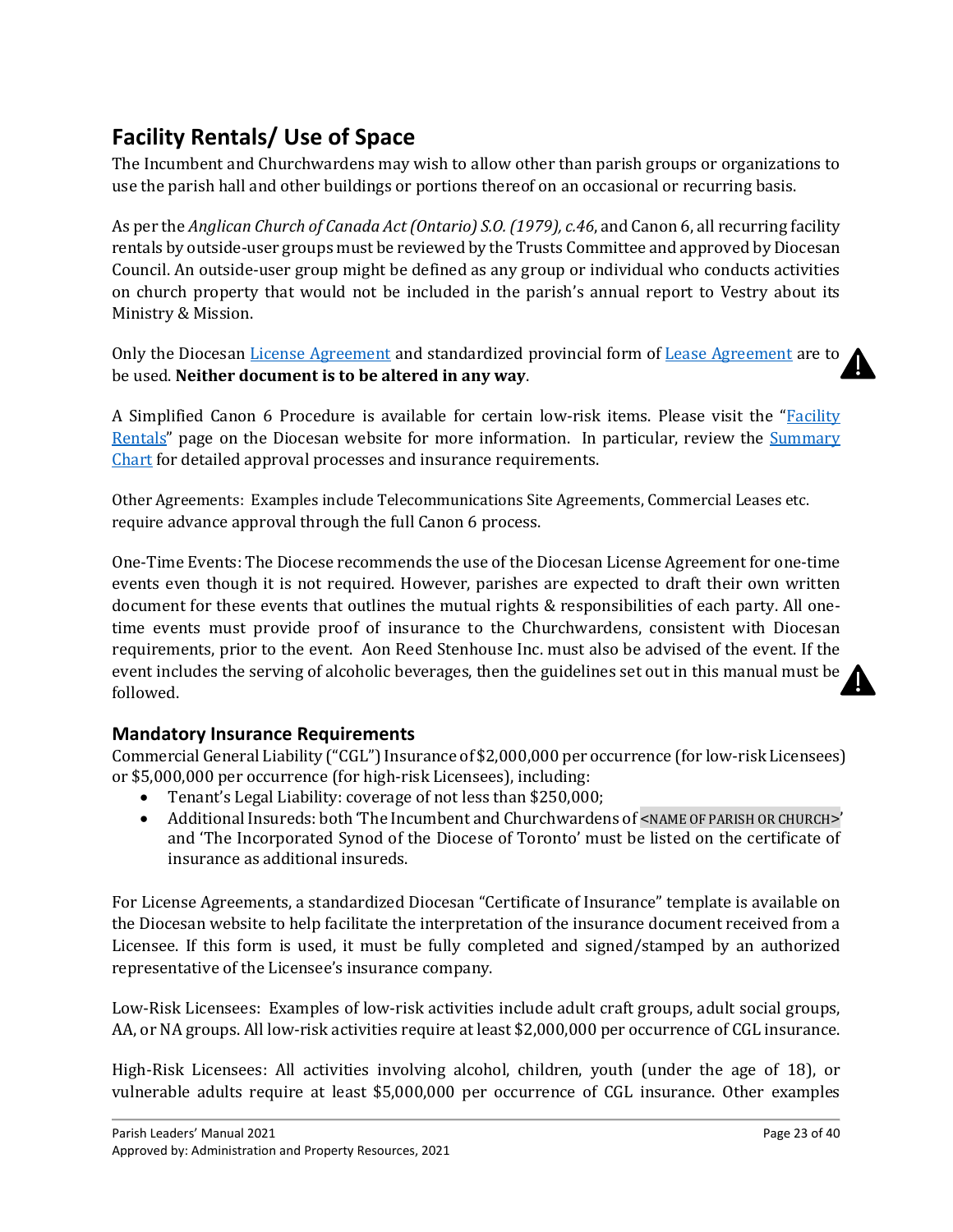include church groups, day cares or nurseries, dog training, and physical activities such as sports camps or gymnastics groups.

These insurance amounts (\$5,000,000 for high-risk, and \$2,000,000 for low-risk user groups) represent the per occurrence amount of CGL insurance required by the Trusts Committee of the Diocese in order to recommend to Diocesan Council approval of a License Agreement. Please note that it is also recommended that high-risk user groups carry insurance coverage for sexual abuse with limits as high as is possible to obtain, however, such insurance does not form part of the requirements of the License Agreement.

To help determine what is considered "high-risk", please refer to the Responsible Ministry: Screening [in Faith Policy](https://www.toronto.anglican.ca/parish-administration/screening/) and/or the ["Assessing Risk"](https://www.toronto.anglican.ca/parish-administration/screening/screening-process/assessing-risk/) section of that program. The Sexual Misconduct Policy can be downloaded from the Diocesan website.

#### <span id="page-23-0"></span>**Aon Online User Group Insurance Program**

Parishes may direct outside-user groups to Aon's [www.anglican-user.aon.ca](http://www.anglican-user.aon.ca/) to purchase low cost Commercial General Liability insurance online (\$5,000,000 per occurrence for high-risk, and \$2,000,000 per occurrence for low-risk user groups).

- [www.anglican-user.aon.ca](http://www.anglican-user.aon.ca/) P3.
- P3. [church.certs@aon.ca](mailto:church.certs@aon.ca)
- **[Property Resources Specialist,](mailto:wpearson@toronto.anglican.ca) 416-363-6021 ext. 245 (800-668-8932)**

#### <span id="page-23-1"></span>**Waiver of Liability**

In consideration of our using all or part of the premises of the Church of  $\leq N$ AME OF PARISH OR CHURCH> from <TIME/DATE> to <TIME/DATE> as Tenant, Lessee or Licensee, we hereby covenant and agree to save the Incumbent and Churchwardens of the Parish of  $\leq N$ AME OF PARISH OR CHURCH>, and the Incorporated Synod of the Diocese of Toronto harmless from all manner of actions, causes of action, suits, debts, dues, accounts, bonds, covenants, claims and demands, whatever which against the said Incumbent and Church wardens and the Incorporated Synod of the Diocese of Toronto, any person, persons, corporation or corporations might have in respect to any mishap, accident or casualty arising out of the use or condition of the said premises or any part thereof during our occupancy, and we covenant and agree to carry liability or casualty insurance for a reasonable amount to protect the said party, and/or the Incumbent and Churchwardens of the Church of <NAME OF PARISH OR CHURCH> and the Incorporated Synod of the Diocese of Toronto in respect to the user of the said premises, by the organization using the premises, its servants, agents, invitees and such persons as the organization permits, and the said organization hereby acknowledges and agrees that the use of the premises is entirely at the user's own risk.

| <b>Authorized Signature:</b> |  |
|------------------------------|--|
|------------------------------|--|

Dated: ………………………………………………………………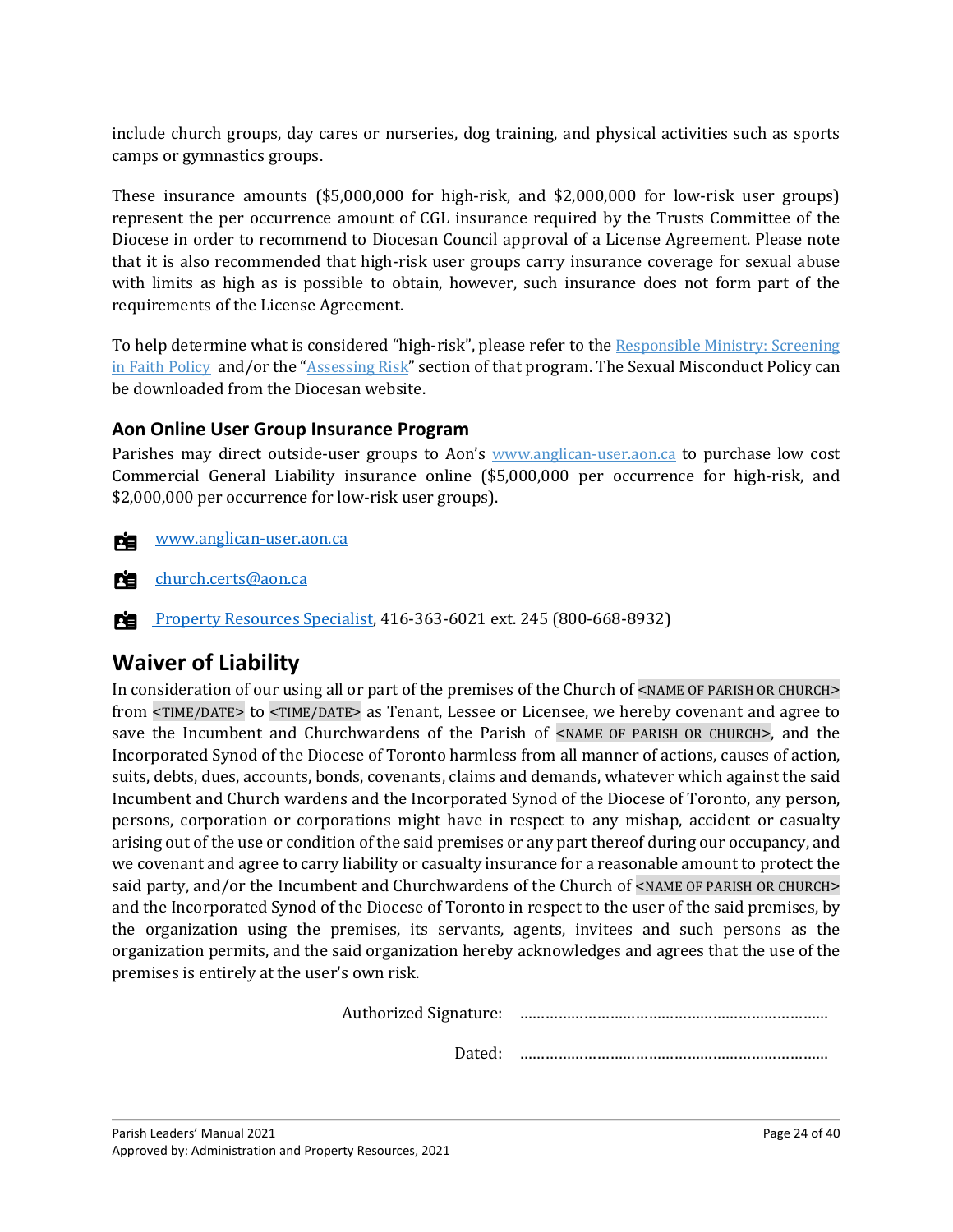### <span id="page-24-0"></span>**Use of Alcoholic Beverages in Parish Halls**

Should the Incumbent and Churchwardens decide that alcoholic beverages are to be used in the parish hall, or on parish property, it should be within these guidelines:

- 1. No alcohol shall be used in parish hall activities, except in strict conformity with Government regulations, with proper licences, etc.
- 2. As long as government regulations are complied with, alcoholic beverages may be served in the parish halls on an occasional basis (wedding receptions, anniversary celebrations, parish parties, etc.). On such occasions, the moderate use by all present must be safeguarded.
- 3. Alternative beverages should always be available without embarrassment for those who cannot, or do not wish to consume alcoholic beverages.
- 4. It is recommended that the use of alcohol not become a regular or frequent feature of activities held in the parish hall.
- 5. If outside organizations want to use the parish hall, they may use alcoholic beverages on the same basis as a parish or its organizations. Openly advertising (even formally) that outside organizations can rent the hall with 'alcoholic privileges' is not permitted. The Incumbent and the Churchwardens should exercise care concerning the use of church premises by nonparochial groups, to make sure that the use of church property cannot be construed as unfair competition with tax paying businesses.

Adequate insurance must be carried by the outside organization, and the Parish and the Incorporated Synod of the Diocese of Toronto should both be named as "additional insureds" on the Certificate of Insurance. Aon Reed Stenhouse Inc. may be contacted for risk-management advice.

Contact at Aon: [Dennis Hinh,](mailto:dennis.hinh@aon.ca) 416-868-4099

### <span id="page-24-1"></span>Property Related Policies

### <span id="page-24-2"></span>**Building Inspection Policy**

Property and buildings provide the places and spaces for our activities as the Church. Part of our stewardship is the maintenance and upkeep of our facilities. Part of our duty and responsibility is the safety of all those who enter upon our premises. Parish budget concerns sometimes lead to inadequate maintenance. At least 44% of our buildings were built in the 1800s and several of our buildings have, in the past, been found to be unsafe. It is critical to have them inspected regularly by proper building professionals.

It is the goal that all buildings be inspected and evaluated regularly. There is a deanery by deanery building inspection schedule (the "Schedule") for church structures that repeats every ten (10) years. Copies of this Schedule are available on the Diocesan website as part of the *Building Inspection Policy*.

All church-related facilities and buildings are to be inspected by an independent commercial building inspector who possesses training and experience in the realm of ICI properties ('Institutional, Industrial, Commercial'). For full information, please see the *Building Inspection Policy.* Inspections of residential property should be based upon the Standards of Practice and the Code of Ethics of the *Ontario Association of Home Inspectors*.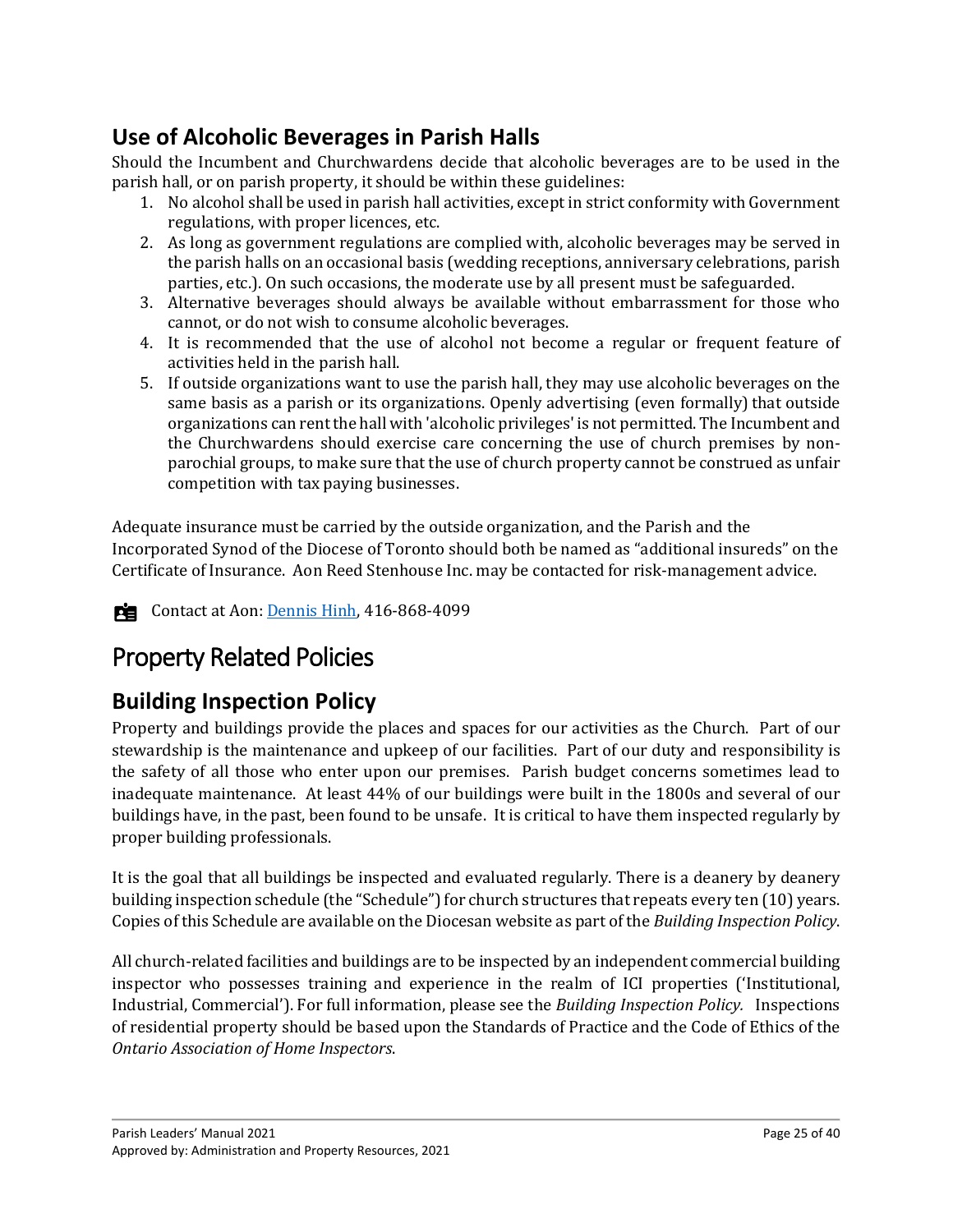- 1. Written reports are to be submitted to the following within one (1) month of completion: Area Bishop and the Incumbent and Churchwardens.
- 2. All Government safety regulations in respect to fire, health and safety are to be adhered to. Any noted structural deficiencies will automatically require a further study and report by a licensed structural engineer. All issues of public safety must be repaired without delay, and failure to do so may result in the facility being closed immediately by the Area Bishop. Please see the *Strategy for Dealing with Structurally Defective Buildings*.
- 3. Parishes/congregations are to be responsible for the cost of both the study and any necessary required.
- 4. In consultation with the Area Bishop, the Regional Dean, Diocesan staff and the congregation, a plan of action is to be established to fulfill the recommendations made in the building inspection report.
- 5. The parish's yearly budget should reflect its plan of action to undertake the recommended work as set out in the report.
- 6. Rectories should be professionally inspected every five (5) years and annually by the Churchwardens whether they are occupied by a cleric or a tenant.

### <span id="page-25-0"></span>**Policy for Rectory Maintenance**

In the past, the Diocese has encountered some situations where rectories, on being vacated, have been left in very unsatisfactory condition. This has resulted in parishes and/or the Diocese having to spend large sums of money to repair these properties before they are suitable for re-occupancy.

After much consideration the Diocesan Council, on the advice of the College of Bishops and others, have formulated and approved the *Policy for Rectory Maintenance*. Namely, that:

- "All rectories are to be inspected every five years by a professional company;
- that each Parish be financially responsible and budget accordingly for this inspection;
- that copies of this inspection be given to the Churchwardens, Area Bishop, Regional Dean and Incumbent;
- that recommended repairs and maintenance be scheduled by the Parish and monitored by the Area Bishop or his/her designate. Should recommended repairs and maintenance not be carried out within a reasonable time period, then the Director of Property Resources, at the Area Bishop's request, will plan for the work to be completed and charge the Parish.
- that the several Area Bishops enforce Canon 6, 'Acquisition, Disposition and/or Alteration of Real Property and Related Rights', and Canon 20, Regional Dean, especially Section 4(3) as indicated below:

"A Regional dean shall, on the direction of the Bishop or Suffragan Bishop and in any event within two weeks of the announcement of a vacancy in a parish of the deanery, together with the two Churchwardens and such other assistance as the Regional Dean may require, and with the permission of the Incumbent, inspect the rectory and report within one week on the inspection and any needed maintenance, repairs, or renovations to the Bishop or Suffragan Bishop";

• that the Rectory be inspected, as a matter of course, by the Churchwardens in consultation with the Incumbent or tenant every year."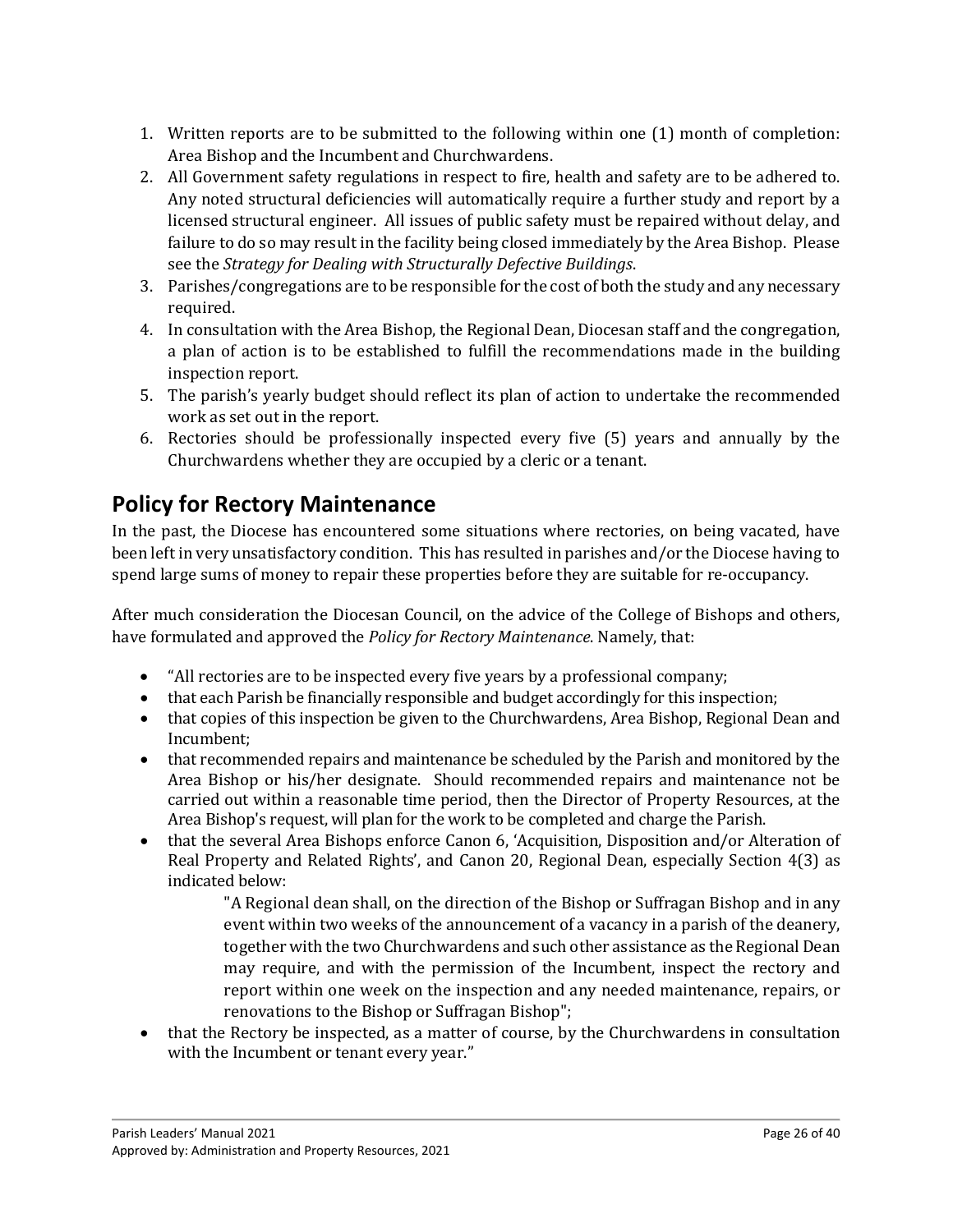### <span id="page-26-0"></span>**Columbaria Policy**

Niche burials are becoming an increasingly popular interment choice within the bereavement sector and, consequently, there is a growing trend to construct columbaria within church buildings, as well as on church grounds. Only the latter location is acceptable and permitted.

The *Funeral, Burial and Cremation Services Act, 2002*, S.O. 2002, c.33 (the "Act") treats columbaria the same as cemeteries, in that when they can no longer financially support themselves, the property owner and subsequently the municipality must assume the responsibility for care and maintenance.

Under the Act, Regulation 30/11, 'Care and Maintenance Fund or Account', section 168, states that when cemetery plot rights are sold, the greater amount of either forty percent (40%) of the amount paid for said rights or \$150.00 (in the case of an in-ground grave that is smaller than 2.23 square metres or 24 square feet) shall be paid into a Trust Fund, the interest of which is paid to the cemetery operator (ex. Cemetery Board) and is to be used for the day-to-day care and maintenance of said cemetery. However, when rights to a niche or compartment in a columbarium are sold, the greater of either fifteen percent (15%) of the amount paid for said rights or \$100.00 shall be paid into a Trust Fund. The principal or capital portion of the Trust Fund is kept in perpetuity for future use.

The remaining portion of the amount paid for said rights can be used by the cemetery operator only for the prescribed purposes and in accordance with the prescribed rules.

#### **Placement and Construction – Process**

- 1. Columbaria on church property must be freestanding and moveable so as to mitigate against the expense that would arise to relocate and/or re-establish a columbarium from church property in the event that the church should be closed, partially or fully destroyed, or damaged.
- *2.* Prior to the building of a columbarium, there must be written approval from Parish Vestry, Diocesan Council as per Canon 6, the municipality thereof, and The Ministry of Consumer Services, under the Act and Regulations (as amended).
- 3. When approval for the building of a columbarium is given, full regard for the viability, particularly financial viability, of the said parish will be a consideration.
- 4. When columbarium rights are sold, whether to a parishioner or otherwise, the grantee (rights holder) or family, or heir, will be kept abreast annually of any church business or trends that may affect the columbarium, and in particular the financial situation of the said parish, in written form.
- 5. When columbarium rights are sold, in addition to all statutory requirements, a further fifteen percent (15%) or \$100.00 of the monies received for said rights, whichever is greater, will be set aside with the Diocese, for possible future relocation of the said columbarium.

[http://www.toronto.anglican.ca/parish-administration/real-estate/church](http://www.toronto.anglican.ca/parish-administration/real-estate/church-property/cemeteries/)[property/cemeteries/](http://www.toronto.anglican.ca/parish-administration/real-estate/church-property/cemeteries/)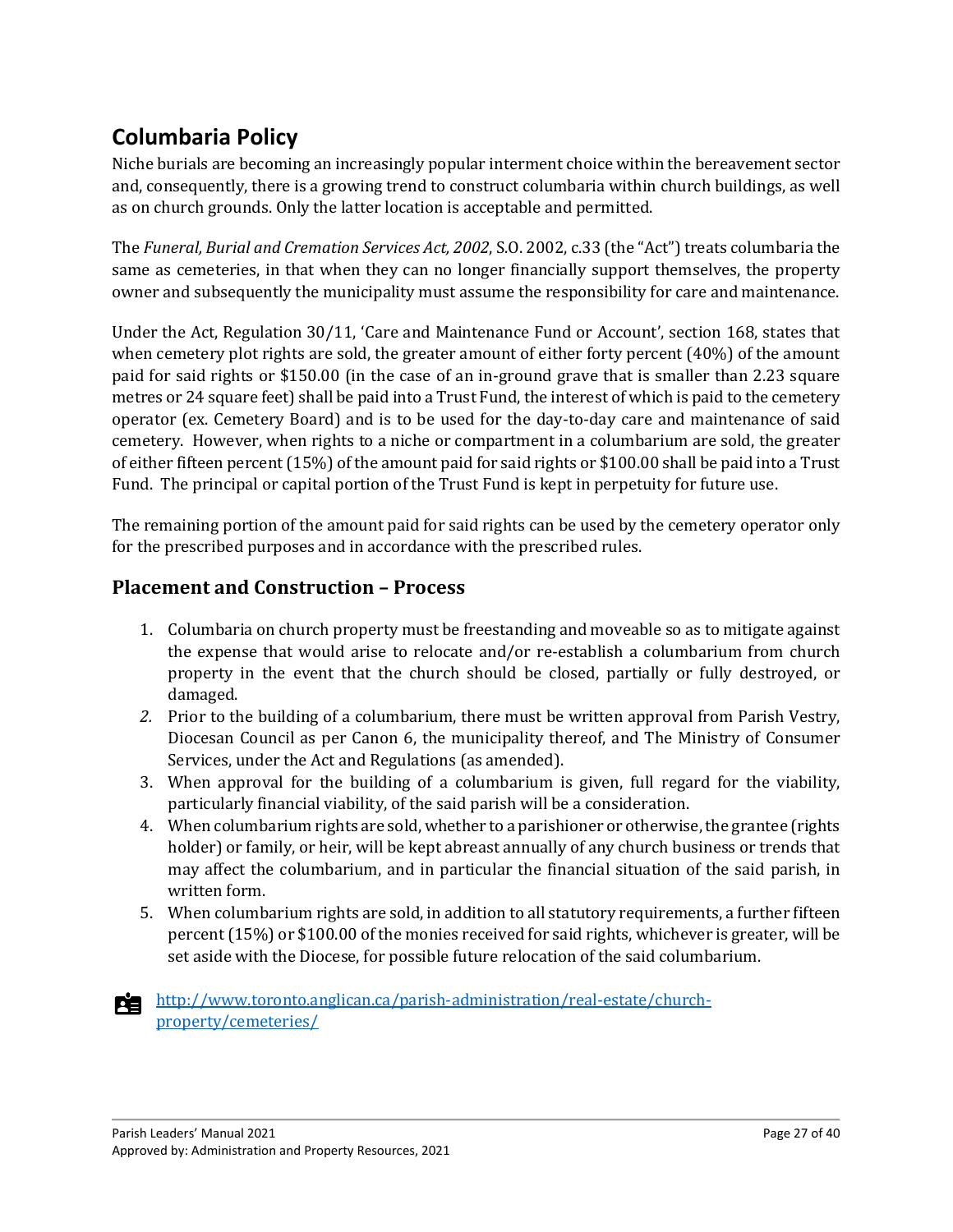### <span id="page-27-0"></span>**On the Closing of Churches**

A church is closed, and the congregation disestablished when the Vestry votes to close, and/or the Diocesan Council declares it to be closed. Such a closing is often traumatic and is somewhat akin to a death in the family. Therefore, it should be approached with deliberate pace and high sensitivity to the feelings of all concerned. The furnishings and appointments of the church are emotionally viewed and should be disposed of with much care and preferably with the willing agreement of the remaining parishioners.

Steps to be take in a closing are as follows:

- 1. A final vestry is called to make the necessary resolution re: closure, and members should be determined according to the usual rules for membership of a vestry (Canon 14, section 1). The Incumbent will preside or the Bishop or his appointee. The Area Bishop should always be informed when a congregation is contemplating disestablishment.
- 2. The vestry will assure itself that the future pastoral care of the affected people has been duly considered.
- 3. All assets (cash, furnishings, buildings and property) are vested in the Diocese which now assumes direct control through the Secretary of Synod, but the vestry may wish to make suggestions regarding the disposition of these assets, including a recommendation to the Diocesan Council through the Secretary of Synod of any future use, maintenance or demolition of the building. Please also refer to the *Church Closing Checklist*.
- 4. If the congregation is part of a multi-point parish a meeting should have been called with the whole parish represented so that any shared costs and budget apportionments can be cared for by the continuing points of the parish.

5. It is appropriate for the Area Bishop to arrange a service of thanksgiving and deconsecration. In order to relieve the diocesan budget of any sudden loss of revenue due to a church being closed the following formula was accepted at the Diocesan Executive Committee meeting October 3, 1986.

"All or any unremitted portion of the current year's Subsistence Budget of the closed church be paid from the funds accruing to the Synod from the disposal of the closed church, as well as 50% the following year and 25% the year after." See also Canon 13.

### <span id="page-27-1"></span>**Policy on Memorial Gifts to Parish Churches**

It is expected that prior to the acceptance of a memorial gift of significant value, particularly if the memorial gift is church furnishings, or structural in nature, such as stained-glass windows, the Incumbent and Churchwardens of the Parish will discuss the applicable portions of this Policy with the Donor(s), and obtain their written agreement to same.

#### <span id="page-27-2"></span>**Guiding Principles**

In giving a gift, the donor gives full ownership of that which is given to the recipient and relinquishes any control over its future use or disposition. When a parish church receives a memorial gift, it agrees to use that gift in accordance with the donor's wishes for as long as that remains consistent with the purposes and mission of the parish and the larger Church, but there can be no guarantee that a memorial gift will be used or maintained in perpetuity. No guarantee can be given that a particular church building, for which a memorial gift is given, will always be maintained.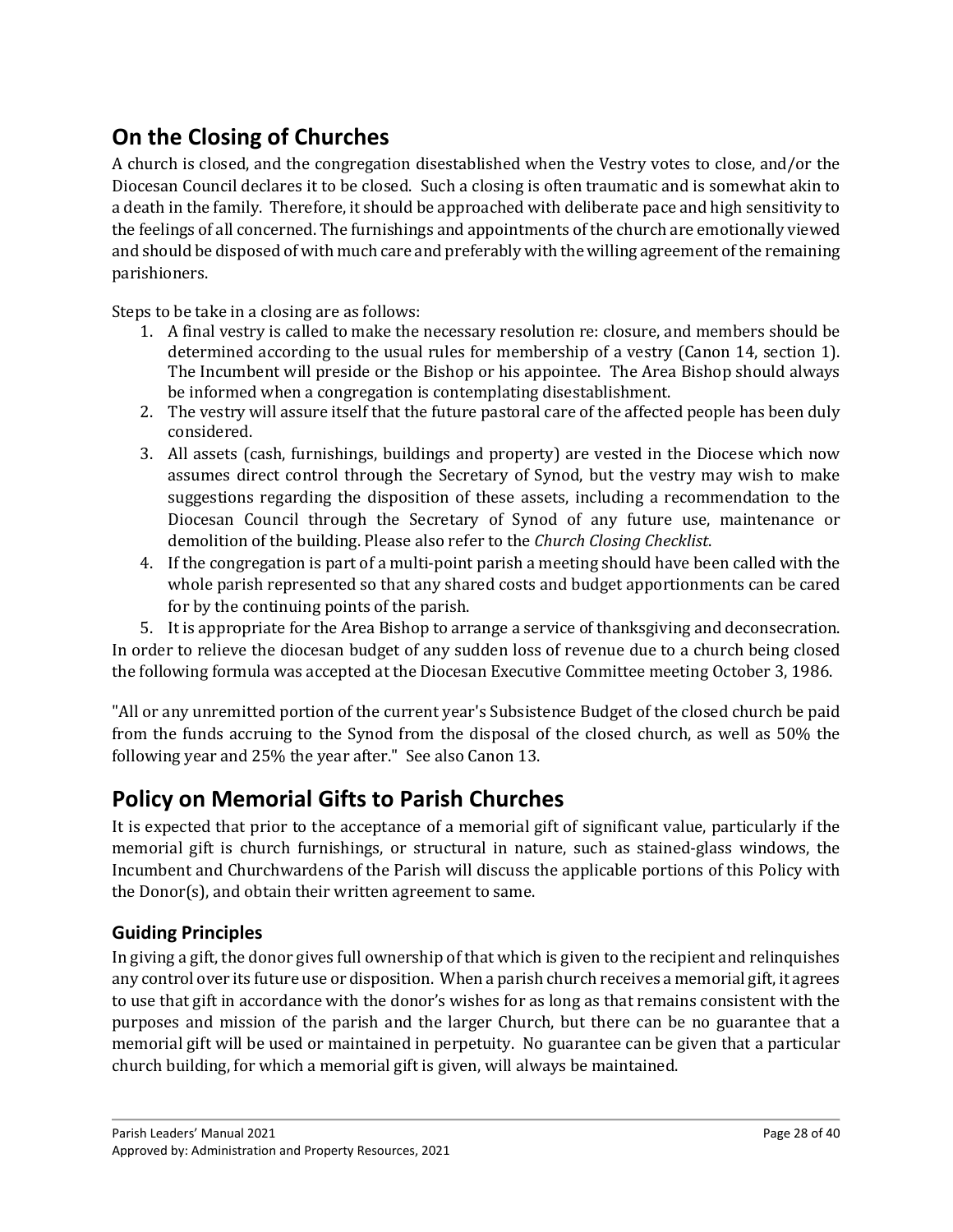Neither the parish, nor the Diocese of Toronto, assumes any responsibility for notifying donors (or successors) that a memorial gift is no longer serviceable, or no longer required, or that the church building in which a memorial gift has been placed is being sold or demolished. Disestablishment of parishes, or the sale or demolition of a church building is usually reported in the Diocesan newspaper, *The Anglican*, in the National Church newspaper, *The Anglican Journal*, and local newspapers. It is the responsibility of donors (or successors) to make timely requests for special arrangements for memorial gifts.

Upon the sale or impending demolition of a church building, donors (or their successors) may wish to have significant memorials removed and either placed in another church or returned to them. Placement in another church is contingent on that church agreeing to receive the memorial, and the assumption of all costs involved by those requesting such transfer. Return to the donors (or successors) also requires assumption of all costs by them, and additionally, if the original gift resulted in an income tax deduction, reporting of the return of the gift to the Canada Revenue Agency (and other authorities) and the payment of all taxes falling due. If a church building is being sold, the costs involved in the placement in another church or return of a gift that is structural in nature (ie. windows, doors, pews and other furnishings) may include (but are not limited to) replacement by a functionally similar item.

#### <span id="page-28-0"></span>**Policies for Particular Classes of Memorial Gifts**

There are several classes of memorial gifts, which require different procedures when they are no longer needed, or able to be used, or can no longer be maintained. The definitions following are intended as a guide to the Incumbents and Churchwardens whenever a parish church wishes to dispose of items given as memorial gifts, for any reason whatsoever.

| <b>Books and Other</b><br>"Consumables" | Prayer books, hymn books, pew and lectern Bibles, and other published<br>material -- These either wear out, or in time, are replaced by new versions or<br>translations. If the donor or their family is still within the parish or easily<br>located, the item may be offered to them. Otherwise, it may be made available<br>to another church which can continue to use it, or reverently destroyed,<br>usually by burning. Altar Linens -- These may be made available to another<br>church if serviceable, otherwise they will be reverently destroyed, usually by<br>burning. |
|-----------------------------------------|-------------------------------------------------------------------------------------------------------------------------------------------------------------------------------------------------------------------------------------------------------------------------------------------------------------------------------------------------------------------------------------------------------------------------------------------------------------------------------------------------------------------------------------------------------------------------------------|
| Cloth Items                             | Paraments, banners, and vestments -- These have a relatively long life, but in<br>time may no longer be useable because of changes in other church furnishings,<br>or deterioration. If still serviceable, they may be offered to other churches, or<br>embroidery and other decorations may be used on other, similar items. Any<br>final disposal will be done reverently, usually by burning.                                                                                                                                                                                    |
| <b>Sacred Vessels</b><br>And Crosses    | Chalices, patens, host boxes, cruets and flagons used in the celebration of the<br>Holy Eucharist or reservation of the Sacrament -- These must usually be placed<br>in another church. If otherwise disposed of, there must be no possibility of use<br>for profane or sacrilegious purposes, which generally precludes their being<br>returned to the donor(s) or their successors.                                                                                                                                                                                               |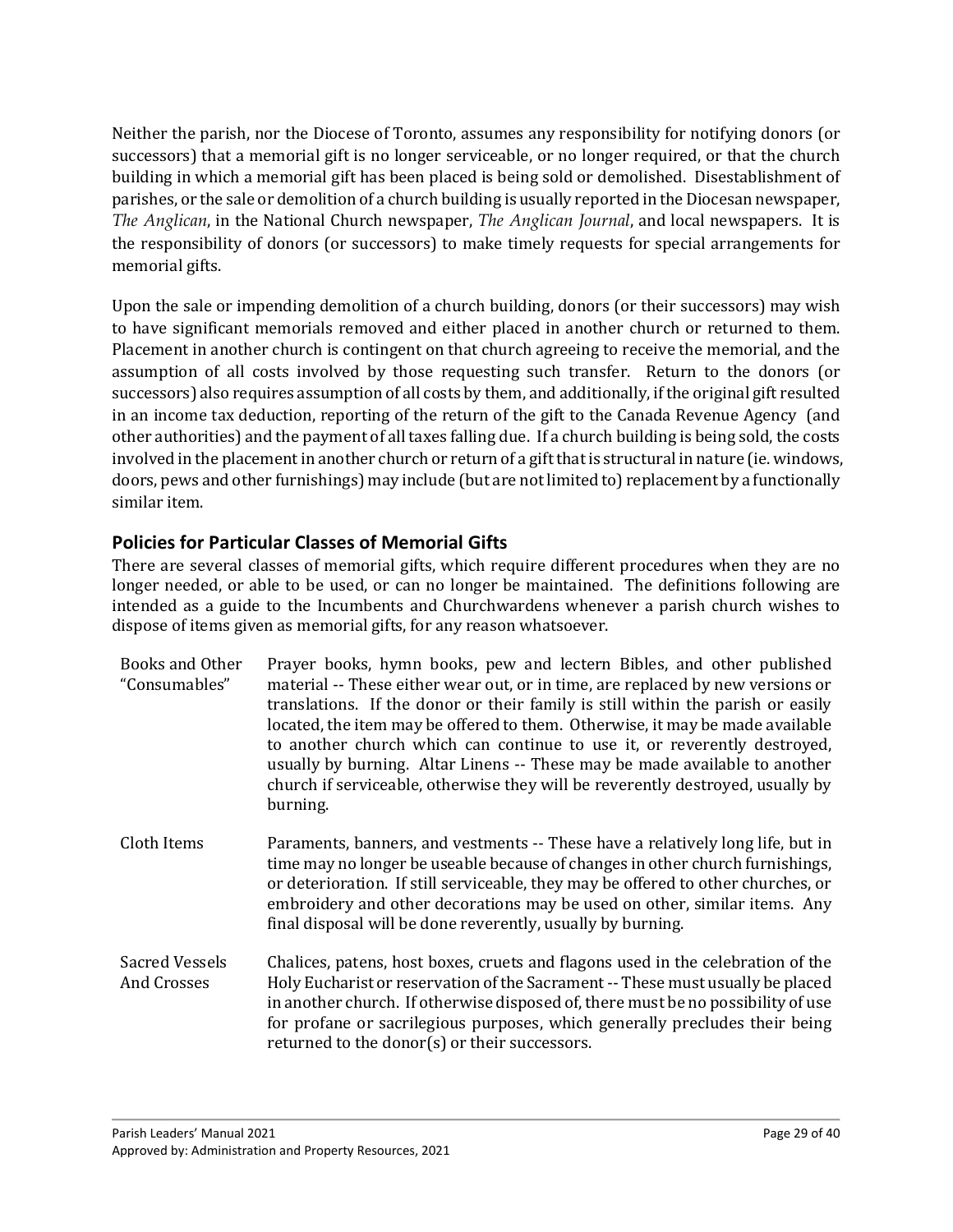Altar, credence and processional crosses -- A similar policy applies.

- Other Items Used In Worship Candlesticks, processional torches, lavabo bowls, etc. -- When no longer required, or upon closure or demolition of a church building, these may be offered to another church, or, subject the tax implications, they may be returned to the donors (or their successors) if requested.
- Church Furniture Lecterns, pulpits, prayer desks, pews, etc. -- When no longer required, or upon closure or demolition of a church building, these may be offered to another church. Subject to reasonable assurance that they will not be used for profane or sacrilegious purposes, they may be given or sold to individuals. Subject to tax implications, they may be returned to the donors (or successors) if requested.

Altars -- Altars must be placed in another church, or reverently destroyed. They may not be disposed of in any way that risks their being used for profane or sacrilegious purposes.

Organs and Other Musical Instrument When no longer serviceable or required, these may be disposed of in any suitable manner, including "trade-in", sale, or destruction. Upon sale of a church building, they may be sold with the building, or disposed of as above. If returned to donors (or their successors) this must be reported to the appropriate taxation authorities.

- Stained Glass Windows If deteriorated to the point of not being economically repairable, the glass may be given or sold to a firm of stained glass crafts-persons for re-use in other windows, or otherwise disposed of in a dignified manner. Upon sale of a church building they may be sold with the building or placed in another church. The costs involved shall be borne by the receiving church, or those requesting the transfer. Upon demolition of a church building they may be transferred to another church, with costs borne by the receiving church or those requesting the transfer, or otherwise disposed of in a reverent manner.
- Memorial Plaques or Brasses When a church building is sold for use by another Christian community, these may remain behind, with the agreement of the purchasing community. If they are not accepted, or the church building is being demolished, they may be offered for placement in another church having a connection to those commemorated or their families. They may also be offered to the successors of those commemorated. If no suitable recipient is found, they will be destroyed in an appropriate manner.
- Miscellaneous Any items not specifically covered by the preceding are to be dealt with by the principles underlying the above. In particular, memorial gifts are to be treated with respect and dignity, and if possible, with respect for the wishes of the donors and their successors.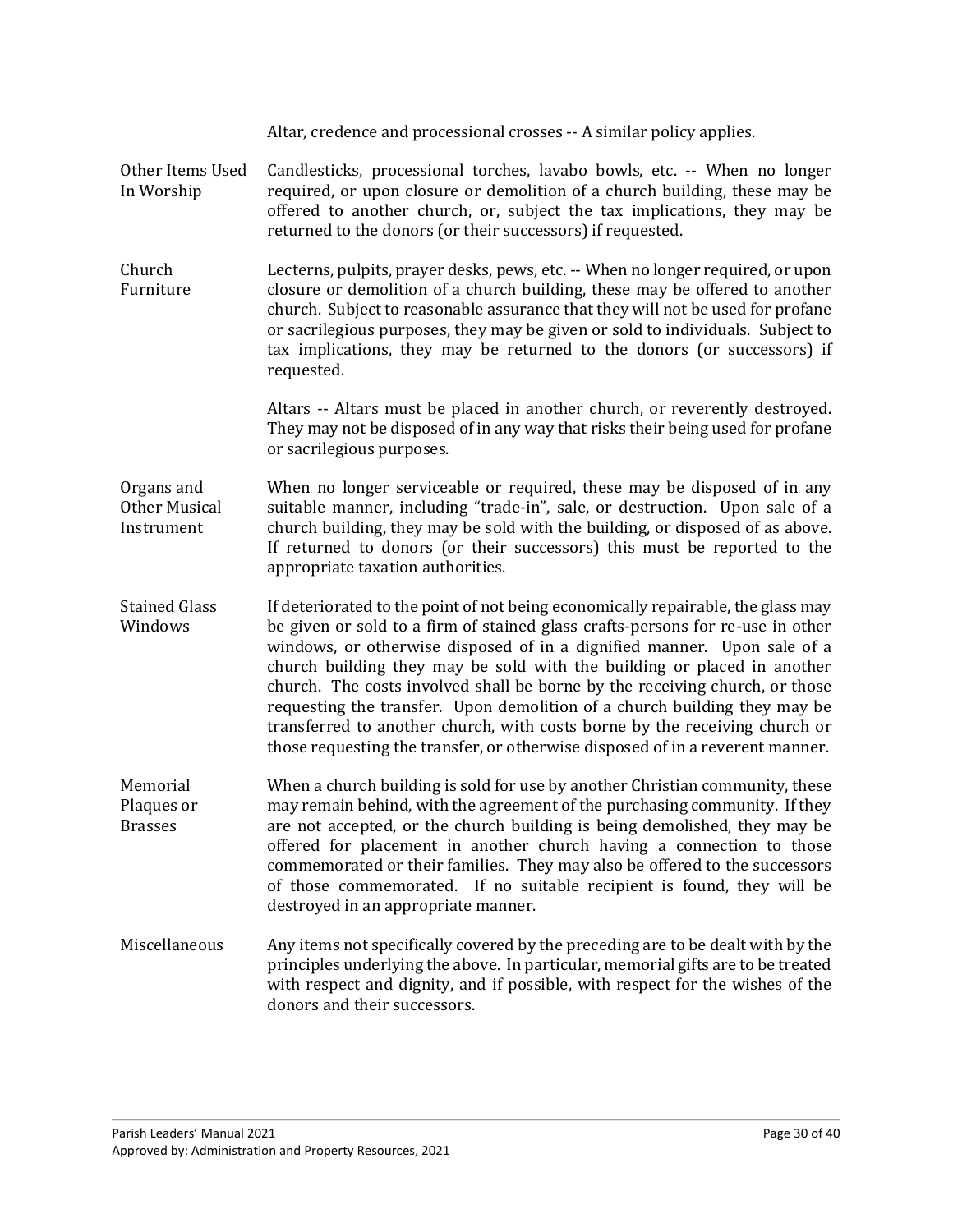#### <span id="page-30-0"></span>**Sample Letter of Agreement for Giving A Significant Memorial Gift**

I/We <NAME>, intend to give a <DESCRIPTION OF GIFT> to <NAME OF PARISH OR CHURCH> in memory of <NAME(S) OF PERSON(S) MEMORALIZED>.

I/We acknowledge that I/we have read and understand the Policy of the Diocese of Toronto on Memorial Gifts.

In particular, I/we acknowledge that in the accepting this memorial gift, neither <NAME OF PARISH OR CHURCH> nor the Diocese of Toronto commits itself to using or maintaining this memorial gift or church building for which it is given in perpetuity, but only for as long as that remains consistent with the purposes and mission of <NAME OF PARISH OR CHURCH> and the Diocese of Toronto

I/We acknowledge that in giving this gift all ownership and control of <DESCRIPTION OF GIFT> is given to the Incumbent and Churchwardens of <NAME OF PARISH OR CHURCH> and the Diocese of Toronto, and that all future use and disposition of this gift is solely within their control, subject to the Policy on Memorial Gifts.

| Witnessed: |  |
|------------|--|
| Dated:     |  |

### <span id="page-30-1"></span>**Strategy for Dealing with Structurally Defective Buildings**

After a professional building inspection has revealed serious structural defects, the following is a proposed process to be followed:

#### Stage 1- Preliminary Investigation

The Area Bishop and Diocesan staff are to be informed immediately and at the call of the Area Bishop, they, and possibly the Regional Dean, are to visit the church and meet with the Incumbent and Churchwardens to:

- identify the problem
- establish the severity of the defects, and the roles of the Parish and the Diocese in correcting the issues.
- review the technical aspects
- discuss all potential cost(s)
- discuss a possible plan of action with timelines to include: building, communication, pastoral needs, sources of funds, etc.
- discuss any required structural engineering inspection and its report.

#### Stage 2 - Research and Gathering of Information

In consultation with the Parish, the Area Bishop shall ensure that the following steps are undertaken. The Area Bishop may call upon appropriate Diocesan resources, Area Council or/and the Regional dean to complete the task.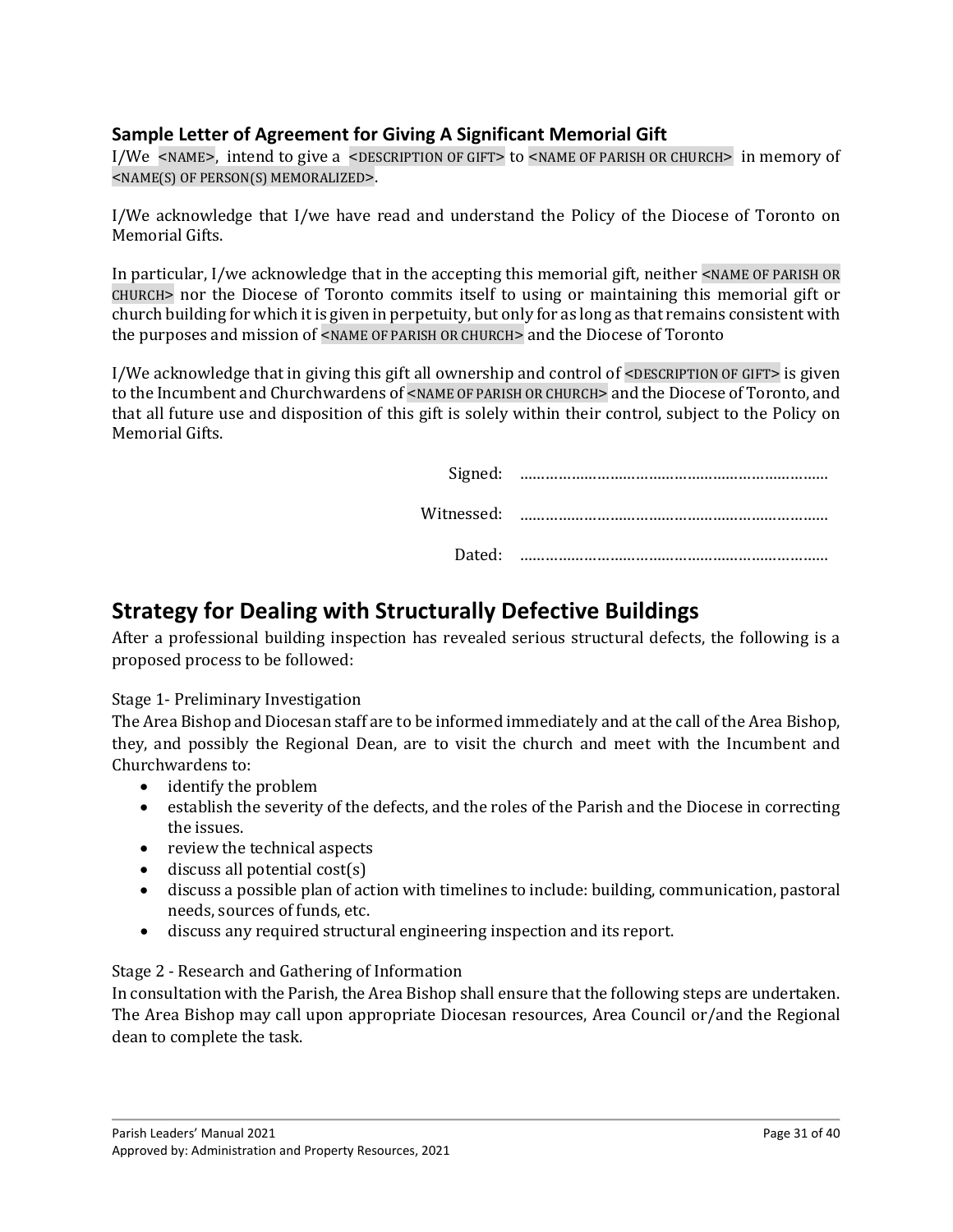- A) Structural Assessment
- retain a structural engineer, or another appropriate consultant, and obtain a detailed report
- establish what repairs are essential and their feasibility
- establish estimated cost
- B) Parish Viability

Establish a group to collect the following:

- Planning Study information
- obtain parish history, establishment, growth and performance, parish's view of Anglican presence in the community, how are they managing their Mission, what are their goals
- establish building history and its adequacy
- review the community needs and what resources are there, including neighbouring Anglican parishes
- establish future potential for the congregation

The Area Bishop, the Parish and Diocesan staff are to be provided with a full technical report on items "(A) Structural Assessment" and "(B) Parish Viability".

### <span id="page-31-0"></span>**Policy Regarding Historic/Heritage Designation of Churches**

From time to time parishes may be approached by local authorities or receive a request from a parishioner or neighbour to "list" a church, parish hall or rectory under a heritage designation. Such designation may be supposed to carry with it the potential to provide income for upkeep or repairs. While such grants are sometimes available, they are rarely, if ever, substantial enough to compensate for the restrictions which can be placed upon the use or adaptive re-use of the building in question. Once a designation is in place parishes will be faced with the costly burden of using only heritage materials and highly specialized tradespeople to effect repairs. Certain alterations will not be permitted. Sale or long-term lease potential is often lost. Permission for such designations to be requested can only be made with the permission of Vestry, the Area Bishop and Diocesan Council. The Diocesan position is generally that such designations are not desirable nor to be sought after, but instead discouraged.

### <span id="page-31-1"></span>Other Important Information

### <span id="page-31-2"></span>**Accessibility for Ontarians with Disabilities Act** *2005 ("AODA")*

The government enacted the *Accessibility for Ontarians with Disabilities Act* in 2005. This AODA lays the framework for the development of province-wide mandatory standards on accessibility in all areas of daily life. New accessibility requirements came into force on January 1, 2015 for the public sector and Ontario businesses. For more information, or to find out what you need to do, visit the Ontario Ministry of Economic Development, Employment and Infrastructure's website.

#### <http://www.mcss.gov.on.ca/en/mcss/programs/accessibility/>

For more information in respect to new accessibility amendments to Ontario's Building Code, visit the Ministry of Municipal Affairs and Housing website.



<https://www.ontario.ca/page/accessibility-ontarios-building-code>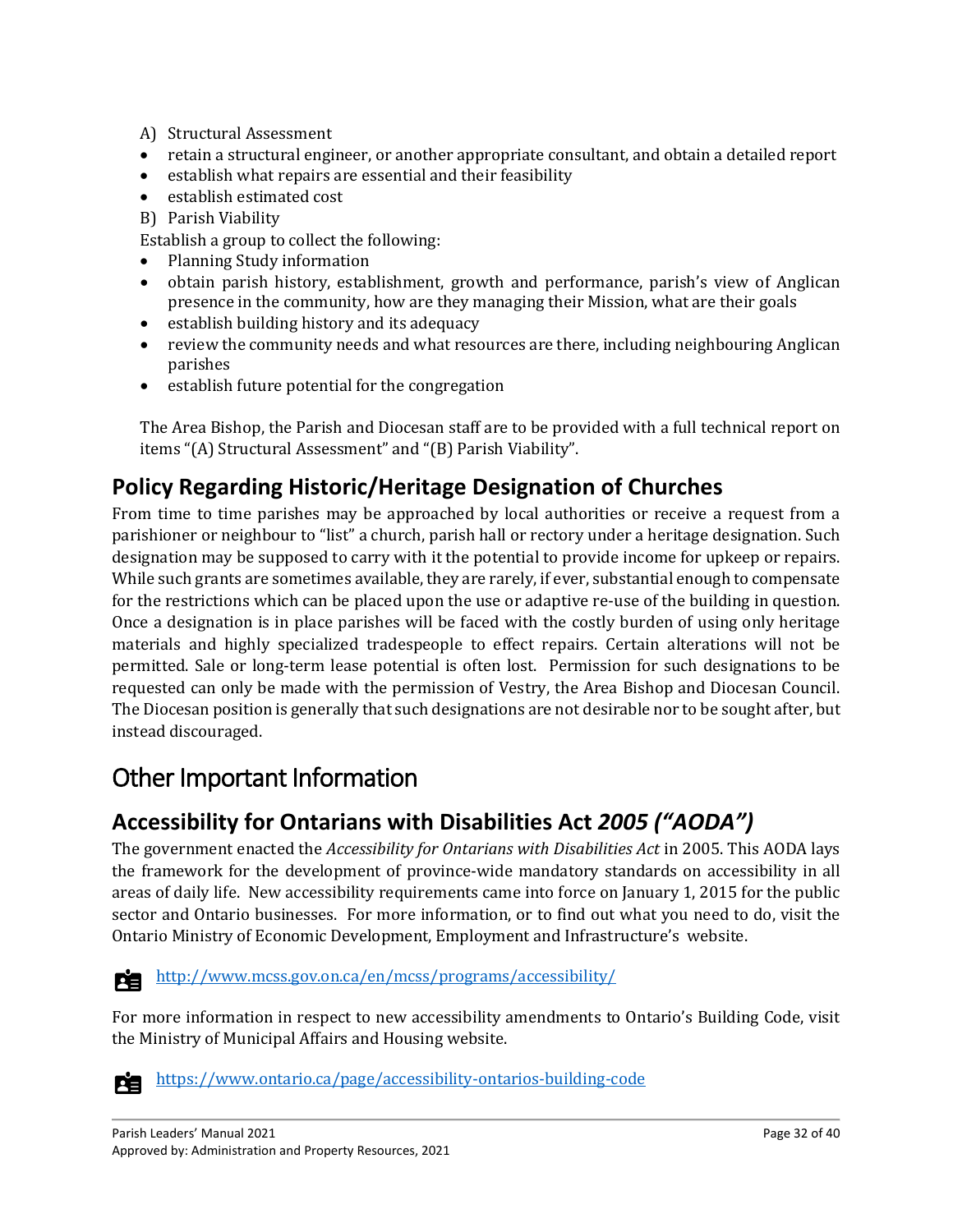### <span id="page-32-0"></span>**Health & Safety**

It is essential that parishes take seriously their responsibilities for health and safety and comply with the [Occupational Health and Safety Act,](http://www.e-laws.gov.on.ca/html/statutes/english/elaws_statutes_90o01_e.htm) Workplace Hazardous Materials Information System [\(WHMIS\)](http://www.hc-sc.gc.ca/ewh-semt/occup-travail/whmis-simdut/index-eng.php), and other related legislation. Much of the responsibility for implementing healthy and safe workplace practices will fall to the Churchwardens. Several resources are available to the Churchwardens in to assist in this regard. These include:

- General Information for all Parishes
- Sample Health & Safety Training (Basic and Supervisor)
- A number of sample templates (Fire Emergency Response Procedure, Checklists, etc.)
- Workplace Violence and Harassment (Risk Assessment Template, Sample Policies, Procedures)

<https://www.toronto.anglican.ca/parish-administration/health-safety/>

### <span id="page-32-1"></span>**Emergency Preparedness**

Emergency and catastrophic events can significantly impact a congregation's well-being. Planning for emergency response, whether for an event which occurs within the parish or the broader community, is a prudent way of ensuring the long-term viability and security of the Parish. Examples of significant weather events impacting parish life were experienced in 2013 by the Parish of Minden-Kinmount (flooding), as well as by a number of congregations during the December ice storm that same year. All Parishes should have an emergency preparedness plan.

### <span id="page-32-2"></span>**Pastoral Letters**

In the Anglican Church of Canada, the Diocesan Bishop has the primary charge over Anglicans in their Diocese and has the right and duty to communicate with them from time to time. When the diocesan bishop writes a letter to all Anglicans in the diocese, that letter is referred to as a pastoral letter.

It has been the practice in the church to have pastoral letters read in all churches as an economic and most direct method of communicating important matters. The reading of a pastoral letter is deemed to have the same result as though the pastoral letter was mailed individually to each person.

No person, lay or clerical, has any right to interpose themselves between the diocesan bishop and parishioners, nor can any person in any way attempt to censor or restrict such communication. It is not within the power or authority of any priest or lay person to withhold such communication for any reason from the people of their parish and it is improper for any person, other than the diocesan bishop to assume the responsibility which is exercised by a Bishop when they decide to issue a pastoral letter.

**It is a matter of discipline and an absolute requirement that all clergy, without exception, read pastoral letters of the diocesan bishop to their parishioners.**



<https://www.toronto.anglican.ca/about-the-diocese/news/?cat=from-our-bishops>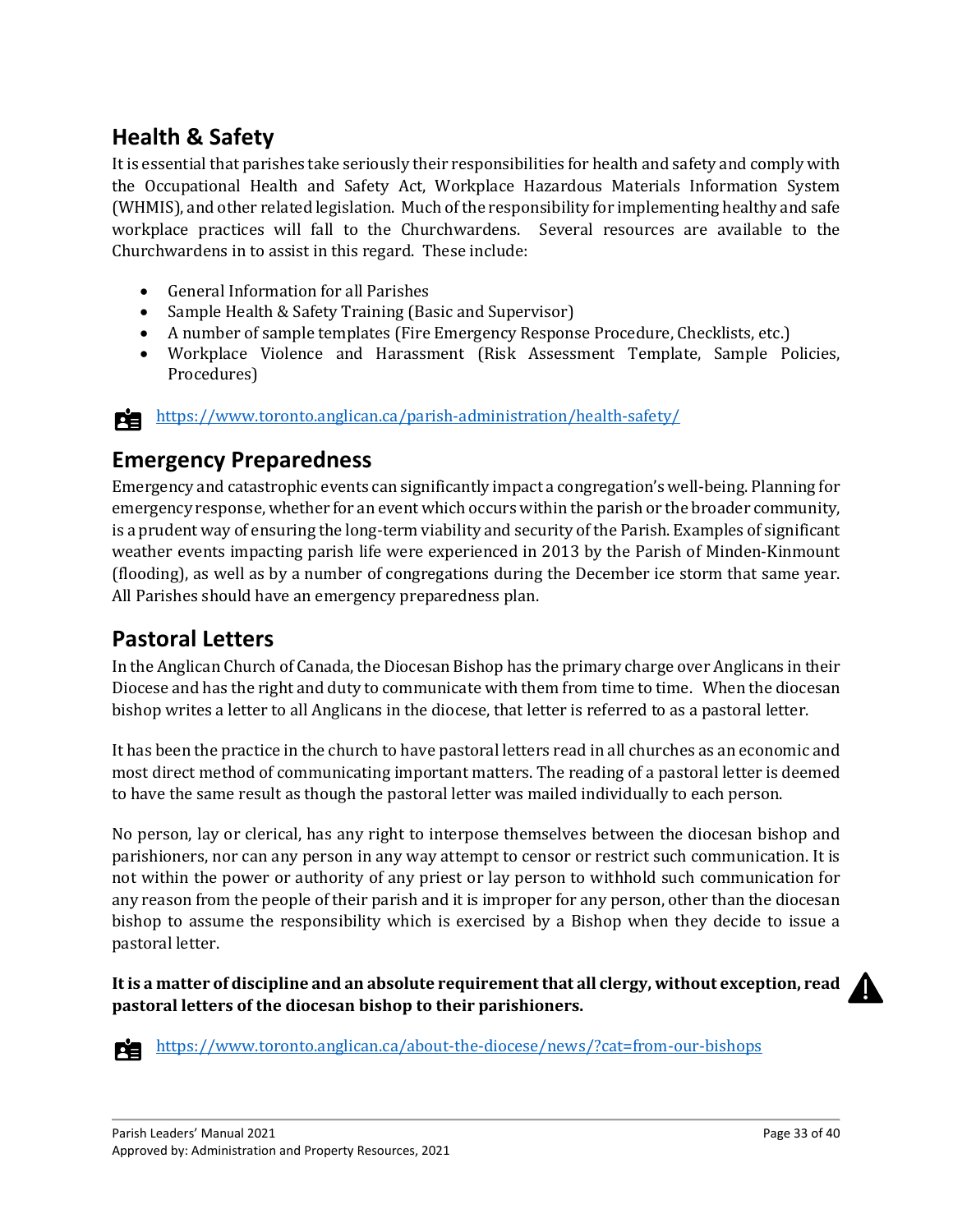### <span id="page-33-0"></span>**Records Management and Retention**

The Churchwardens shall keep appropriate administrative files and records to provide future Churchwardens with sufficient information and history to continue the work of the parish. The Incumbent is charged with keeping registers and records of church services including baptisms, funerals, weddings and confirmations.

The administrative files and records (including financial) **shall be kept at the church** and not by the Churchwardens (or treasurer or bookkeeper) personally. Records and files will contain:

- copies of parochial returns;
- vestry lists;
- correspondence
- annual vestry reports;
- vestry and advisory board minutes;
- government and tax returns;
- property deeds;
- insurance policies;
- screening documentation;
- licenses for use of space, etc.;
- working documents and;
- ultimately parish history.

For more detailed guidelines regarding financial records, please refer to the Parish Finance Manual.

<https://www.toronto.anglican.ca/parish-administration/finance/parish-finance-manual/>

The original deeds for all parish properties (or a copy) should be sent to the Diocesan Centre for safekeeping. A complete file of all title documents for parish properties is maintained in the Diocesan Archives. Although the Incumbent has responsibility for maintaining the parish registers, Churchwardens are to provide for their storage and safekeeping. When registers are full, they shall be delivered to the Diocesan Archives for safekeeping.

The Diocesan Archives provide safe, fire-protected storage for non-current parish records. The records are always available for parish use; are preserved and protected and become part of the history of the Church. The Archivist is happy to consult with parishes about their records, parish archives, and conservation of documents.



[Archivist and Privacy Officer,](mailto:cwilton@toronto.anglican.ca) 416-363-6021 ext. 219 (800-668-8932)

**Diocese of Toronto** Diocesan Archives 135 Adelaide St. E. Toronto, ON M5C 1L8

### <span id="page-33-1"></span>**Responsible Ministry: Screening in Faith**

The Responsible Ministry: Screening in Faith policy establishes minimum standards for the screening of staff and volunteers. Any parish or organization may develop more comprehensive policies of its own to reflect its own circumstances provided such policies at least meet the minimum standard of protection for children and vulnerable adults, and physical, spiritual and financial responsibilities contained in the policy. Screening standards must be consistently applied to all appropriate ministries.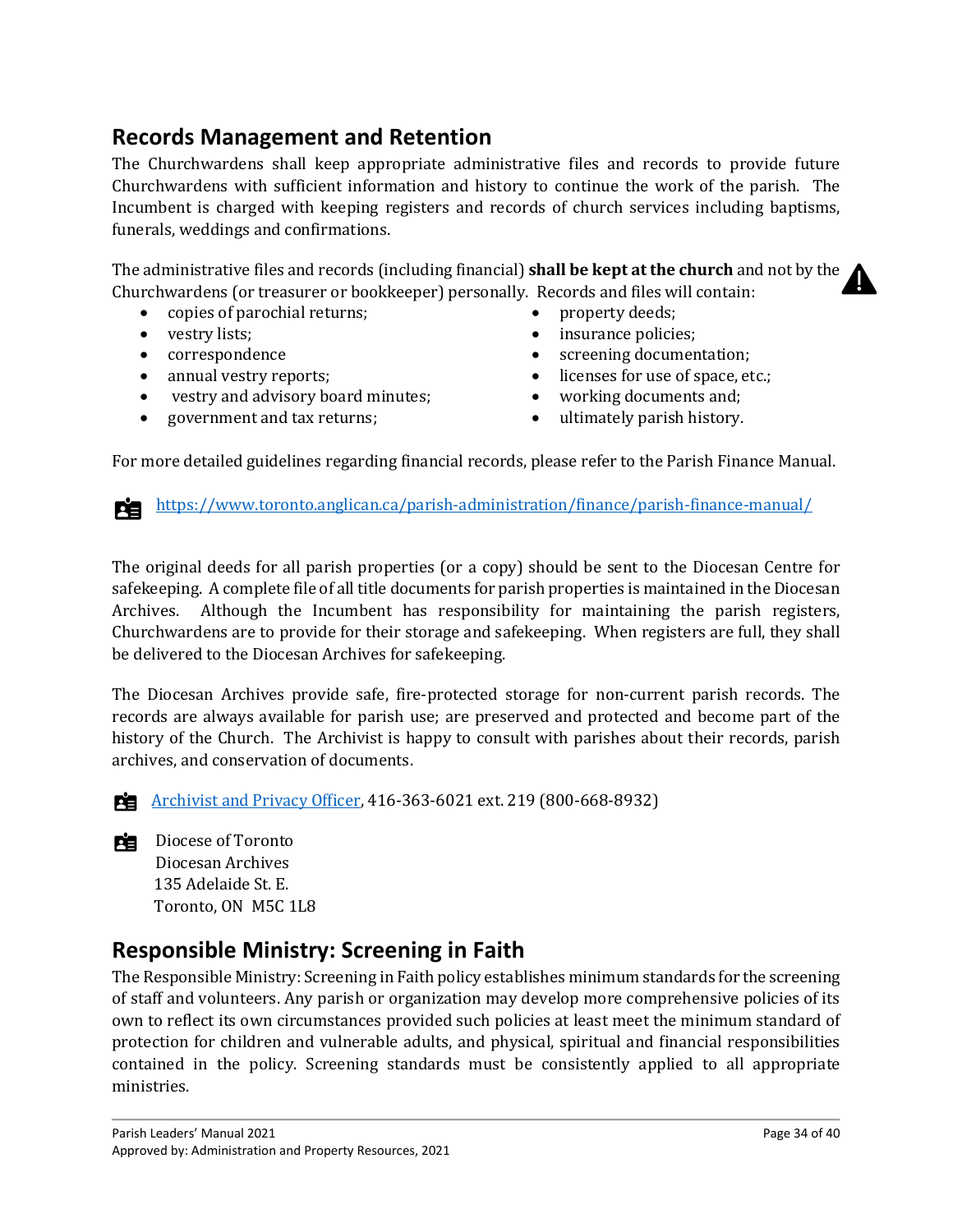All Churchwardens and Incumbents are required to sign the Screening section of the annual returns, verifying that their congregation has met the following compliance indicators:

- All ministry activities of congregation are listed and assessed for risk.
- All individuals in medium and high-risk positions have attended Sexual Misconduct Policy training at the beginning of their ministry and every three years thereafter.
- All individuals in a high-risk position have completed a Police Record Check using the Diocesan approved process at the beginning of their ministry and every three years thereafter.
- That the congregation, to the best of their knowledge, is fully compliant with the standards and procedures of the Responsible Ministry: Screening in Faith policy.

All police record checks must be obtained through the approved background checking service, and the Diocese does not accept police checks obtained through the local police departments. The form and instructions, including costs, are available on the Diocesan website. For a full copy of the *Responsible Ministry: Screening in Faith* policy and all related forms, see the Diocesan website. This policy complements and strengthens the commitment of the Diocese of Toronto to "strive to ensure that … [our] places of work … and [our] congregations are free from sexual exploitation, harassment and assault." (Section 4.1, *Sexual Misconduct Policy,* Anglican Diocese of Toronto).

<https://www.toronto.anglican.ca/parish-administration/screening/>

### <span id="page-34-0"></span>**Protection of Personal Information**

This section is included to help Churchwardens understand the ways in which we work together to protect the privacy of donor information.

The Diocesan Centre Privacy Standards Policy can be located on the Diocesan website. In addition, 'Frequently Asked Questions about Privacy' have been developed to assist parishes with privacy questions that may arise in the parish.

#### <https://www.toronto.anglican.ca/parish-administration/privacy/> **Pe**

The Diocesan Archives department occasionally receives inquiries from parish staff who want to know how to respond to requests for records of baptism, marriage and burial. In the interest of responding consistently to these inquiries, Archives staff has prepared a document called *Guidelines [to](https://www.toronto.anglican.ca/parish-administration/privacy/) Assist Parishes in Responding to Requests for Parish Records*.

#### <https://www.toronto.anglican.ca/uploads.php?id=4dac618d17fa4> **PE**

Nothing said in the resources referenced above is intended to constrain the Churchwardens in carrying out their leadership and administrative role within the congregation. The Churchwardens and the Incumbent will always work together for the interests of the congregation and do what is necessary for strengthening the ministry of our church through that congregation.

In that respect, and because the Churchwardens are given the corporate responsibility for temporal and financial matters, the Churchwardens have an unfettered right to view all the books and records of the congregation, so that they may satisfy themselves that the controls, procedures and duties of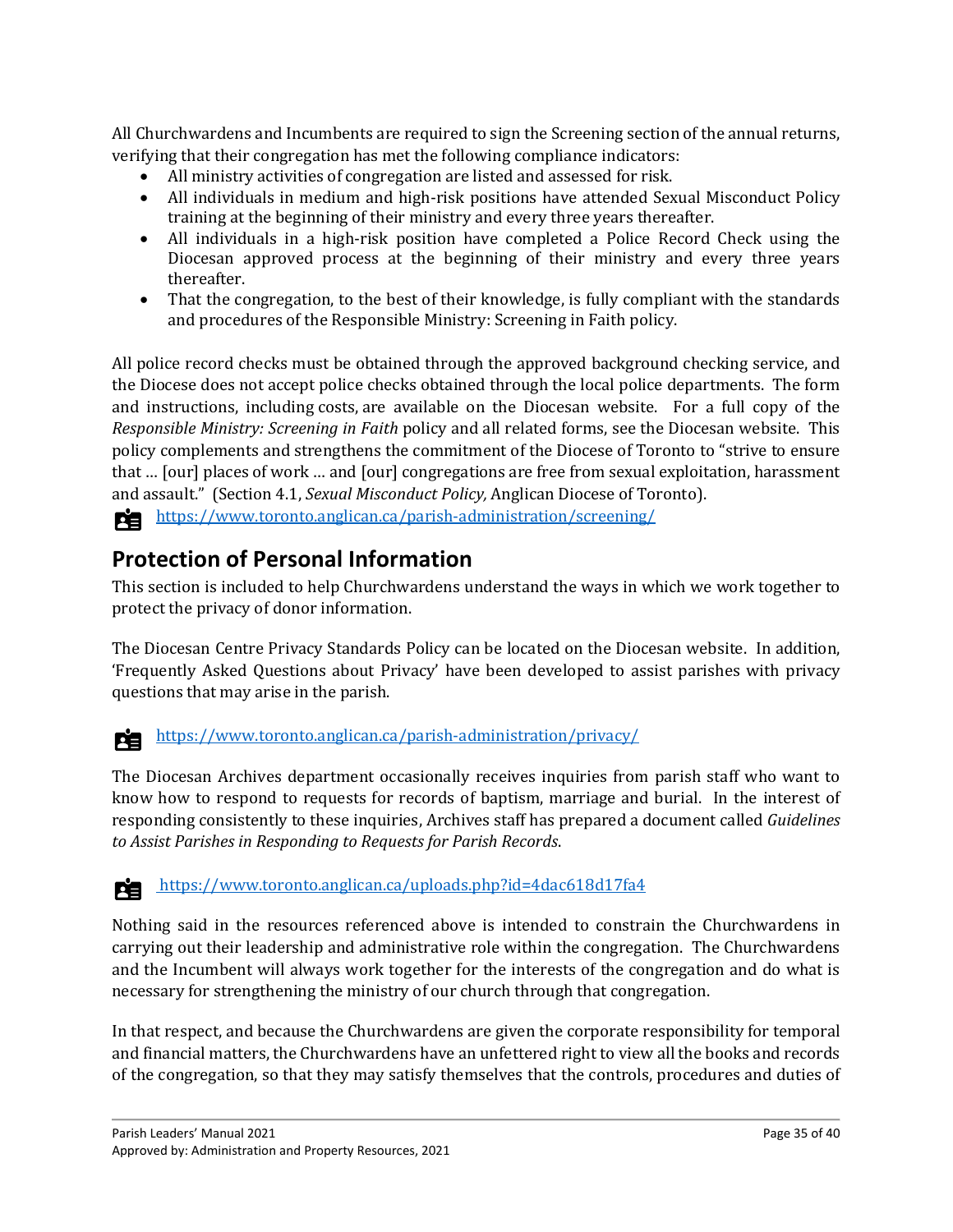all those involved, are being carried out in accordance with the laws of the province and the canons of the church.

Having said that, when a Churchwarden gains access to, or knowledge of, private information of a parishioner in order to satisfy themselves that all is well and good, the Churchwarden will "forget" that private information and not use it for any other purpose. Because this is difficult to do, in many parishes the Churchwarden will invite the parish auditor to review a specific situation so that they don't need to look at any personal donor information.

The primary reason we keep track of how much individuals give is so that donors may be issued tax receipts and claim credits on their tax return. Therefore, the primary reason is to benefit the donor through the issuance of a tax receipt.

The second reason we track how much an individual gives (even if there were no taxes and no tax credits) involves assurance and control purposes – to use receipting as a means of negative confirmation and to gain more assurance around the completeness of the recording of donations.

Therefore, whoever in a congregation has responsibility for tax receipts or control verification, will need to see personal and private data. But just for those purposes.

"Can Churchwardens look at donations by specific/identified giver in order to use/interpret that data with a view to having a better understanding what is going on in givings?" This question is frequently asked by new Churchwardens. Since the use of personal information in this way falls outside the tax receipting and controls/process integrity of the parish, the answer will depend upon the privacy practices and policy of the congregation.

Most donors know that their personal information will be used to generate tax receipts and that their information will form underlying data for any auditing that has to be done. However, it is not reasonable to assume that most donors would think that there would be any other use of their personal giving information. Therefore, unless a congregation has this specific understanding with its donors through its privacy policy, or consent to do so obtained, this practice should not be followed.

If the envelope secretary were to anonymize the data and provide the Churchwardens with a set of data that could not be traced back to specific donors, then analysis could be done in this way without being limited by the vestry's privacy policy. One must always make sure that any data set or data point that is published or used, would not be able to be traced back to a specific individual. One must be careful of any presentation of data, especially data published for all vestry members to see, where a data point contains fewer than five observations.

In some parishes, there is a third exception and that is the incumbent. There is nothing that happens in the parish that should not be seen or known by the incumbent. However, some priests choose not to look at donor information. Therefore, there is no requirement that they do so; nor is there an expectation that this is automatically something they will do.

[Archivist and Privacy Officer,](mailto:cwilton@toronto.anglican.ca) 416-363-6021 ext. 219 (800-668-8932)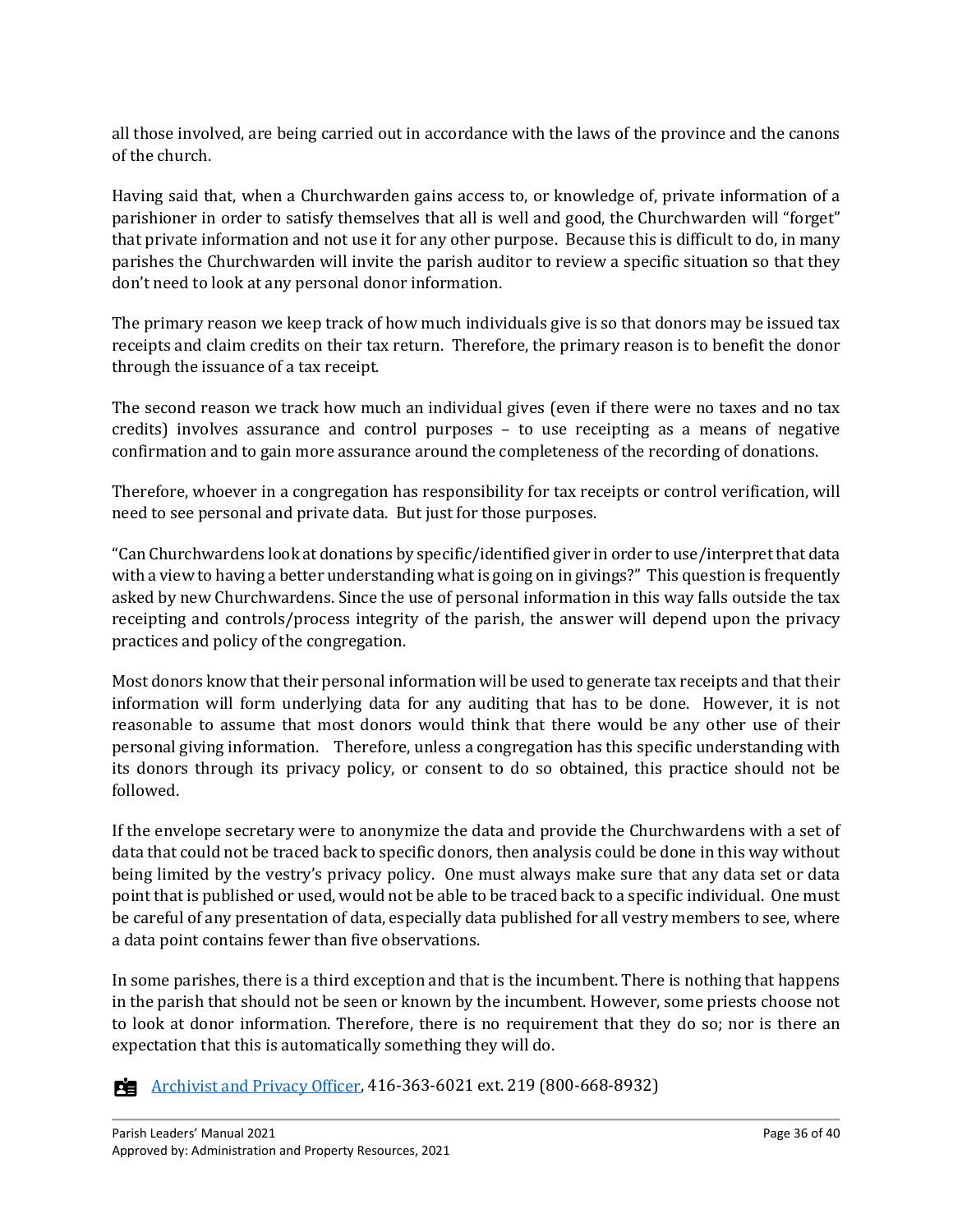### <span id="page-36-0"></span>**Bequests**

The following forms of Bequest are set out for guidance of those desiring to remember the Church in their Wills.

#### <span id="page-36-1"></span>**Bequests to the Parish**

A Bequest of a Sum

"I hereby give and bequeath to the Incumbent and Churchwardens of the Parish of <NAME OF PARISH OR CHURCH> the sum of <AMOUNT> Dollars to be used for <REASON> or if that is not possible, for general church purposes."

A Bequest of a Sum for Investment, the Income of which is to be given to a Parish.

"I hereby give, and bequeath to the Incorporated Synod of the Diocese of Toronto the sum of <AMOUNT> Dollars to be held in trust for the Parish of <NAME OF PARISH OR CHURCH>; the income derived from the investment of this sum to be paid to the Churchwardens of the said Parish for the purpose of <REASON > or if that is not possible, for general church purposes."

#### <span id="page-36-2"></span>**Bequests to the Synod**

"I hereby give and bequeath to the Anglican Diocese of Toronto Foundation of the Anglican Diocese of Toronto the sum of <AMOUNT> Dollars. It is my wish that it is used for <REASON> or at the Bishop's discretion."

**The Example 2** Treasurer & [Director of Finance,](mailto:rsaffrey@toronto.anglican.ca) 416-363-6021 ext. 251 (800-668-8932)

### <span id="page-36-3"></span>**Designated Givings (Trust)**

Designated givings are those donations made by parishioners for specific projects or purposes, and not for the ongoing operating expenses of the parish. It is not necessary for the donor to put the designation in writing, if the money is clearly given in response to a specific request for funds for special uses. All designated givings are trust funds and shall be treated separate and apart from operating or general-purpose funds.

Designated givings/trust funds shall be set up in a separate account in the books and used only for the purpose intended. These funds cannot be borrowed for use in the operating at any time. Ideally, the funds will be maintained in a separate bank account to ensure they are not inadvertently used to meet operating expense needs.

**PH** Treasurer & [Director of Finance,](mailto:rsaffrey@toronto.anglican.ca) 416-363-6021 ext. 251 (800-668-8932)

### <span id="page-36-4"></span>**Indirect Methods of Raising Money for Church Purposes**

From time to time, questions are raised concerning the raising of funds in parishes by means of lotteries, raffles, bingos and other indirect methods. The bishops of this diocese do not condone these gaming practices as a means of raising money.

Direct giving to the Church in fulfillment of our Christian stewardship is the ideal method and the one which should consistently be held before church people. There is not general disapproval of all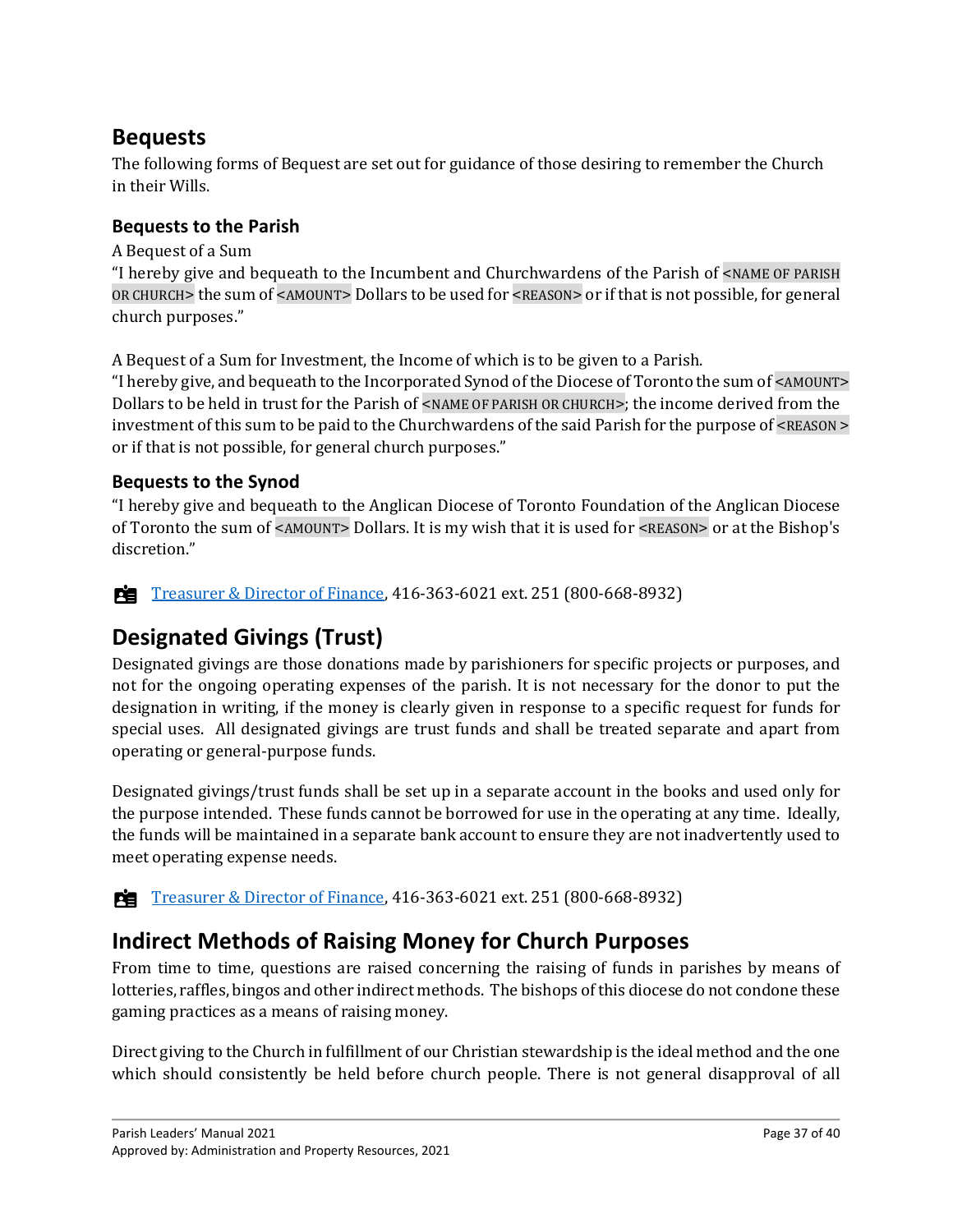indirect methods of raising money, although Clergy and Churchwardens are asked to draw the line in the use of such methods as would appear to them to be objectionable and undesirable, and to avoid any method of fund raising which is based on gambling procedures.

It should be noted that parishes in the Diocese of Toronto are now permitted to submit applications for funding to the *Ontario Trillium Foundation*. Diocesan Council approved a motion to that effect citing "recent changes at the *Ontario Trillium Foundation* regarding their source of funds for granting purposes." This was because, prior to 2006, funds distributed from the *Ontario Trillium Foundation* were derived from the proceeds of the *Ontario Lottery and Gaming Corporation*.

**Treasurer & [Director of Finance,](mailto:rsaffrey@toronto.anglican.ca) 416-363-6021 ext. 251 (800-668-8932)** 

### <span id="page-37-0"></span>**Investment/Trust Funds**

Churchwardens may choose to invest funds on a long-term basis in the Consolidated Trust Fund of the diocese. The funds are under the oversight of the Investment Committee which is a committee of Synod. The investment goal is to preserve and enhance capital and maximize income.

The funds from parishes are held in trust as designated by the parish (or bequest) and income and capital are managed as directed. Income can be paid to the parish quarterly or income can be reinvested as capital. The fund is valued quarterly based on the market value of the assets. Any capital funds received or withdrawn during a quarter, are valued at the end of the quarter.

Income for the quarter is allocated to the unit holders of record at the beginning of the quarter. Because the fund is unitized on a quarterly basis, investments should be made just prior to March 31, June 30, September 30, and December 31.

**The Example 2** Treasurer & [Director of Finance,](mailto:rsaffrey@toronto.anglican.ca) 416-363-6021 ext. 251 (800-668-8932)

### <span id="page-37-1"></span>**Loan Facility**

When parishes need to borrow money, and the debt incurred will not be retired within a year, they must first obtain permission from the Trusts Committee and Diocesan Council. Application should be made to the Trusts Committee, to the attention of the Director of Property Resources. The Diocese encourages parishes to shop for the best terms and conditions. Please contact the Treasurer & Director of Finance if you wish to be referred to banks who have recently carried out transactions with parishes in the Diocese.

**[Property Resources Specialist,](mailto:wpearson@toronto.anglican.ca) 416-363-6021 ext. 245 (800-668-8932)** 

**PH** Treasurer & [Director of Finance,](mailto:saffrey@toronto.anglican.ca) 416-363-6021 ext. 251 (800-668-8932)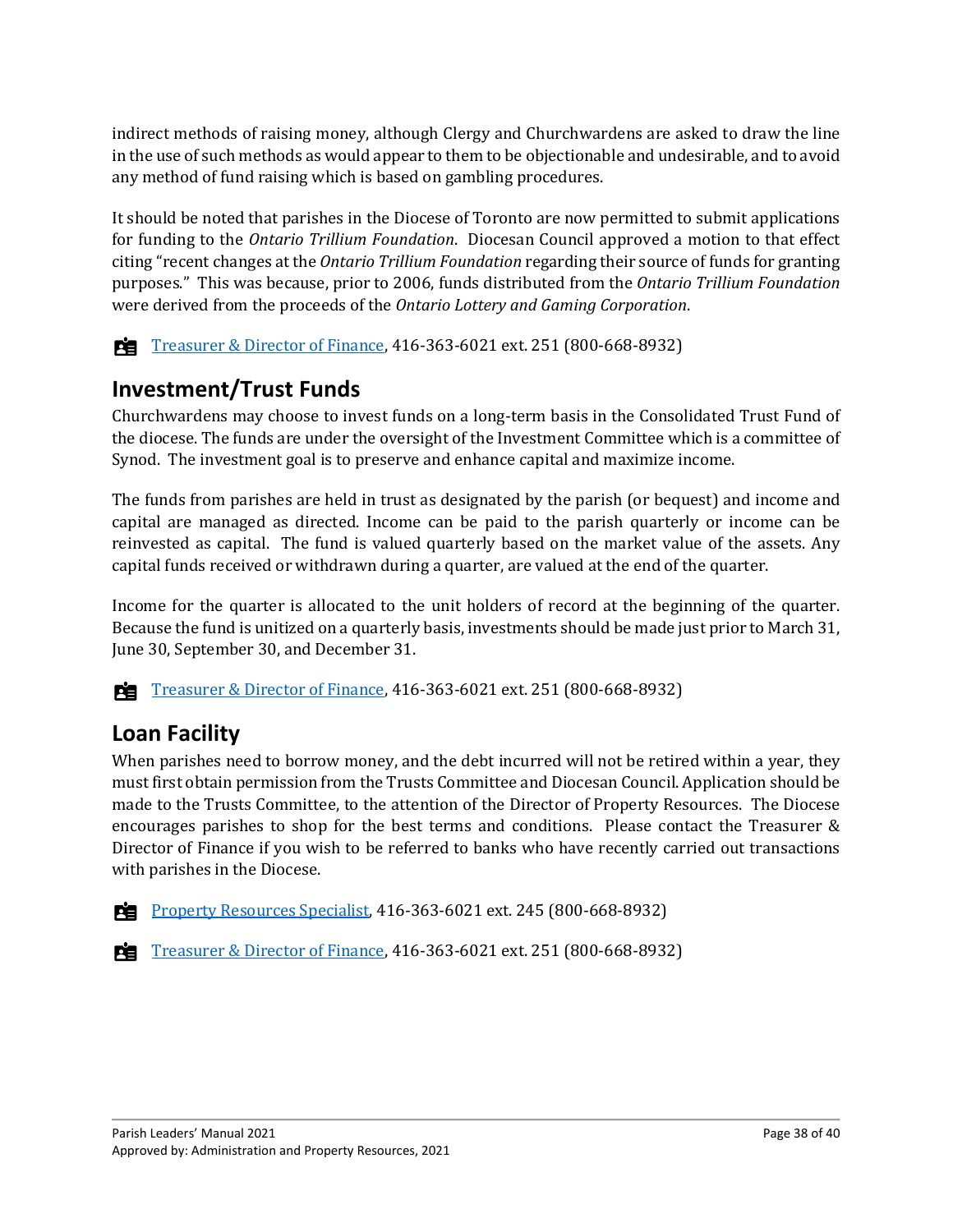### <span id="page-38-0"></span>**Central Payroll**

The Diocese provides a central payroll for the payment of most active clergy who are appointed to hold office in a parish. In certain cases when a priest is being paid on a "per unit" basis, or when the priest is receiving a pension from the General Synod Pension Plan, the parish will be expected to fulfill the payroll function. In addition, honorary clergy are usually paid by the parish if the arrangement calls for them to be compensated.

For further information on clergy remuneration, please refer to the annual Clergy Remuneration Information Memo which is emailed to all churchwardens, treasurers, and active clergy each November. The memo may also be found on the Diocesan website.

[General Accountant,](mailto:kstilling@toronto.anglican.ca) 416-363-6021 ext. 216 (800-668-8932)

### <span id="page-38-1"></span>**Tax Refunds on Items Purchased**

Normally, parishes will pay sales tax on all material and supplies and services purchased. A claim may be filed to recover sales tax paid on items used for religious purposes. In the case of major building renovations/repairs, the claim can produce a substantial refund. Claims should be made at least every 3 years. For further information contact the Provincial Sales Tax Office nearest you.



[https://www.canada.ca/en/revenue-agency/services/forms](https://www.canada.ca/en/revenue-agency/services/forms-publications/publications/rc4210/gst-hst-credit.html)[publications/publications/rc4210/gst-hst-credit.html](https://www.canada.ca/en/revenue-agency/services/forms-publications/publications/rc4210/gst-hst-credit.html)

### <span id="page-38-2"></span>**Canada Pension Plan and Employment Insurance**

Churchwardens are required to comply with the regulations of the Canada Pension Plan Act with respect to employees paid directly by the parish, and Churchwardens are required to comply with the regulations of the Employment Insurance Act with respect to employees whose remuneration exceeds the minimum.

[https://www.canada.ca/en/revenue](https://www.canada.ca/en/revenue-agency/services/tax/businesses/topics/payroll/calculating-deductions.html)[agency/services/tax/businesses/topics/payroll/calculating-deductions.html](https://www.canada.ca/en/revenue-agency/services/tax/businesses/topics/payroll/calculating-deductions.html)

### <span id="page-38-3"></span>**Communications**

Parish leaders receive by email a bi-weekly e-bulletin called *Bulletin Board*, which is used to communicate important news and information related to their legal, canonical and policy obligations, such as screening, annual returns, and insurance. Bulletin Board also provides news and information related to the ministry and events of the Diocesan Centre, its departments and area offices, and Synod.

There are two other key sources of news and resources in the diocese: the website, and *The Anglican* newspaper. The website provides timely news and resources. Its Parish Administration and Churchwarden Toolbox sections are particularly helpful for parish leaders who need access to diocesan resources. *The Anglican* is a monthly newspaper that publishes parish and diocesan news, profiles and opinions.